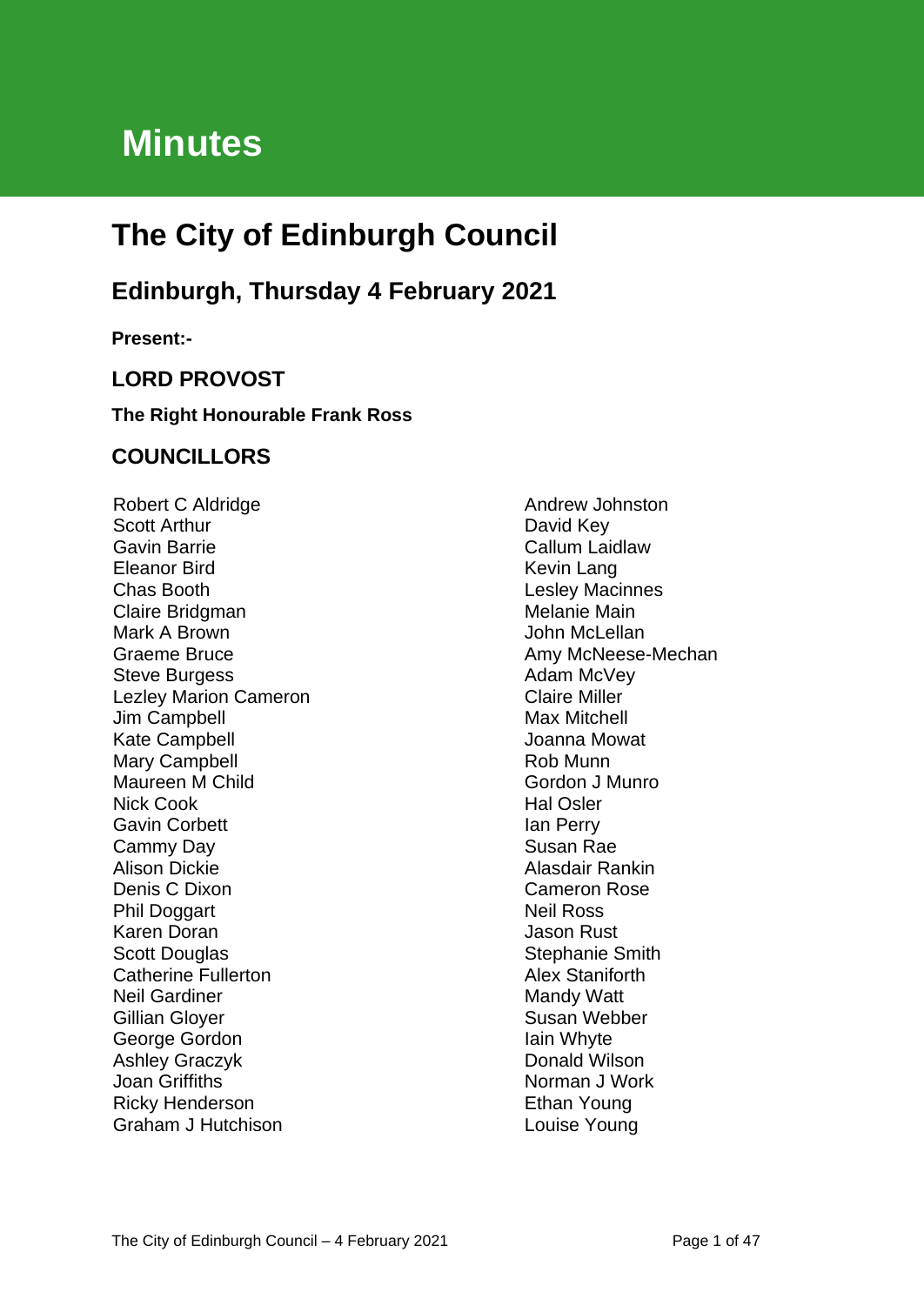## **1 Minutes**

#### **Decision**

To approve the minute of the Council of 10 December 2020 as a correct record.

### **2 Leader's Report**

The Leader presented his report to the Council. He commented on:

- Edinburgh's current Covid position
- Tribute to NHS and Council staff for work over the past year
- LGBT history month

The following questions/comments were made:

| <b>Councillor Whyte</b>      |                              | Brexit Working Group - update on actions                                                                                                |
|------------------------------|------------------------------|-----------------------------------------------------------------------------------------------------------------------------------------|
| <b>Councillor Staniforth</b> |                              | Staff at Special Schools - vaccine prioritisation                                                                                       |
| <b>Councillor Aldridge</b>   |                              | Thanks to workers across the City                                                                                                       |
|                              | -                            | Welcome LGBT history week                                                                                                               |
|                              |                              | Scottish Government proposals - Council Tax<br>freeze 2021/22                                                                           |
| <b>Councillor Day</b>        |                              | Commend Executive Director of Resources on his<br>Chartered Companion 2020 accolade                                                     |
|                              |                              | Scottish Government draft budget - Council Tax<br>freeze                                                                                |
| <b>Councillor Gardiner</b>   |                              | Welcome Scottish Government investment in the<br>school estate                                                                          |
| <b>Councillor Johnston</b>   |                              | <b>Council Tax freeze</b>                                                                                                               |
| <b>Councillor Miller</b>     | $\qquad \qquad \blacksquare$ | Welcoming news that 20mph speed limits have<br>reduced vehicle accidents in Edinburgh - support<br>to expand 20mph zones in other areas |
| <b>Councillor Lang</b>       |                              | Controlled parking in Gorgie/Road closure in<br>Portobello - Council consultation responses                                             |
| <b>Councillor Munro</b>      |                              | COSLA vote on Council funding                                                                                                           |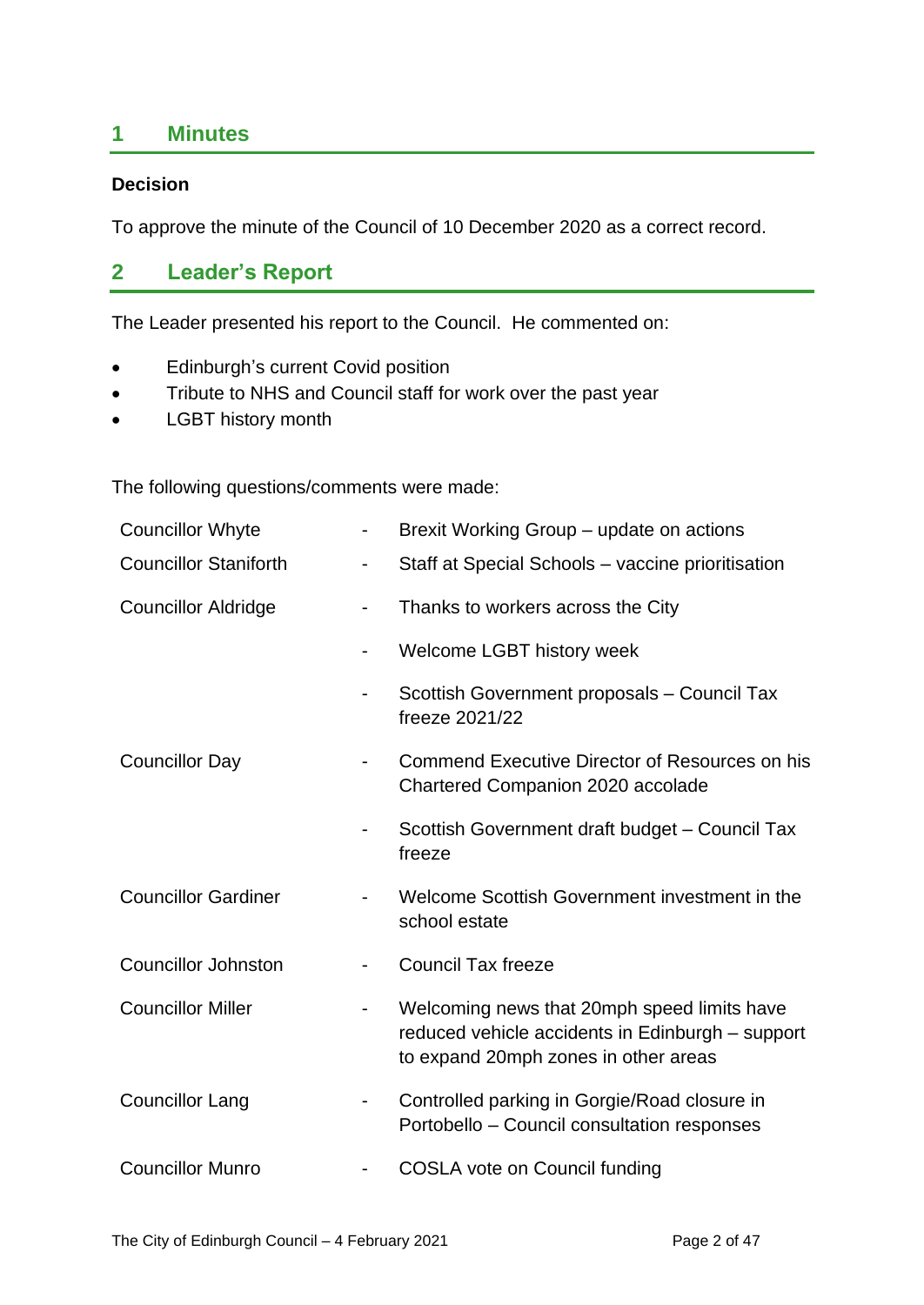| <b>Councillor Dickie</b>        | $\qquad \qquad \blacksquare$ | Welcome announcement of phased return to<br>school                                                                             |
|---------------------------------|------------------------------|--------------------------------------------------------------------------------------------------------------------------------|
| <b>Councillor Laidlaw</b>       |                              | Effects of Covid on sole traders - Clarification on<br>the eligibility for funding from the business<br>temporary closure fund |
| <b>Councillor Barrie</b>        |                              | Healthy, active and sustainable future - dedicated<br>traffic lanes                                                            |
| <b>Councillor Wilson</b>        |                              | Congratulations to James Carlyle for his work in<br>the city                                                                   |
| <b>Councillor Kate Campbell</b> |                              | Discretionary funds for businesses - thanks to<br>staff, stakeholders, partners and Scottish<br>Government                     |
| <b>Councillor Bruce</b>         | $\overline{\phantom{0}}$     | Discretionary business support fund - applications                                                                             |
| <b>Councillor Louise Young</b>  |                              | Anticipated phased return to schools -<br>outstanding spaces for people projects                                               |
|                                 |                              | Offer of vaccination for teachers                                                                                              |
| <b>Councillor Rae</b>           | $\qquad \qquad \blacksquare$ | COSLA recommitment to 1% to participatory<br>budgeting - Congratulations to Leith Chooses<br>project                           |
| <b>Councillor Fullerton</b>     | $\qquad \qquad \blacksquare$ | Thanks to Licensing officers for their work in<br>processing the support grants for taxi and private<br>hire car drivers       |
| <b>Councillor Webber</b>        |                              | Thanks to military personnel for help with<br>vaccination process in Edinburgh                                                 |

## **3 Councillors' Code of Conduct Consultation**

Details were provided on the Council's proposed response to the Scottish Government's consultation on the Councillors' Code of Conduct.

#### **Motion**

1) To note the closing date for responses to the Scottish Government's consultation on the Councillors' Code of Conduct was 8 February 2021.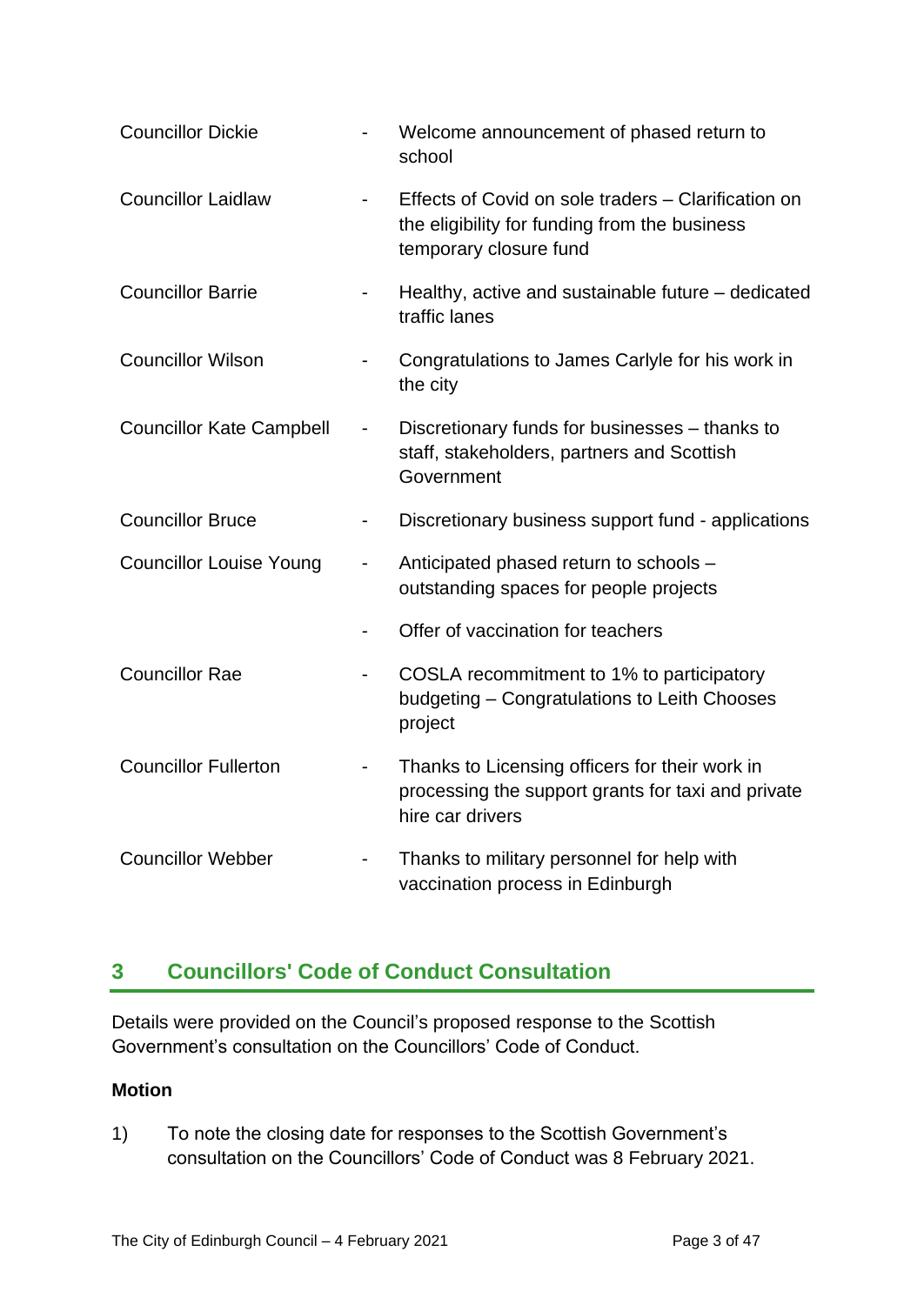- 2) To agree that the Council would not support proposals set out under Section 5: Declarations of Interest of the consultation document.
- 3) To note that an important element of the Code of Conduct was how it was enforced and that any review of the Code was incomplete unless the processes and effectiveness of the Ethical Standards Commissioner for Scotland and the Standards Commissions in implementing the Code were also reviewed.
- 4) To note that the current process could be slow, drawn out and offer little protection for Councillors, and more importantly, Council staff and the public in relation to incidents and serious allegations including but not limited to violence, sexual harassment, and bullying and harassment.
- 5) To request that the Council Leader write to the Cabinet Secretary for Communities and Local Government to express the Council's concern that effective protection did not exist through the current Ethical Standards Commissioner and Standards Commission's approach and seek a review, explicitly of the effectiveness of its processes and decision making.
- 6) To agree the Council's response to the consultation as detailed in Appendix 1 to the report by the Chief Executive but add to the response at questions 1:

"While the review to update the documents is helpful for the reasons above, the omission of a review of the effectiveness of the Ethical Standards Commissioner and Standards Commission itself means there is likely to remain a fundamental lack of confidence by many Councillors, Council staff and the public in issues being addressed swiftly and effectively. Following the conclusion of the review of the Councillors' Code of Conduct (if not before), there should be a review of the Commission and the activities of the Commissioner to examine the effectiveness of decision making, culture and approach of these institutions. Until this review is carried out, it is likely any changes to the Code itself will be meaningless in trying to provide effective protection for elected members, and most importantly, Council staff and the public.".

- moved by Councillor McVey, seconded by Councillor Day

#### **Amendment 1**

- 1) To note the closing date for responses to the Scottish Government's consultation on the Councillors' Code of Conduct was 8 February 2021.
- 2) To agree that the Council would not support proposals set out under Section 5: Declarations of Interest of the consultation document.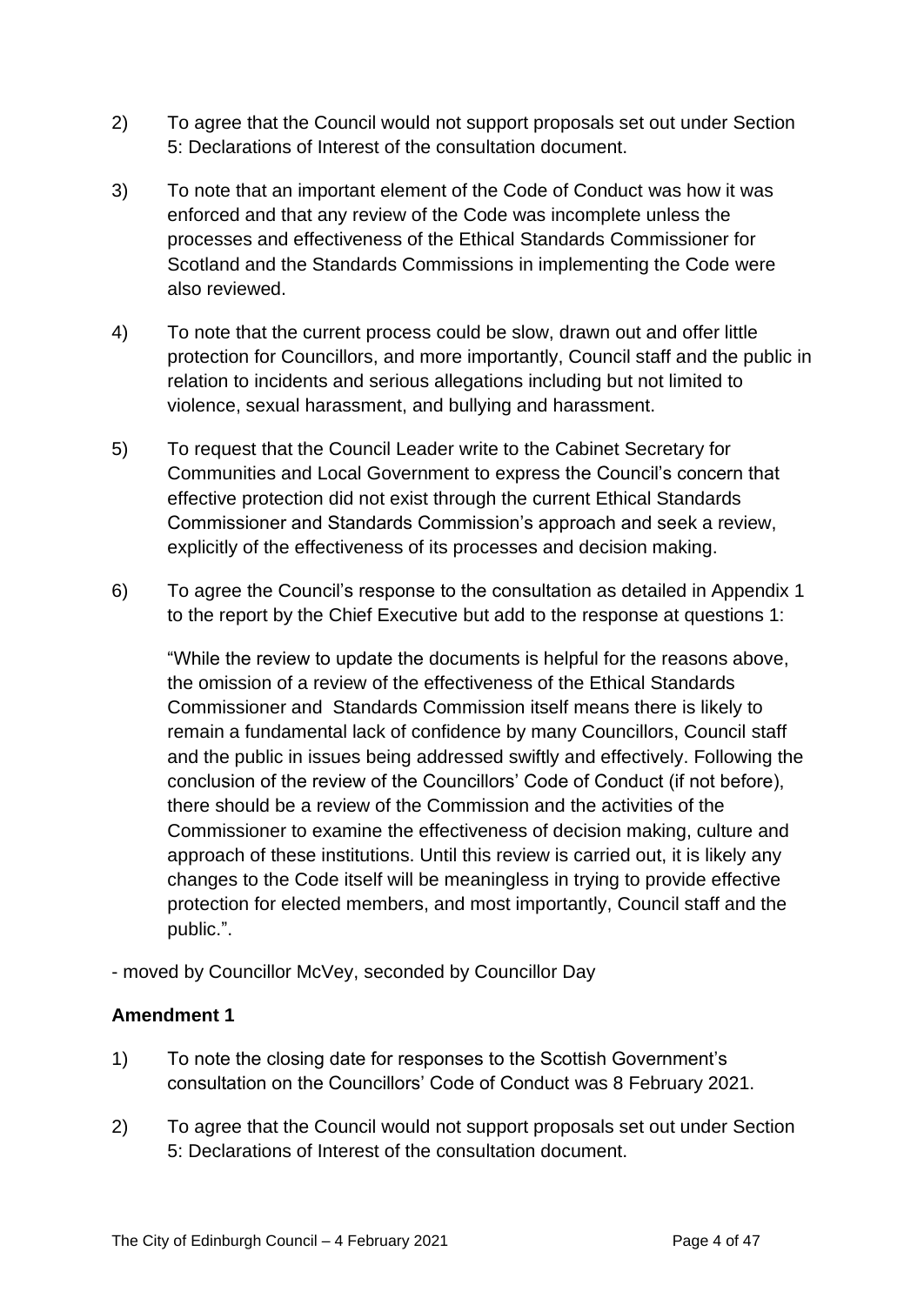3) To agree to add the following points to the Council's response to the Consultation on the Councillors Code of Conduct 2020 as detailed in Appendix 1 to the report by the Chief Executive:

#### **Question** 2**:**

1.9 This should include senior and experienced Councillors as persons from whom to seek advice in addition to senior Council employees.

#### **Question** 3**:**

Councillors are elected to their role by the public and serve the public first and foremost. The current proposals over emphasise the Councillor's duty to the Council rather than to representing their constituents. As drafted, the code assumes the public interest and a Council's interests are synonymous, but it is often demonstrated that this is not always the case.

The entity of "the Council" is made up of all the Councillors sitting together as a collective body – all decisions carried out by officers of the Council are on the behalf of this body via powers delegated away from it. It is therefore right, proper and necessary that Councillors will have to hold officers to account in public for their actions when these have not met the expectations of the Council or there is malpractice to uncover.

Section 2 gives insufficient weight to Paragraph 1 of Article 10 of the European Convention on Human Rights and could be open to challenge. The issue of free speech is no superficial issue; it is fundamental to a functioning democracy and is necessary to allow for full and open debate, scrutiny and exposure of wrongdoing and a re-drafting of this section is advisable.

In particular, Section 2:1, selflessness ("I have a duty to take decisions solely in terms of the public interest") conflicts with the paragraphs on duty (I have a duty to act in the interests of the Council as a whole) and leadership (I have a duty to … to maintain and strengthen the public's trust and confidence in the integrity of the Council and its Councillors in conducting public business).

A clear exceptional public interest defence should be part of the code.

#### **Question** 4**:**

However, as above, a clear exceptional public interest defence is needed for paragraphs 3.21, 3.22 and 3.23.

- moved by Councillor McLellan, seconded by Councillor Mowat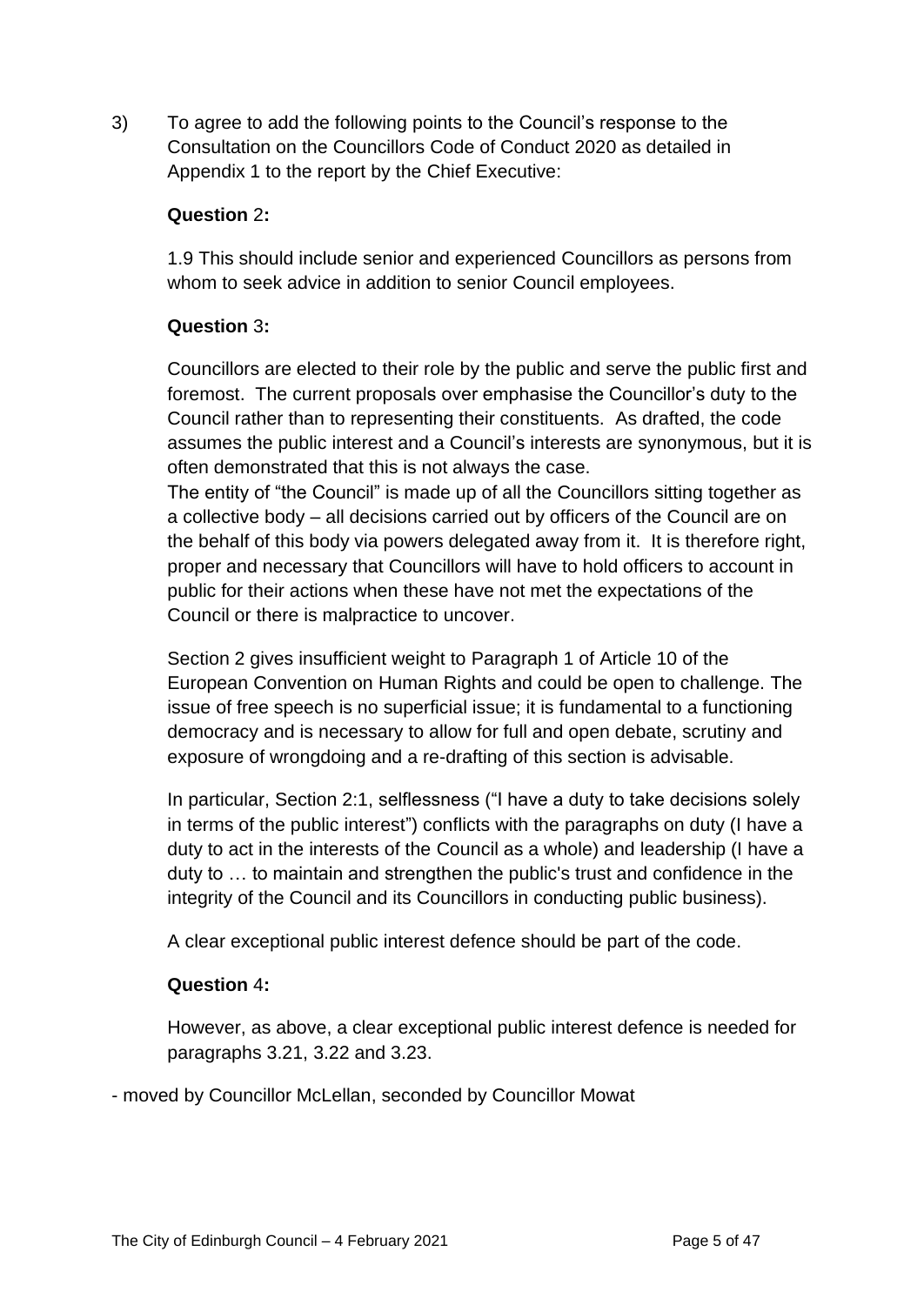#### **Amendment 2**

- 1) To note the closing date for responses to the Scottish Government's consultation on the Councillors' Code of Conduct was 8 February 2021.
- 2) To agree that the Council would not support proposals set out under Section 5: Declarations of Interest of the consultation document.
- 3) To agree the proposed Council response to the consultation at Appendix 1 to the report by the Chief Executive, subject to the following:

Council welcomes the work of officers on this consultation but seeks to strengthen the code by including the following paragraph to the Council response, at question 4 of the consultation - Section 3 General Conduct.

At paragraph 3.2 of the draft Code of Conduct add:

'I will not engage in any conduct or action that seeks to hinder another Councillor from carrying out their full duties in relation to their role.'

And renumber all consequent paragraphs appropriately.

- moved by Councillor Barrie, seconded by Councillor Bridgman

#### **Voting**

| For the Motion  | $\overline{\phantom{0}}$ | 36 votes |
|-----------------|--------------------------|----------|
| For Amendment 1 | $\overline{\phantom{0}}$ | 23 votes |
| For Amendment 2 | $\overline{\phantom{0}}$ | 2 votes  |

(For the Motion: The Lord Provost, Councillors Arthur, Bird, Booth, Burgess, Cameron, Kate Campbell, Mary Campbell, Child, Corbett, Day, Dickie, Dixon, Doran, Fullerton, Gardiner, Gordon, Graczyk, Griffiths, Henderson, Key, Macinnes, Main, McNeese-Mechan, McVey, Miller, Munn, Munro, Perry, Rae, Rankin, Staniforth, Watt, Wilson, Work and Ethan Young.

For Amendment 1: Councillors Aldridge, Brown, Bruce, Jim Campbell, Cook, Doggart, Douglas, Gloyer, Hutchison, Johnston, Laidlaw, Lang, McLellan, Mitchell, Mowat, Osler, Rose, Neil Ross, Rust, Smith, Webber, Whyte and Louise Young.

For Amendment 2: Councillors Barrie and Bridgman.)

#### **Decision**

To approve the motion by Councillor McVey.

(Reference – report by the Chief Executive, submitted)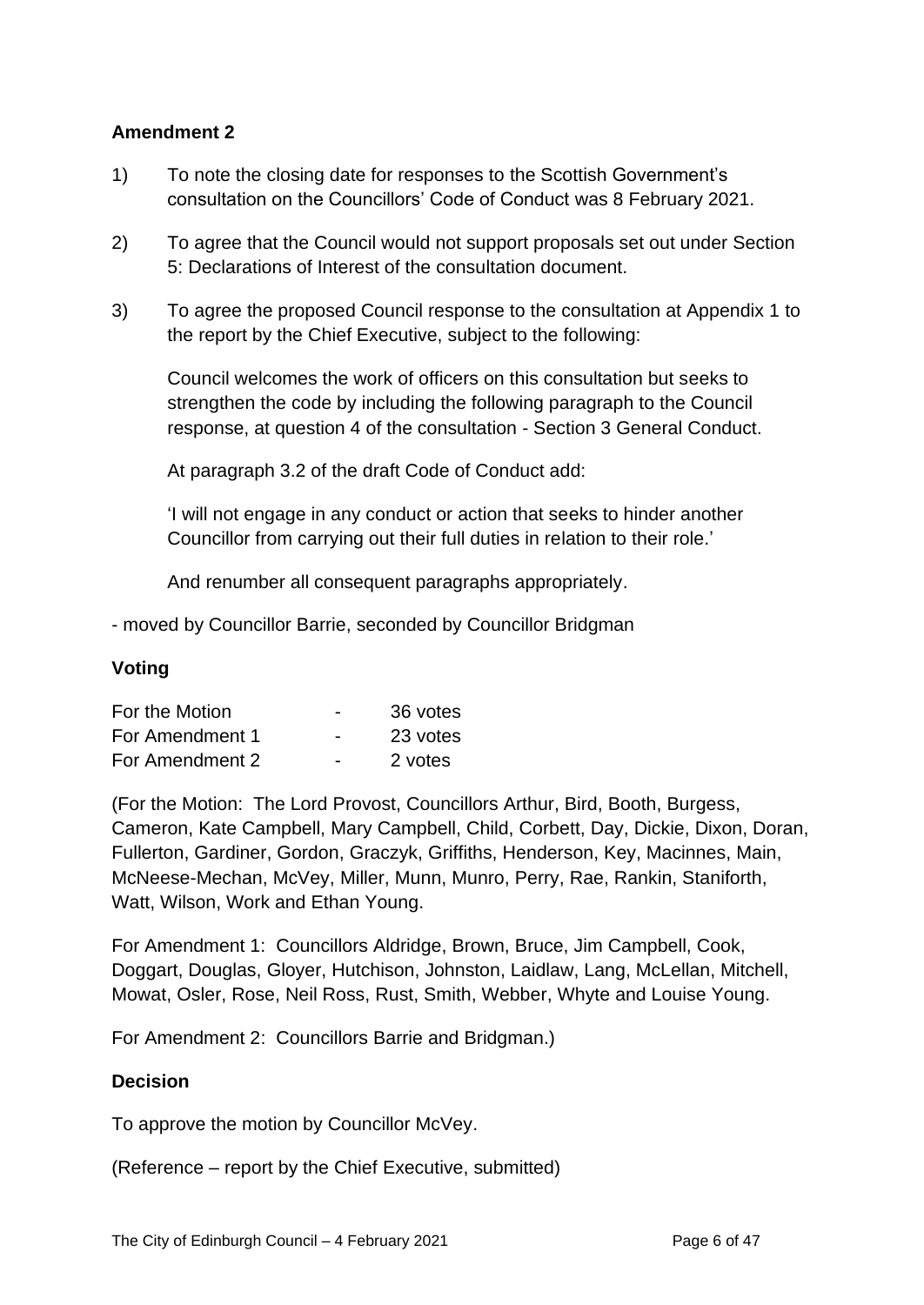## **4 Senior Councillor Remuneration January 2021**

The Council had agreed senior Councillor remuneration to Councillor Staniforth as co-leader of the Green Group with effect from 29 July 2020. Details were provided on a proposal that this be allocated to Councillor Main to take effect from 29 January 2021.

#### **Decision**

To agree to transfer the Senior Councillor Allowance relating to the Green Group Leader from Councillor Staniforth to Councillor Main with effect from 29 January 2021.

(References – Act of Council No 4 of 28 July 2020; report by the Chief Executive, submitted.).

## **5 Council Diary 2021-22**

The draft Council diary for 2021-2022 was presented together with proposed dates for recess periods and Council meetings from August 2021 to August 2022.

#### **Decision**

- 1) To agree the Council Diary for August 2021 to August 2022 as set out in Appendix 1 to the report by the Chief Executive, and authorise the Chief Executive to make minor adjustments, as necessary.
- 2) To note the Council meeting dates and recess periods for August 2022 to August 2023 would be considered by Council in June 2021.

(Reference – report by the Chief Executive, submitted.)

**6 The Designation of New Polling Places as a result of a Statutory Review of Polling Places and Polling Districts – Report by the Chief Executive**

In response to a motion by Councillor Lang and following the completion of a statutory review as per Section 18(c) of the Representation of the People Act 1983, approval was sought for proposed changes to UK Parliamentary polling places within the City of Edinburgh local government area.

#### **Motion**

1) To agree to the amendments to current polling arrangements as outlined in Appendix 1 to the report by the Chief Executive.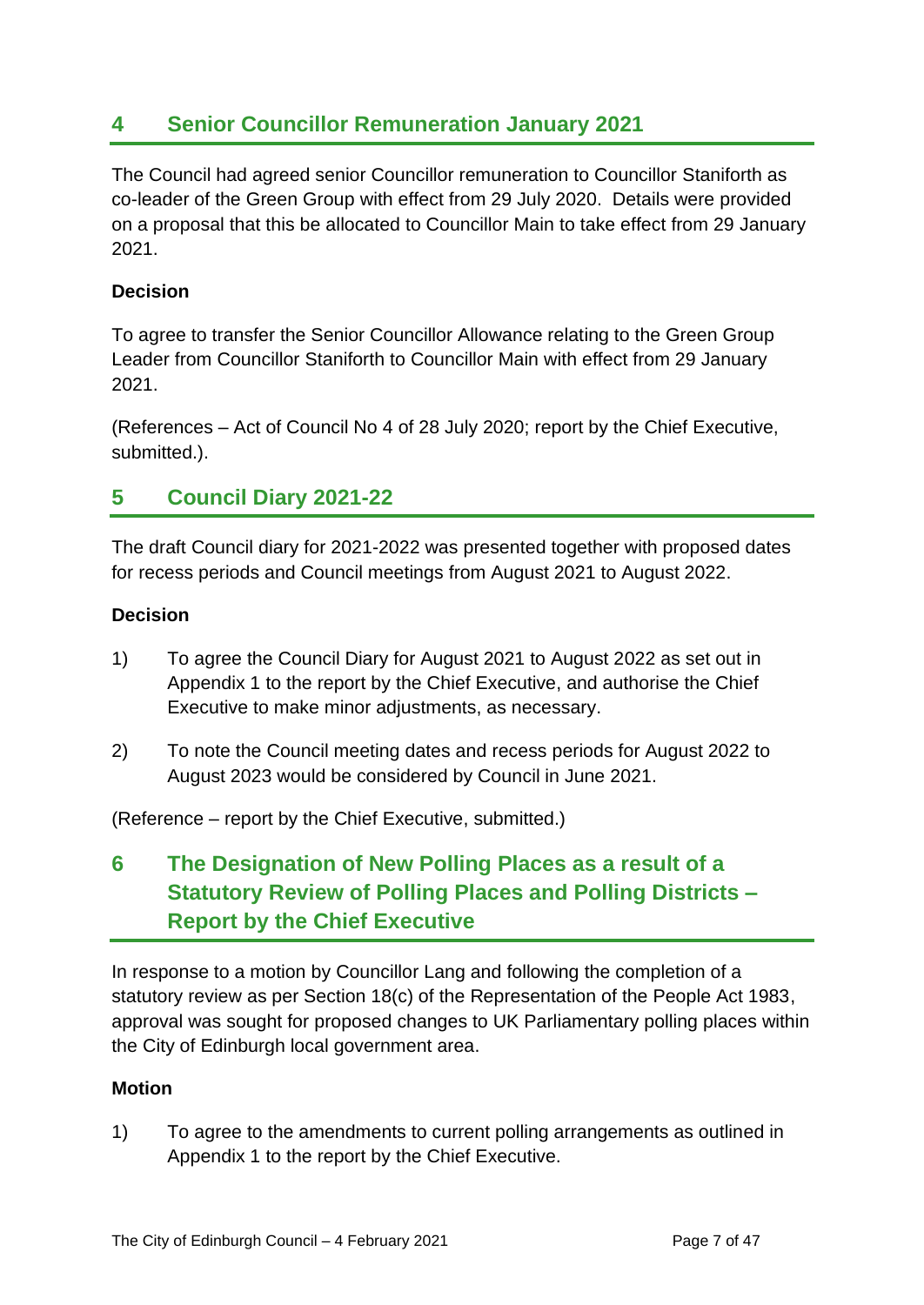- 2) To note that there were no significant changes to current polling district boundaries.
- 3) To note that the Chief Executive had delegated authority to make one-off minor amendments to outlined polling arrangements for the 2021 Scottish Parliament Election should the availability of venues be impacted at short notice by Coronavirus.
- 4) To note that the Electoral Registration Officer (ERO) would make any necessary amendments to the Register of Electors.

- moved by Councillor McVey, seconded by Councillor Day

#### **Amendment 1**

- 1) To agree to the amendments to current polling arrangements as outlined in Appendix 1 to the report by the Chief Executive.
- 2) To note that there were no significant changes to current polling district boundaries.
- 3) To note that the Chief Executive had delegated authority to make one-off minor amendments to outlined polling arrangements for the 2021 Scottish Parliament Election should the availability of venues be impacted at short notice by Coronavirus.
- 4) To note that the Electoral Registration Officer (ERO) would make any necessary amendments to the Register of Electors.
- 5) While welcoming the reduction in number of schools designated, to note that 25 schools were still assigned as polling places; to recognise that, since March 2020, schools had been closed to most pupils for significant periods of time, for public health reasons, and that further closure in May 2021 for election purposes would be very unwelcome; to further note that voting over multiple days for the Scottish Parliament election had not been ruled out; and therefore:
	- Mandates continuing efforts to ensure schools are not closed for election purposes for the Scottish election;
	- Explicitly commits not to close schools for polling place use should the option of multiple voting days be put in place nationally; and
	- In anticipation of a large increase in demand for postal votes to reduce pressure on polling places, welcomes all efforts to encourage voters to register for postal votes in a timely fashion.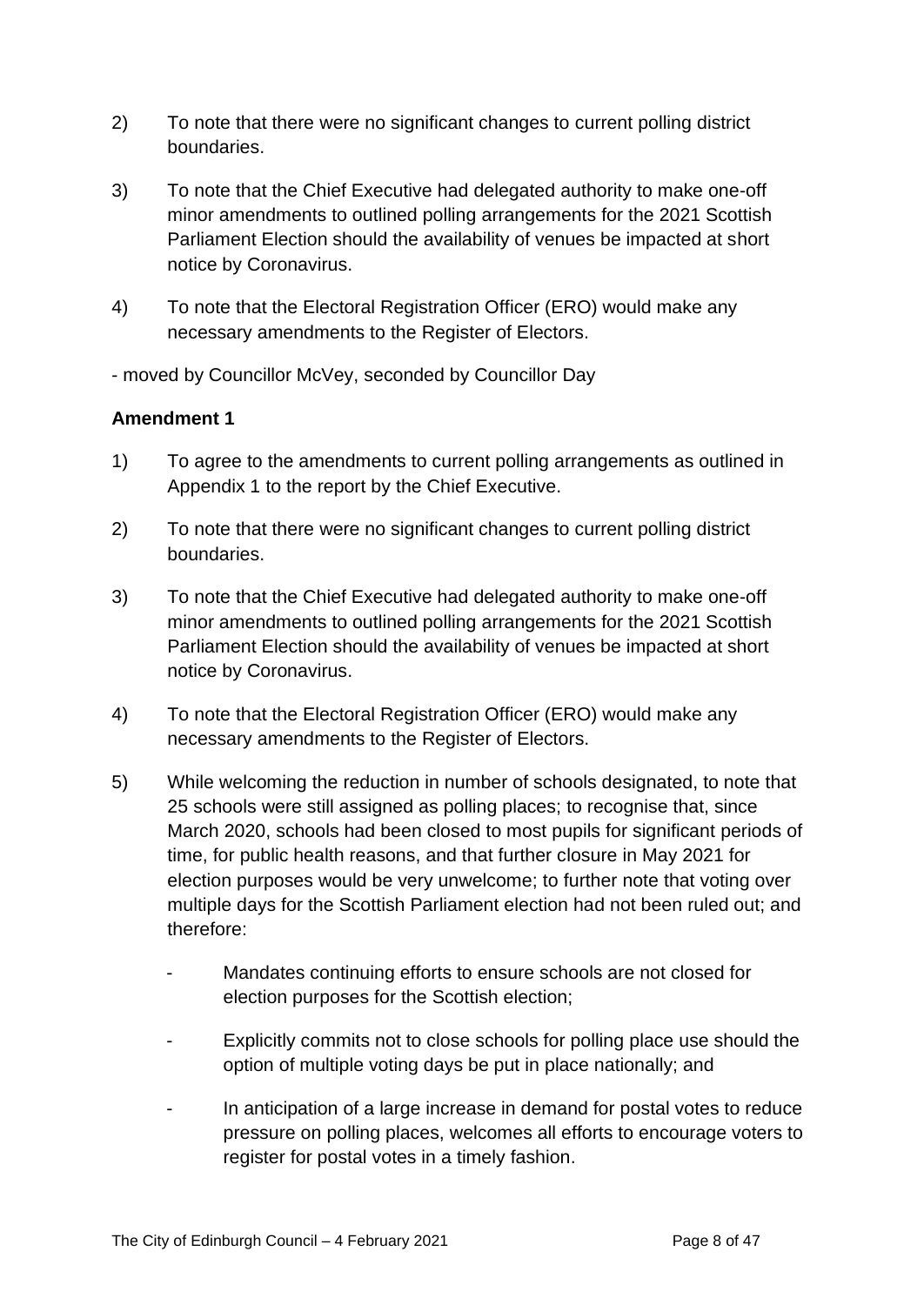- moved by Councillor Corbett, seconded by Councillor Burgess

#### **Amendment 2**

To add at the end of Paragraph 1 of the motion by Councillor McVey:

"but agrees that, as soon as circumstances allow, officers should make arrangements for trialling the use of Cramond Kirk Halls as an alternative to Cramond Primary."

- moved by Councillor Lang, seconded by Councillor Louise Young

In accordance with Standing Order *22(12)*, Amendment 1 was adjusted and accepted as an addendum to the motion and Amendment 2 was accepted as an addendum to the motion.

#### **Decision**

To approve the following adjusted motion by Councillor McVey:

- 1) To agree to the amendments to current polling arrangements as outlined in Appendix 1 to the report by the Chief Executive but agrees that, as soon as circumstances allow, officers should make arrangements for trialling the use of Cramond Kirk Halls as an alternative to Cramond Primary.
- 2) To note that there were no significant changes to current polling district boundaries.
- 3) To note that the Chief Executive had delegated authority to make one-off minor amendments to outlined polling arrangements for the 2021 Scottish Parliament Election should the availability of venues be impacted at short notice by Coronavirus.
- 4) To note that the Electoral Registration Officer (ERO) would make any necessary amendments to the Register of Electors.
- 5) While welcoming the reduction in number of schools designated, to note that 25 schools were still assigned as polling places; to recognise that, since March 2020, schools had been closed to most pupils for significant periods of time, for public health reasons, and that further closure in May 2021 for election purposes would be very unwelcome; to further note that voting over multiple days for the Scottish Parliament election had not been ruled out; and therefore:
	- Mandates continuing efforts to ensure schools are not closed for election purposes for the Scottish election where possible;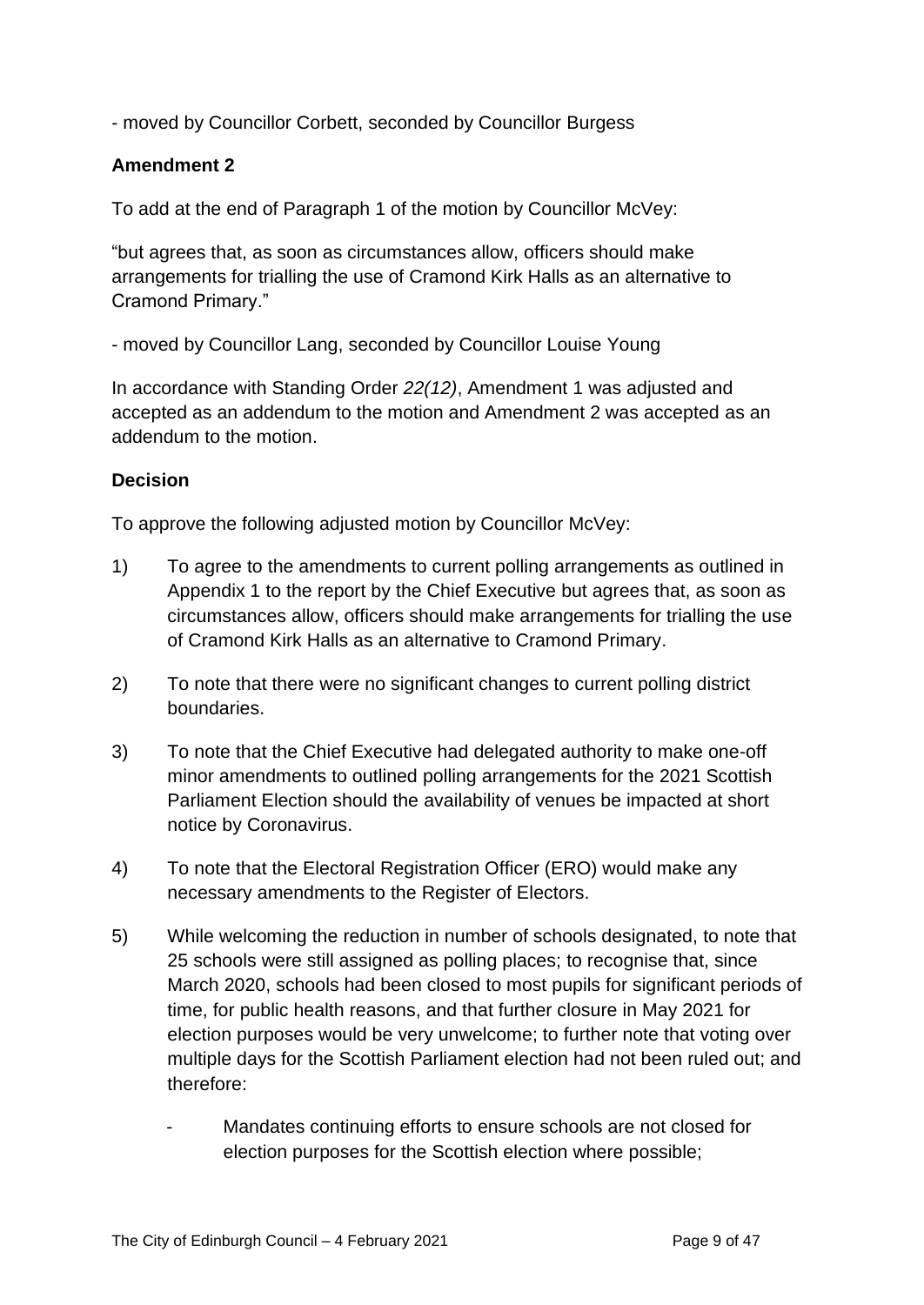- Explicitly commits not to close schools for polling place use should the option of multiple voting days be put in place nationally unless absolutely necessary; and
- In anticipation of a large increase in demand for postal votes to reduce pressure on polling places, welcomes all efforts to encourage voters to register for postal votes in a timely fashion

(References – Act of Council No 20 of 21 November 2019: report by the Chief Executive, submitted.)

## **7 Rolling Actions Log – May 2015 to December 2020**

Details were provided on the outstanding actions arising from decisions taken by the Council from May 2015 to December 2020.

### **Decision**

1) To agree to close the following actions:

**Action 1** - Private Business – Motion by Councillor Lang

**Action 2** – Elected Member Champions

**Action 6** - Claim for an Award of Expenses in the Appeal PPA-230-2207 – Motion by Councillor Mowat

**Action 7** -Office of Lord Provost: Year Three Report 2019/20

**Action 8** - Signage for Scotland's Largest Historical Mural– Motion by Councillor Arthur

**Action 9** - Engagement with Employees– Motion by Councillor Rust

**Action 10** -Revenue Budget 2020/21 Update – referral from the Policy and Sustainability Committee

**Action 12** - Public Health - Motion by Councillor Jim Campbell

**Action 13** - Flooding – Motion by Councillor Corbett

**Action 15(a) and (b)** - Whistleblowing Culture– Motion by Councillor Whyte

**Action 16** - Child Protection – Motion by Councillor Dickie

**Action 17** - Edinburgh International Activity – Motion by the Lord Provost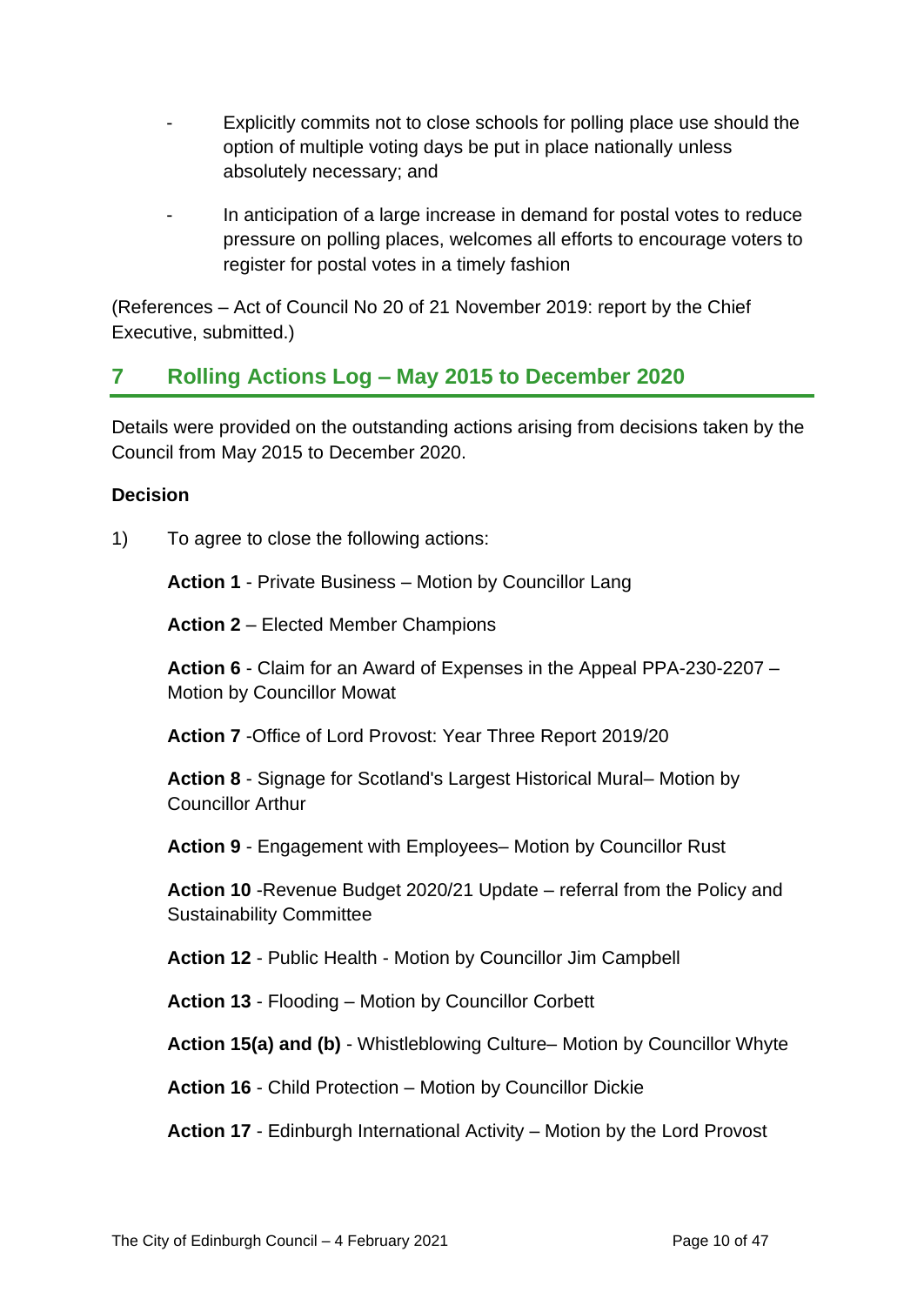**Action 18** - Public Health Emergency Measures – Emergency Motion by Councillor Doggart

- 2) **Action 5 - Climate Change Impact and Management - Motion by Councillor Macinnes -** To agree that a report would be submitted to the Council as previously requested.
- 3) To otherwise note the Rolling Actions Log.

(Reference: Rolling Actions Log, submitted)

## **8 Operational Governance: Annual Review of Contract Standing Orders**

Details were provided of proposed changes to the Council's Contract Standing Orders following their annual review.

#### **Decision**

- 1) To approve the proposed revisions to the Contract Standing Orders, as summarised in Appendix 1 to the report by the Executive Director of Resources.
- 2) To approve the adoption of the revised Contract Standing Orders, attached as Appendix 2 to the report.
- 3) To note that there would continue to be an annual review of the Contract Standing Orders to ensure that they were operating effectively and provided a robust framework for Council purchasing and contract management activities

(Reference – report by the Executive Director of Resources, submitted)

## **9 Edinburgh Child Protection Committee – Annual Report 2019- 20**

In response to a motion by Councillor Dickie, the Education, Children and Families Committee had considered the Edinburgh Child Protection Committee Annual Report 2019-20, which summarised the work of this multi-agency strategic partnership within the past year and referred it to the Council for information.

#### **Decision**

1) To note the Edinburgh Child Protection Committee Annual Report 2019-20.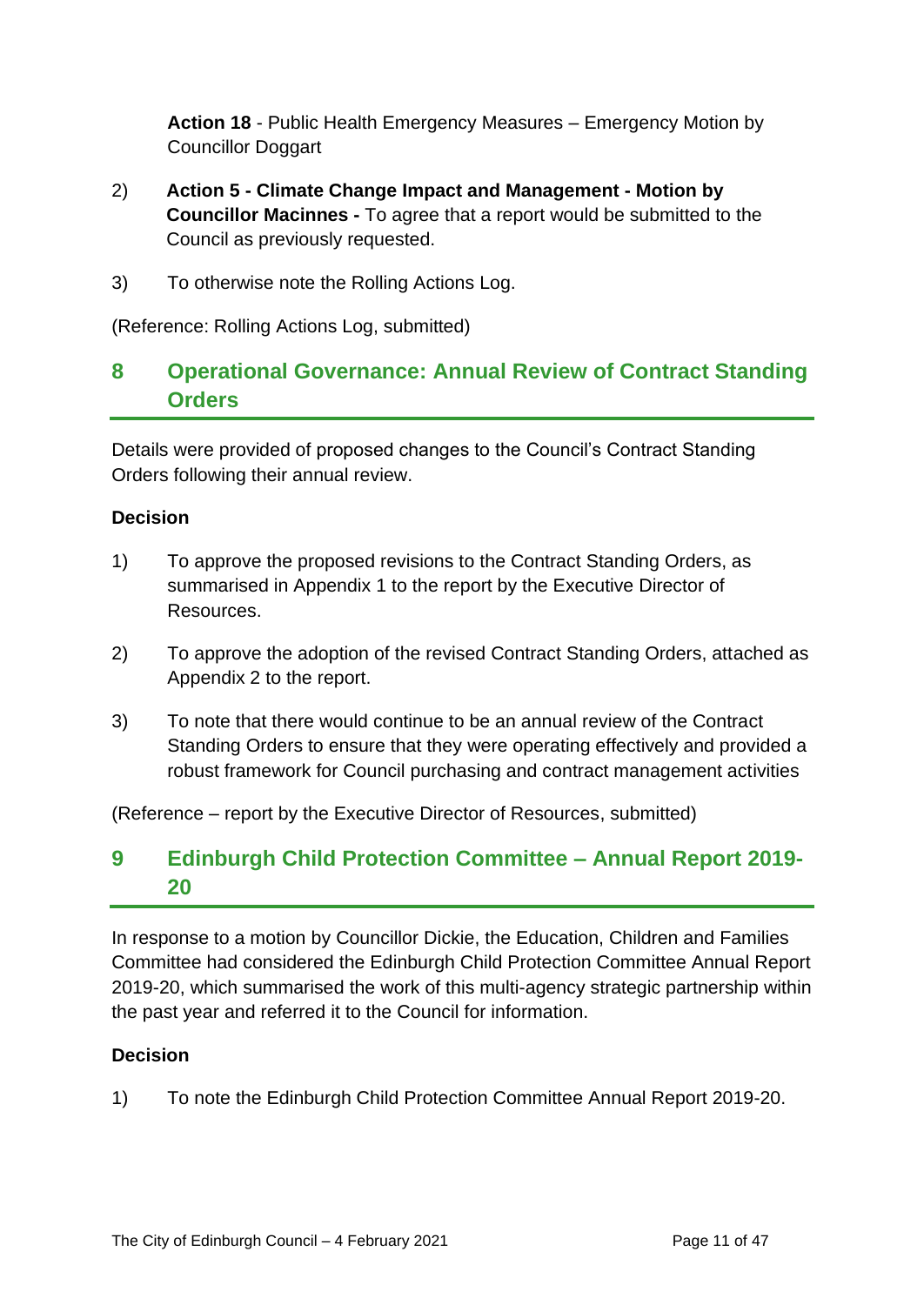2) To note the positive contribution made by services across the City in keeping children safe.

(References – Education, Children and Families Committee of 15 December 2020 (item 12); Act of Council No 14 of 15 October 2020; report by the Chief Executive, submitted)

## **10 Allocation Policy - Motion by Councillor Kate Campbell**

The following motion by Councillor Kate Campbell was submitted in terms of Standing Order 17:

"Notes that a report on Allocations policy is due to the next Housing Homelessness and Fair work committee and agrees the report will include:

- 1) An analysis of the Scottish Housing Regulator requirements on allocations and our compliance with those policies.
- 2) A detailed appraisal of how homes are allocated to people with specific housing needs and particularly how accessible homes are allocated to ensure that they are allocated to those who have accessibility requirements.
- 3) An analysis of our policies around exceptional need and how we are meeting the housing needs of exceptionally vulnerable groups, including but not limited to how we meet our own policies on housing for people who have experienced domestic abuse and care experienced young people.
- 4) Identify areas where vulnerable people may be experiencing additional barriers to access to housing or where processes could be improved to ensure outcomes are met.
- 5) Identify additional actions that we could take to ensure that those barriers are reduced and that there are pathways for people who are at risk, including processes around management transfers.
- 6) Requests officers examine the case for a robust escalation route for cases of exceptional need, including multi-agency and interdepartmental working to ensure that checks and balances are in place, and that we remain transparent and fair in our allocations policy, but that where there is urgent need because of risk of harm we have a process for ensuring that housing needs are met."

#### **Motion**

To approve the motion by Councillor Kate Campbell.

- moved by Councillor Kate Campbell, seconded by Councillor Watt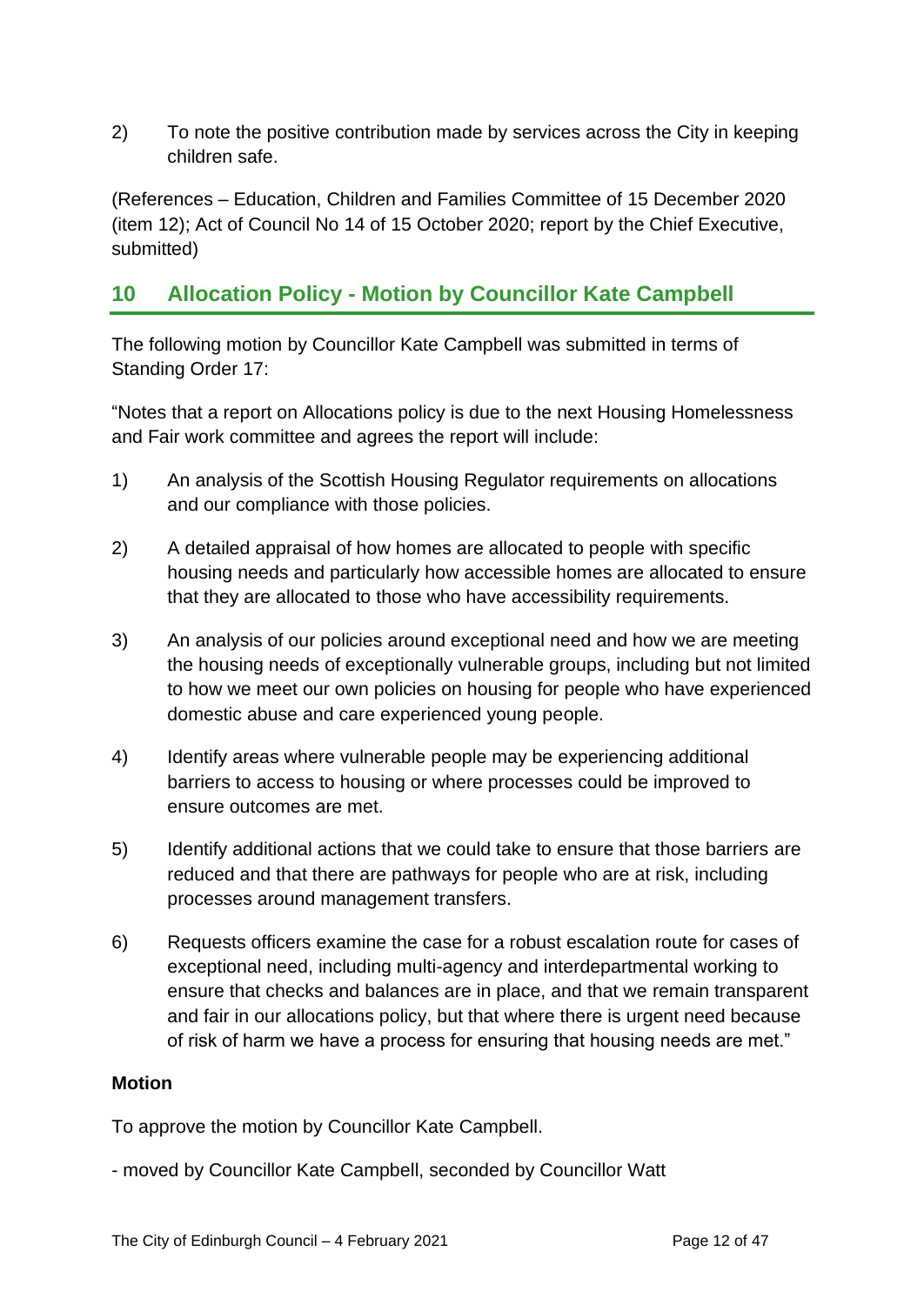### **Amendment**

To agree the motion by Councillor Kate Campbell and to add a new point 1 as follows, and renumber accordingly:

- 1) An analysis of the impact on allocation policy of a 16% reduction in the Scottish Government social and affordable housing budget while noting that: The Budget did not provide any detail about affordable housing funding beyond the next financial year, despite pressure from the housing sector for governmental commitment to a new long-term affordable housing programme.
	- This Council is clear on the need for such support in Edinburgh.
	- The government's current five-year £3bn Affordable Housing Supply Programme is set to come to an end in March.

- moved by Councillor Jim Campbell, seconded by Councillor McLellan

#### **Voting**

The voting was as follows:

| For the motion    |   | 43 votes |
|-------------------|---|----------|
| For the amendment | - | 17 votes |

(For the motion: The Lord Provost, Councillors Aldridge, Arthur, Barrie, Bird, Booth, Bridgeman, Burgess, Cameron, Kate Campbell, Mary Campbell, Child, Day, Dickie, Dixon, Doran, Fullerton, Gardiner, Gloyer, Gordon, Graczyk, Griffiths, Henderson, Key, Lang, Macinnes, Main, McNeese-Mechan, McVey, Miller, Munn, Munro, Osler, Perry, Rae, Rankin, Neil Ross, Staniforth, Watt, Wilson, Work, Ethan Young and Louise Young.

For the amendment: Councillors Brown, Bruce, Jim Campbell, Cook, Doggart, Douglas, Hutchison, Johnston, Laidlaw, McLellan, Mitchell, Mowat, Rose, Rust, Smith, Webber and Whyte.)

#### **Decision**

To approve the motion by Councillor Kate Campbell

#### **Declaration of Interests**

Councillor Corbett declared a financial interest as an employee of Shelter Scotland and left the meeting during the Council's consideration of the above item.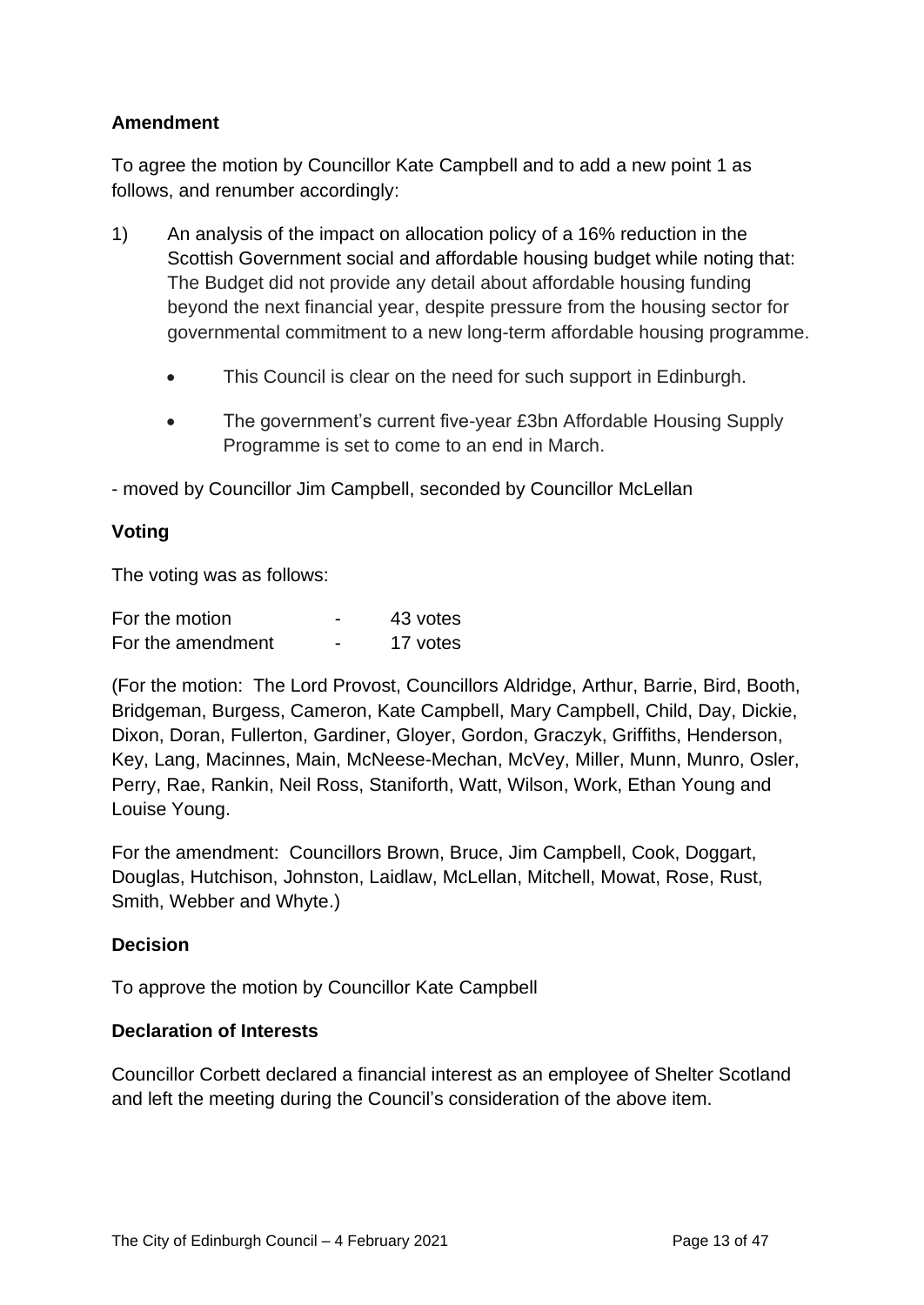## **11 Year of Childhood – Motion by Councillor Dickie**

The following motion by Councillor Dickie was submitted in terms of Standing Order  $17<sup>·</sup>$ 

"Council:

Welcomes, the Children's Parliament 'Year of Childhood 2021' to celebrate the forthcoming United Nations Convention of the Rights of the Child into Scots law, and their own 25th birthday.

Commends, the work of the Children's Parliament to progress the rights of children, recognising them as citizens in their own right, and working to ensure their human rights and voice are embedded across all aspects of our society.

Further commends, their 'What Kind of Edinburgh?' partnership work in 2019 to influence children's services, and acknowledges how it has now shaped the 3Bs of our new Children's Services Plan.

Celebrates the Scottish Parliament's unanimous agreement to the general principles of the UNCRC Bill at Stage One, and notes the Deputy First Minister's expectation that readiness for commencement of the Bill should be a priority for all public authorities.

Recognises, the ongoing hard work and increasingly collaborative approach of our own services and partners to deliver for children, including our new Corporate Parenting Plan, Children's Services Plan and our second Child Poverty Action Plan.

Further recognises, the outcomes of last year's governance review of Children's Services, particularly the importance of a whole system approach to the involvement and participation of children, and the creation of an independent 'One Edinburgh', children and young people's board.

Council therefore,

Acknowledges 2021 as a year to maximise on the right and participation of children, and our delivery with and for them.

Agrees that this needs holistic commitment by Council and partner organisations.

Requests that the Chief Executive works with all Council Directors to establish how the impact of children's rights, particularly the rights of care experienced children as Corporate Parents, and children experiencing poverty are considered in relevant decisions as the Council drives its agenda forward of reducing poverty, becoming more sustainable and improving wellbeing for all citizens.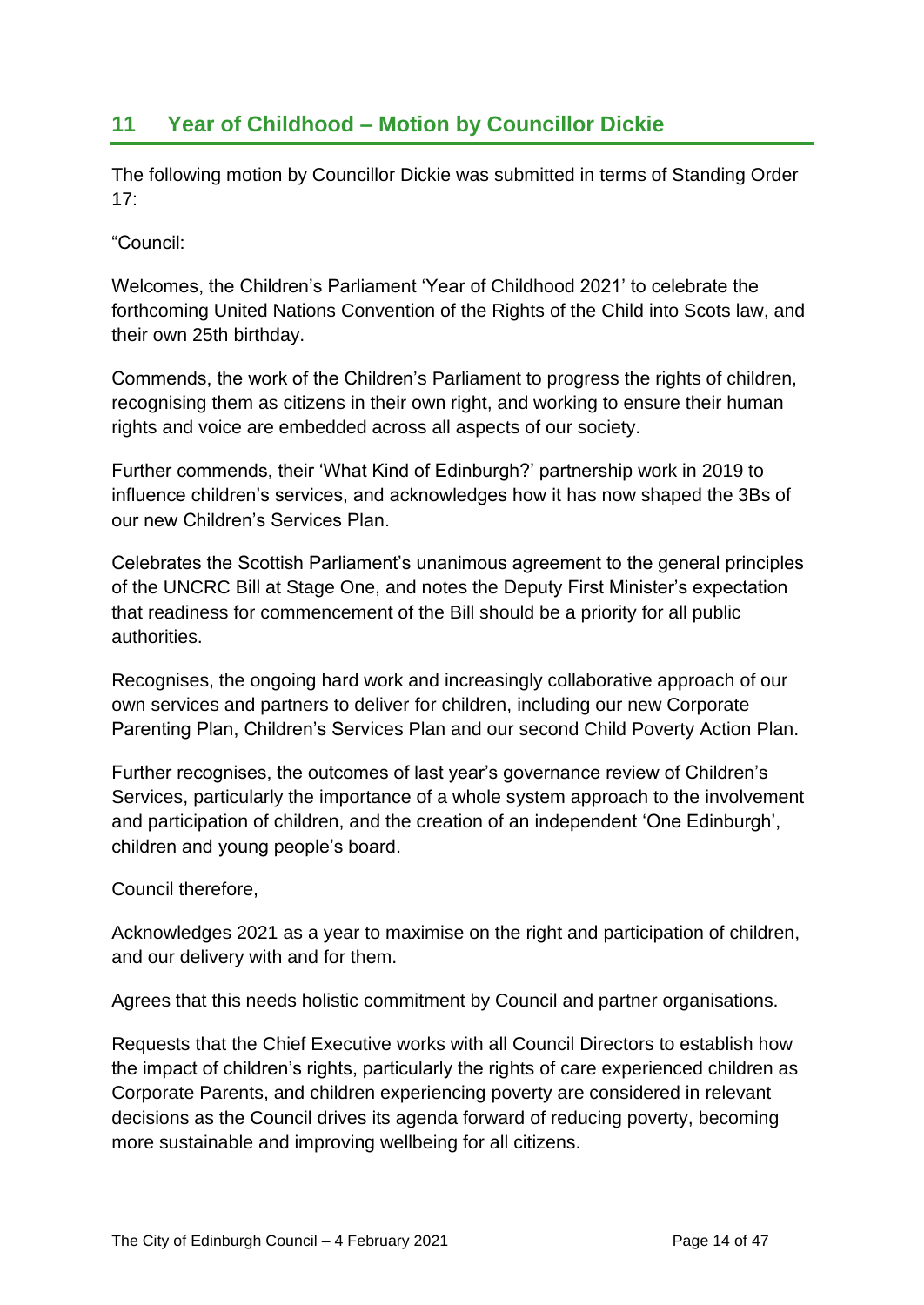Agrees that the Chief Executive report to Full Council in two cycles on the readiness of the Council for the commencement of the UNCRC Bill; progress with 'One Edinburgh'; and, building on 'What Kind of Edinburgh?' work, the assigning of children Ambassadors across all Council services.

Agrees that a further report comes to the first Full Council in 2022, highlighting the impact of the UNCRC on Council wide services delivering for children in Edinburgh."

- moved by Councillor Dickie, seconded by Councillor Perry

#### **Decision**

To approve the motion by Councillor Dickie.

## **12 Winter Weather Response – Motion by Councillor Miller**

The following motion by Councillor Miller was submitted in terms of Standing Order  $17:$ 

"Council:

- 1) Thanks the dedication and hard work of all officers and volunteers who contributed to the gritting and de-icing of roads, pavements and cycle paths during the recent wintery weather;
- 2) Notes that with higher than usual levels of walking, wheeling and cycling there was increased focus on the need to prioritise pavements and cycle paths for treatment, a view long held by the Greens on the basis of equalities;
- 3) On behalf of residents who have contacted the Green group with reports of slips, falls and injuries, and those prevented from leaving home completely until the thaw, calls for the upcoming review of winter weather surface treatment at the Transport and Environment Committee to:
	- a) Identify ways to prioritise the treatment of infrastructure for pedestrians and cyclists, in line with the transport hierarchy and with a focus on equalities
	- b) Evaluate innovations in technology that would increase coverage and efficiency of treatment for pavements and cycle paths, including but not limited to the types of de-icer suitable for pavements and cycle paths, vehicles and equipment, and grit bin sensors
	- c) Review the network of snow wardens and consider how best to support neighbourhood communication."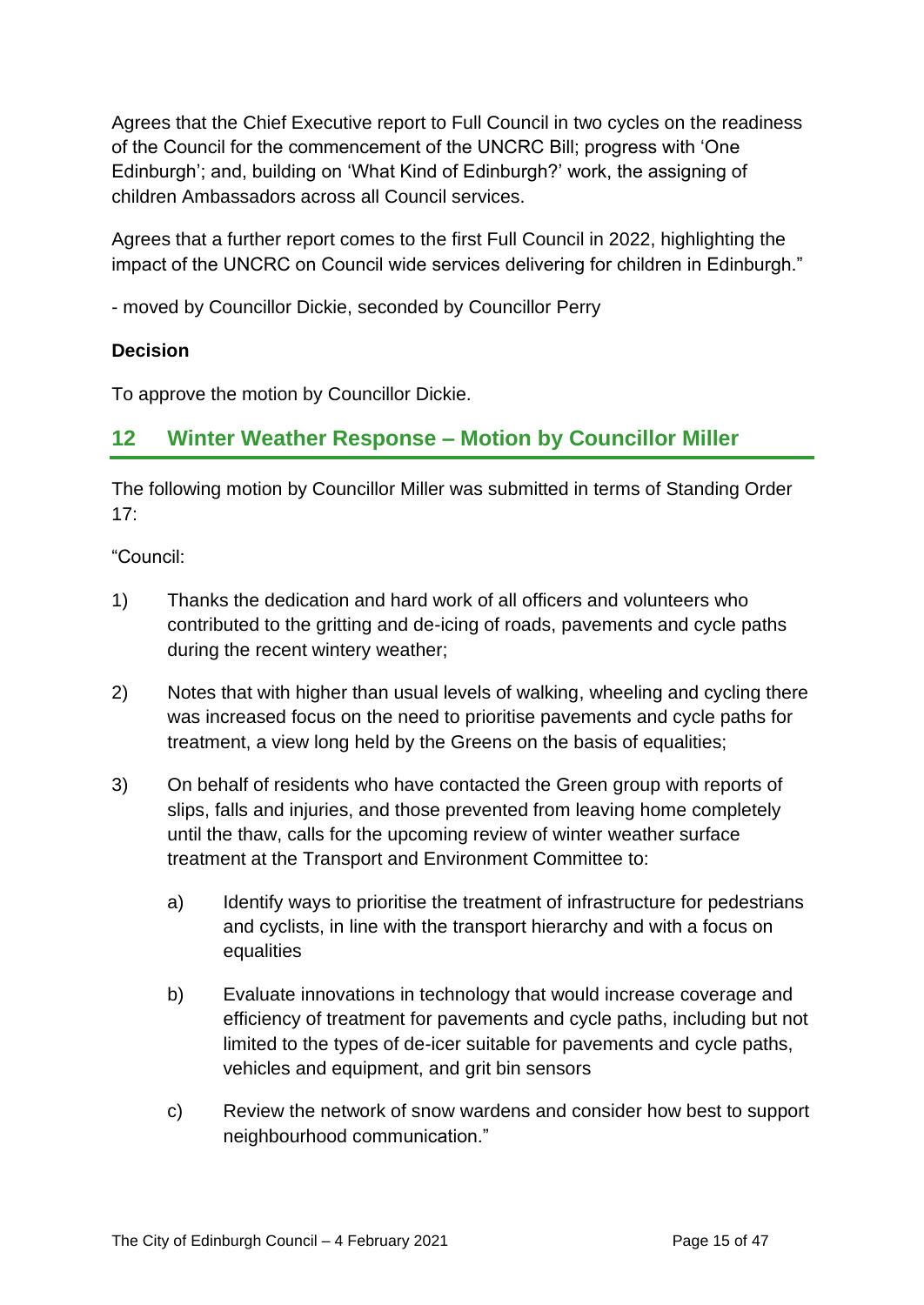#### **Motion**

To approve the motion by Councillor Miller.

- moved by Councillor Miller, seconded by Councillor Corbett

#### **Amendment 1**

- 1) To agree point 1 of the motion by Councillor Miller.
- 2) To delete points 2 and 3 of the motion and replace with:
	- "2) Observes that in order to encourage the uptake of active travel, increased mitigation against winter weather will be requires on our paths and pavements
	- 3) On behalf of all Edinburgh residents calls for the forthcoming review of Winter Weather Surface Treatment at the Transport and Environment Committee to:
		- a) Recognise the importance of roads for emergency vehicles, public transport and the movement of goods, but also align this with the position of pedestrians and cyclists in the Urban Transport Hierarchy and their need for paths and pavements to be appropriately prioritised.
		- b) Evaluate how innovation and technology could help to increase coverage and efficiency of all surface treatment, including but not limited to the types of de-icer suitable for pavements and cycle paths, vehicles and equipmen
		- c) Ask each Locality to review the need for a network of snow wardens and consider how best to support neighbourhood communication.
		- d) review Grit Bin location and replenishment.
	- 4) Observes similar motions and questions have previously been brought to Council by Conservative Group members, for example in November 2017, February 2018 and October 2020."
- moved by Councillor Webber, seconded by Councillor Rust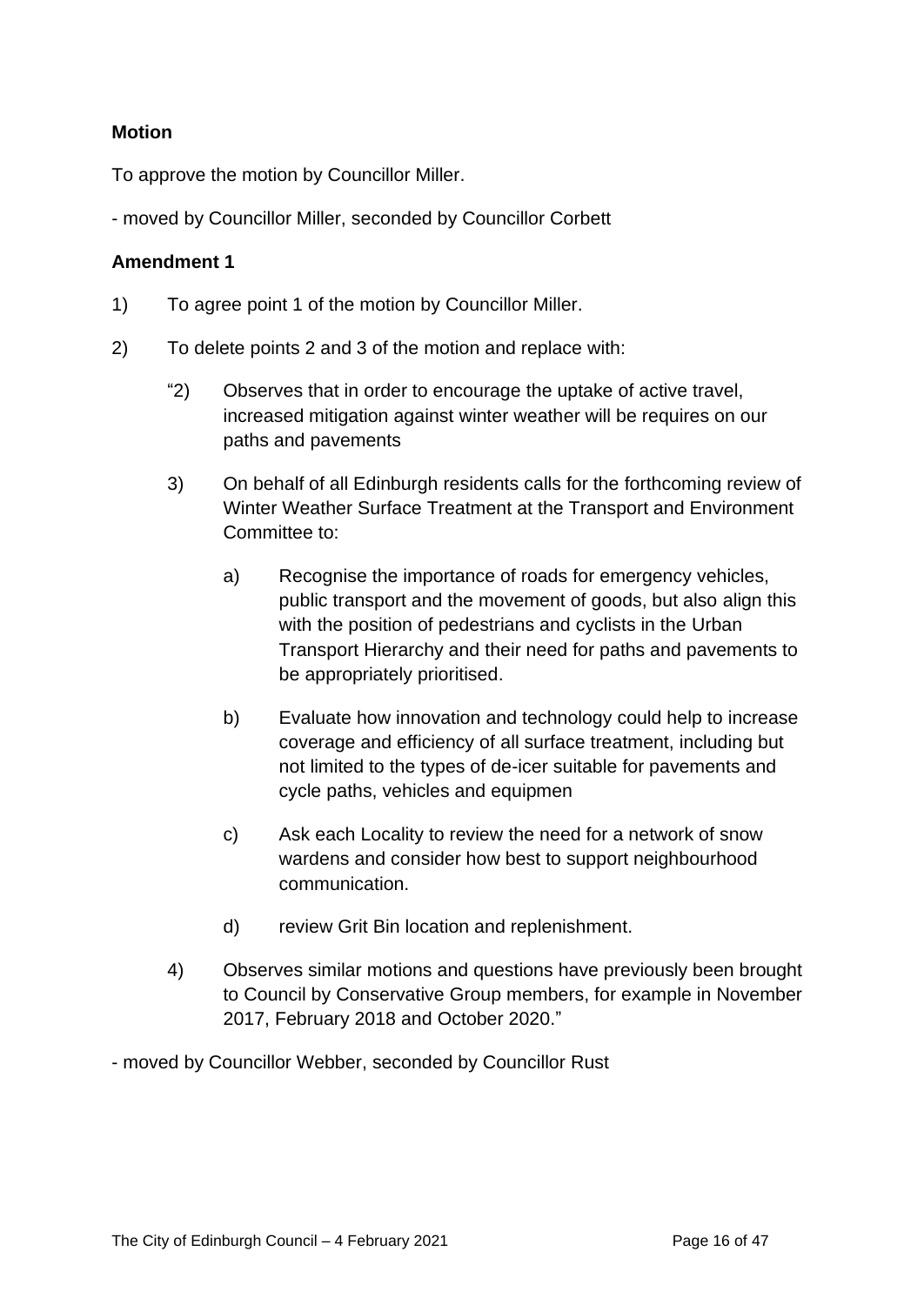#### **Amendment 2**

- 1) To delete paragraph 2 of the motion by Councillor Miller and insert:
	- "2) nevertheless recognises the substantial concerns which have been raised with councillors of all parties regarding a) the limited gritting of footways and cycleways and b) the times residents have waited to get local grit bins refilled".
- 2) To delete the first three lines of paragraph 3 of the motion and insert:

"notes with concern the reports of slips, falls and injuries which added further pressure onto our NHS at this time of crisis, and that many other residents felt unable to leave their home because of treacherous conditions outside,"

3) To insert at the end of 3c) of the motion:

"including improved online information on the expected timescales for refilling grit bins and more timely updates on when bins have been refilled."

- moved by Councillor Lang, seconded by Councillor Osler

In accordance with Standing Order 22(12), Paragraph 3(d) of Amendment 1 and paragraph 3) of Amendment 2 were accepted as addendums to the motion.

#### **Voting**

The voting was as follows:

| For the motion (as adjusted) | $\overline{\phantom{0}}$ | 35 votes |
|------------------------------|--------------------------|----------|
| For Amendment 1              | $\overline{\phantom{0}}$ | 19 votes |
| For Amendment 2              | $\overline{\phantom{0}}$ | 6 votes  |

(For the Motion (as adjusted): The Lord Provost, Councillors Arthur, Bird, Booth, Burgess, Cameron, Kate Campbell, Mary Campbell, Child, Corbett, Day, Dickie, Dixon, Doran, Fullerton, Gardiner, Gordon, Graczyk, Griffiths, Henderson, Key, Macinnes, Main, McNeese-Mechan, McVey, Miller, Munn, Munro, Perry, Rae, Staniforth, Watt, Wilson, Work and Ethan Young.

For Amendment 1: Councillors Barrie, Bridgman, Brown, Bruce, Jim Campbell, Cook, Doggart, Douglas, Hutchison, Johnston, Laidlaw, McLellan, Mitchell, Mowat, Rose, Rust, Smith, Webber and Whyte.

For Amendment 2: Councillors Aldridge, Gloyer, Lang, Osler, Neil Ross and Louise Young.)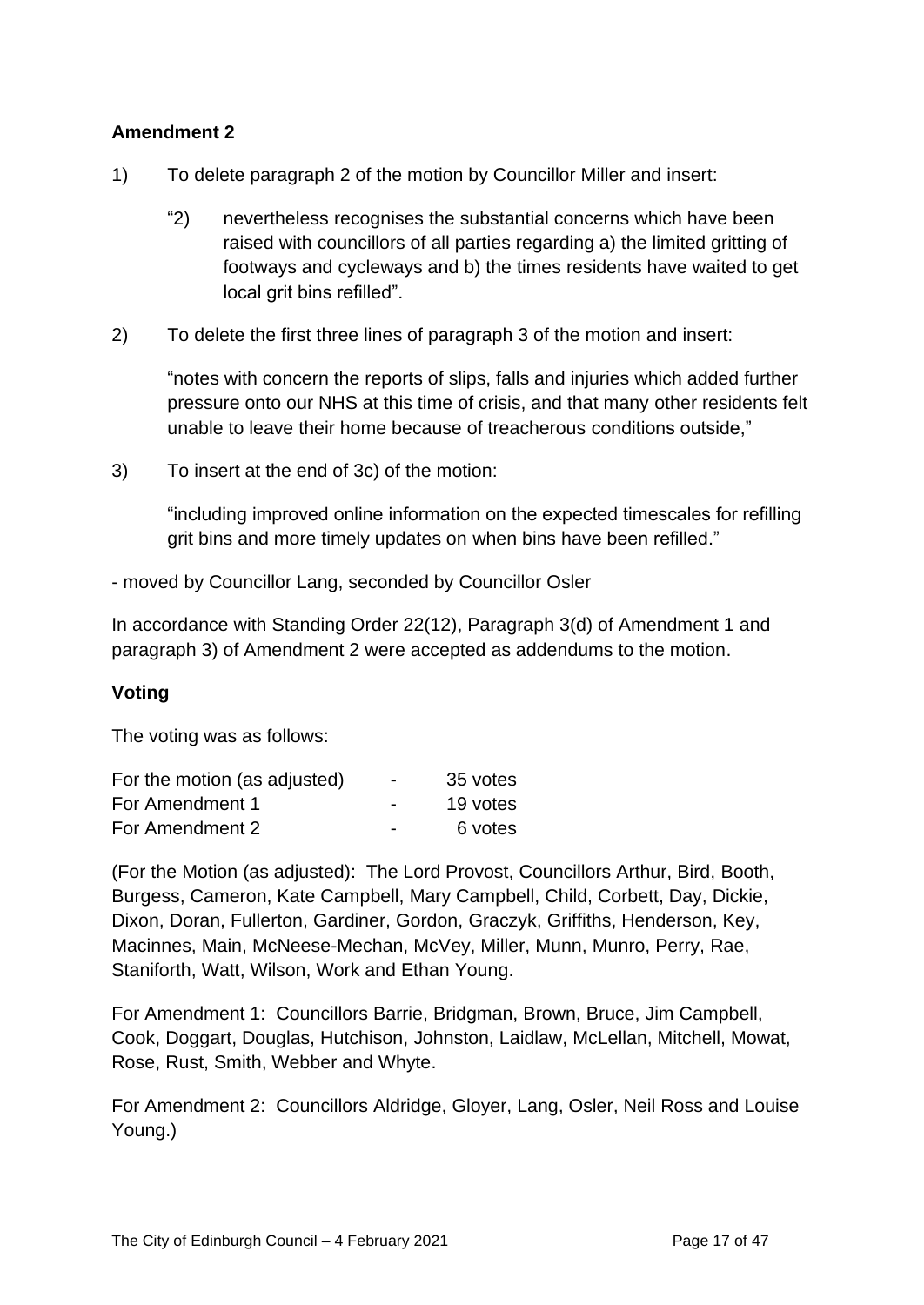### **Decision**

To approve the following adjusted motion by Councillor Miller:

- 1) To thanks the dedication and hard work of all officers and volunteers who contributed to the gritting and de-icing of roads, pavements and cycle paths during the recent wintery weather;
- 2) To note that with higher than usual levels of walking, wheeling and cycling there was increased focus on the need to prioritise pavements and cycle paths for treatment, a view long held by the Greens on the basis of equalities;
- 3) On behalf of residents who had contacted the Green group with reports of slips, falls and injuries, and those prevented from leaving home completely until the thaw, to call for the upcoming review of winter weather surface treatment at the Transport and Environment Committee to:
	- a) Identify ways to prioritise the treatment of infrastructure for pedestrians and cyclists, in line with the transport hierarchy and with a focus on equalities.
	- b) Evaluate innovations in technology that would increase coverage and efficiency of treatment for pavements and cycle paths, including but not limited to the types of de-icer suitable for pavements and cycle paths, vehicles and equipment, and grit bin sensors.
	- c) Review the network of snow wardens and consider how best to support neighbourhood communication including improved online information on the expected timescales for refilling grit bins and more timely updates on when bins have been refilled.
	- d) Review grit bin location and replenishment.

## **13 Thank You James Carlyle – Motion by Councillor Doran**

The following motion by Councillor Doran was submitted in terms of Standing Order  $17<sup>·</sup>$ 

"Council notes that James Carlyle, the Inch Plant Nursery Manager retired in December 2020.

Jim began work with Edinburgh Council at the age of 16 in 1976 and has served 10 Lord Provosts.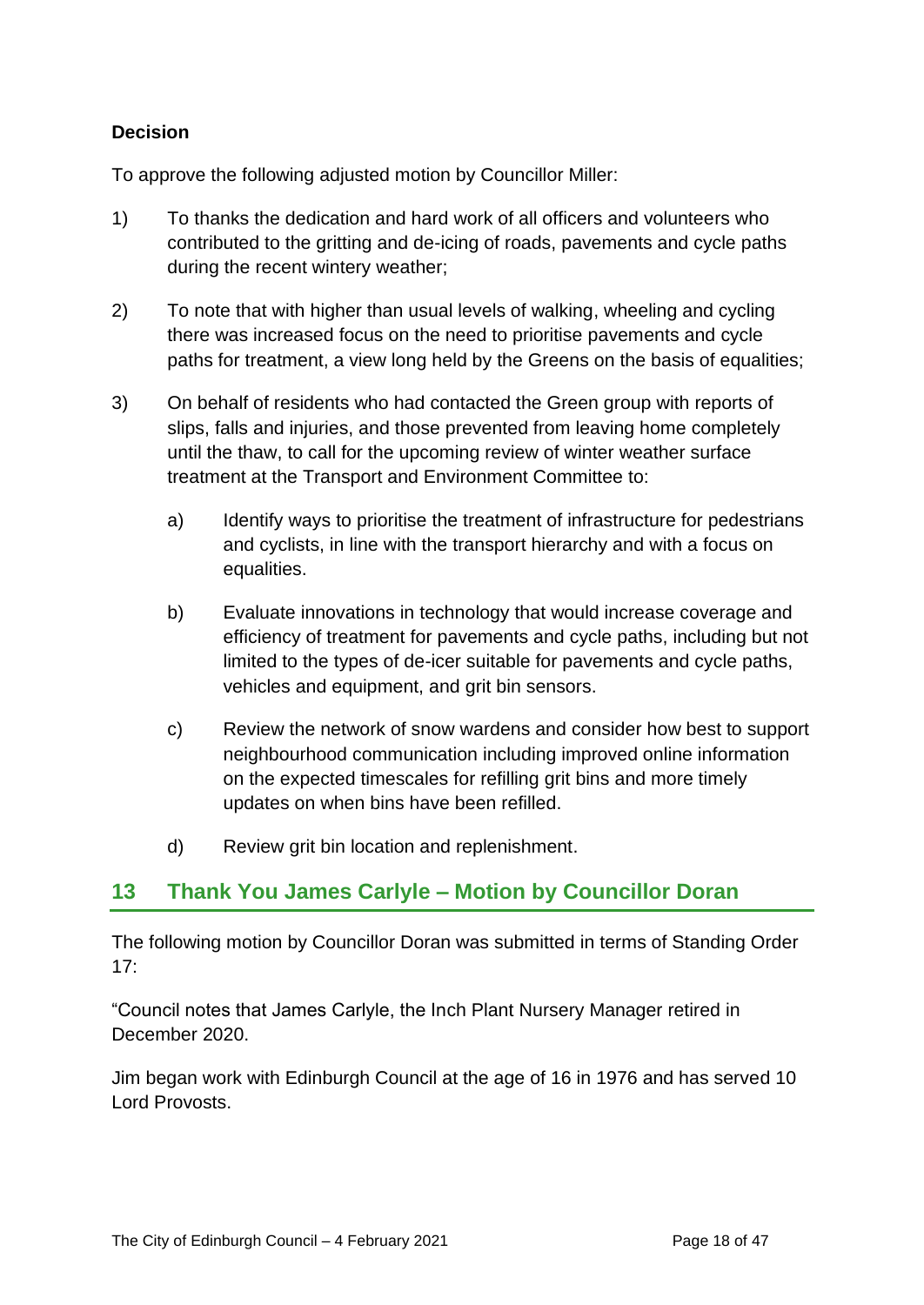Council notes with many thanks the enormous contribution Jim has made to the City's green spaces, the famous Princes Street clock and the many other events held by the Lord Provosts and the Council.

Council asks the Lord Provost to write to Jim to thank him from all of us for his huge contribution to the City."

- moved by the Lord Provost, seconded by Councillor Griffiths

#### **Decision**

To approve the motion by Councillor Doran.

## **14 Questions**

The questions put by members to this meeting, written answers and supplementary questions and answers are contained in Appendix 1 to this minute.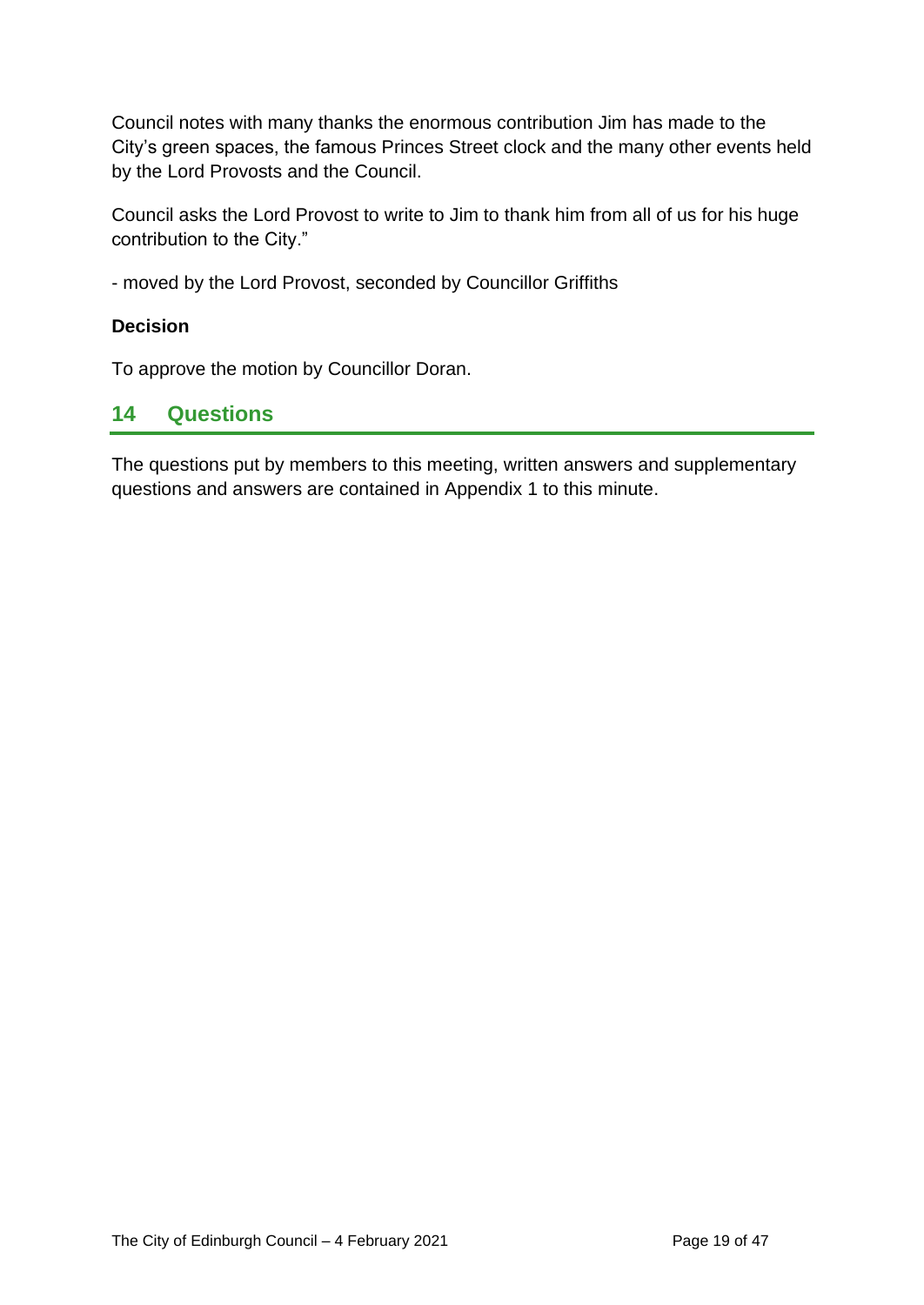## **Appendix 1**

## **(As referred to in Act of Council No 14 of 4 February 2021)**

|     | 2021                                                                                                                                                                                                                                                                                                                                                                                                                                                                                                                                                                   | By Councillor Laidlaw for answer by<br>the Convener of the Education,<br><b>Children and Families Committee at a</b><br>meeting of the Council on 4 February |
|-----|------------------------------------------------------------------------------------------------------------------------------------------------------------------------------------------------------------------------------------------------------------------------------------------------------------------------------------------------------------------------------------------------------------------------------------------------------------------------------------------------------------------------------------------------------------------------|--------------------------------------------------------------------------------------------------------------------------------------------------------------|
| (1) | Does the Convener agree with the statement 'High school<br>examinations are an out-of-date 19 <sup>th</sup> and 20 <sup>th</sup> century<br>technology operating in a 21 <sup>st</sup> century environment of<br>teaching and learning'?                                                                                                                                                                                                                                                                                                                               |                                                                                                                                                              |
| (1) | The statement is found on page 14 of the International<br>Council of Education Advisers Second Formal Report of<br>2018-20 to the Scottish Government, published 17<br>December 2020. The ICEA report as a body to the Scottish<br>Government, offering advice on Scotland's education<br>system. The first Higher examination diet in Scotland was in<br>1888 so it is entirely correct to refer to their usage since the<br>19th century to present day. The issue of whether high<br>school examinations are "out-of-date" is the matter of much<br>current debate. |                                                                                                                                                              |
| (2) | Does he agree headteachers should 'seize the opportunity<br>presented by the decision to cancel the exams to reshape<br>assessment and moderation'                                                                                                                                                                                                                                                                                                                                                                                                                     |                                                                                                                                                              |
| (2) | Following the decision to cancel all SQA examinations for<br>session 2020-21, all Head Teachers are required to ensure<br>that there are robust systems in place to allow teachers,<br>learners, parents and carers to have confidence in grades<br>which will be set by teachers themselves. High quality<br>assessment and moderation lies at the heart of such<br>confidence, and this applies to the Broad General Education                                                                                                                                       |                                                                                                                                                              |
|     |                                                                                                                                                                                                                                                                                                                                                                                                                                                                                                                                                                        |                                                                                                                                                              |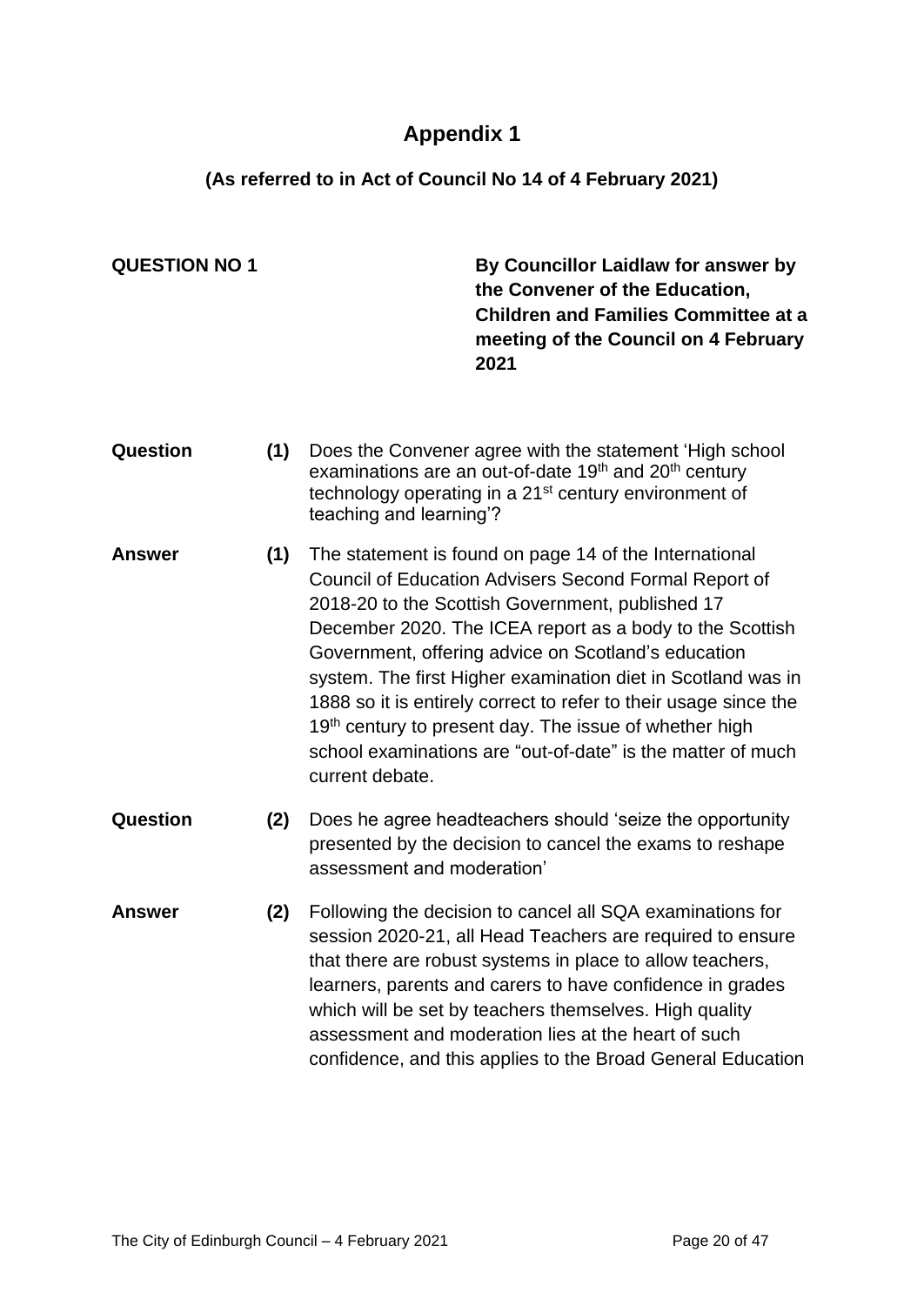(Early years to S3) as well as the Senior Phase (S4-S6). See for example the Education Scotland document "The Moderation Cycle" at

[https://education.gov.scot/improvement/learning](https://education.gov.scot/improvement/learning-resources/the-moderation-cycle/)[resources/the-moderation-cycle/](https://education.gov.scot/improvement/learning-resources/the-moderation-cycle/) .

We expect Head Teachers to be aware that improving practice and confidence in this area is an essential part of improving attainment for all of our learners. We therefore would expect Head Teachers to appreciate that the decision to cancel examinations does present them with an opportunity to support staff to improve in this area, and that this is an opportunity which they should take.

- **Question (3)** Does he agree with the statement 'issues of high-stakes end-loaded one-off exams in S4, S5 and S6 despite very low leaving rate in S4. Not fit for purpose'?
- **Answer (3)** The statement is found in the "response" section of a document containing Head Teacher questions. The question in full is:

*'High school examinations are an out-of-date 19th and 20th century technology operating in a 21st century environment of teaching and learning' (International Council of Education Advisors 2020)*

*How will you seize the opportunity presented by the decision to cancel the exams to reshape assessment and moderation in Trinity Academy?*

The statement is given as a possible response. Again, there is much current debate about examination structures in Scottish education, with concerns of an overload of an assessment in the Senior Phase leading to stress for our learners. Concerns over a "two-term dash" to Highers in S5 remain, due to pupils sitting National 5 examinations in S4. We would expect our Head Teachers to have knowledge of the challenges facing Scottish education and to be able to question whether current arrangements are suitable or can be improved.

However, the statement was included for illustrative purposes and is not designed to be interpreted as the settled opinion of the council.

- **Question (4)** Does he feel these are appropriate as a question presented to headteachers in their final short-leet interviews.
-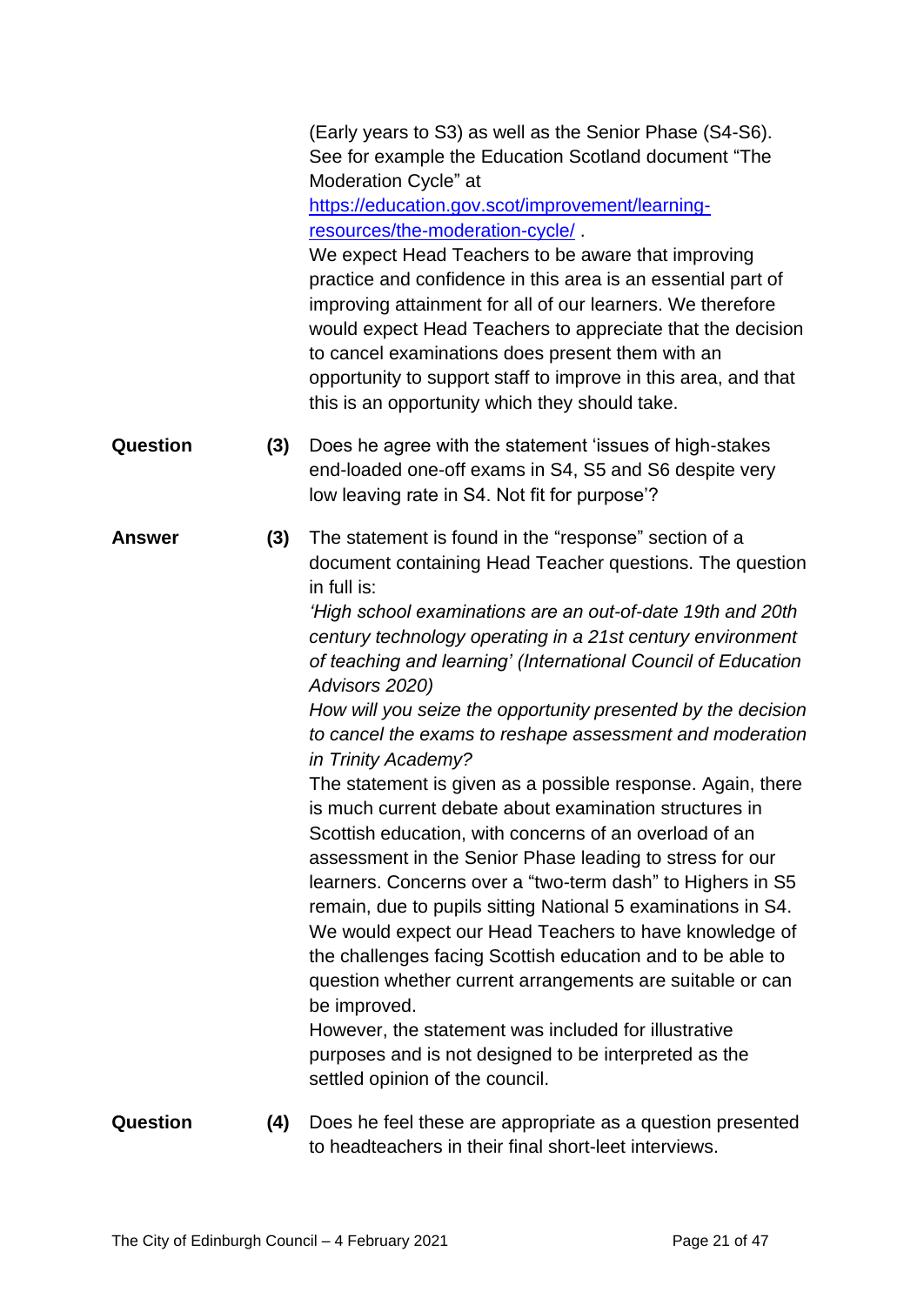| <b>Answer</b>                           | (4) | We expect our Head Teachers to be intellectually curious,<br>willing to challenge the thinking of others (and themselves),<br>and not be afraid to voice their own opinions. We also<br>expect them to be aware of current developments in<br>education, and to be able to express their views on them.<br>The question was appropriate.                                                                                                                                                                                                                                                                                                                                                                                                                                                                                                       |
|-----------------------------------------|-----|------------------------------------------------------------------------------------------------------------------------------------------------------------------------------------------------------------------------------------------------------------------------------------------------------------------------------------------------------------------------------------------------------------------------------------------------------------------------------------------------------------------------------------------------------------------------------------------------------------------------------------------------------------------------------------------------------------------------------------------------------------------------------------------------------------------------------------------------|
| <b>Supplementary</b><br><b>Question</b> |     | Thank you Lord Provost and I thank the Convener for his<br>answers, just a quick supplementary. Whilst the answer<br>provided does give the context for setting a question that<br>suggests that exams are an outdated form of assessment<br>doesn't really answer my core question, so does the<br>Convener agree with me that asking such a question of<br>head teachers in an interview with a recommended<br>response in the assessment guide that exams are not fit for<br>purpose is inappropriate, likely to give the head teachers the<br>impression that this is a policy decision of the council<br>despite this being something that we have not debated, we<br>have not agreed and which contradicts the position of the<br><b>Scottish Government?</b>                                                                            |
| <b>Supplementary</b><br><b>Answer</b>   |     | Yes I understand where you're coming from and it might be<br>seen as a provocative question but given the debate that's<br>been conducted just now because of the cancellation of<br>exams in the last term because of the pandemic, there's a<br>lot of debate within education circles about what is the best<br>way to assess pupils ability and that's being carried on in the<br>Council, in the academic world and in the Scottish<br>Government and hopefully, I'm hopeful that at some point<br>there may be a formal review of how to assess pupils ability<br>where we can all take part in that debate, it's a very live<br>debate at the moment and if we do get a consultation<br>document then head teachers would be expected to<br>participate, so in that sense it's a very live issue and it's a<br>very pertinent question. |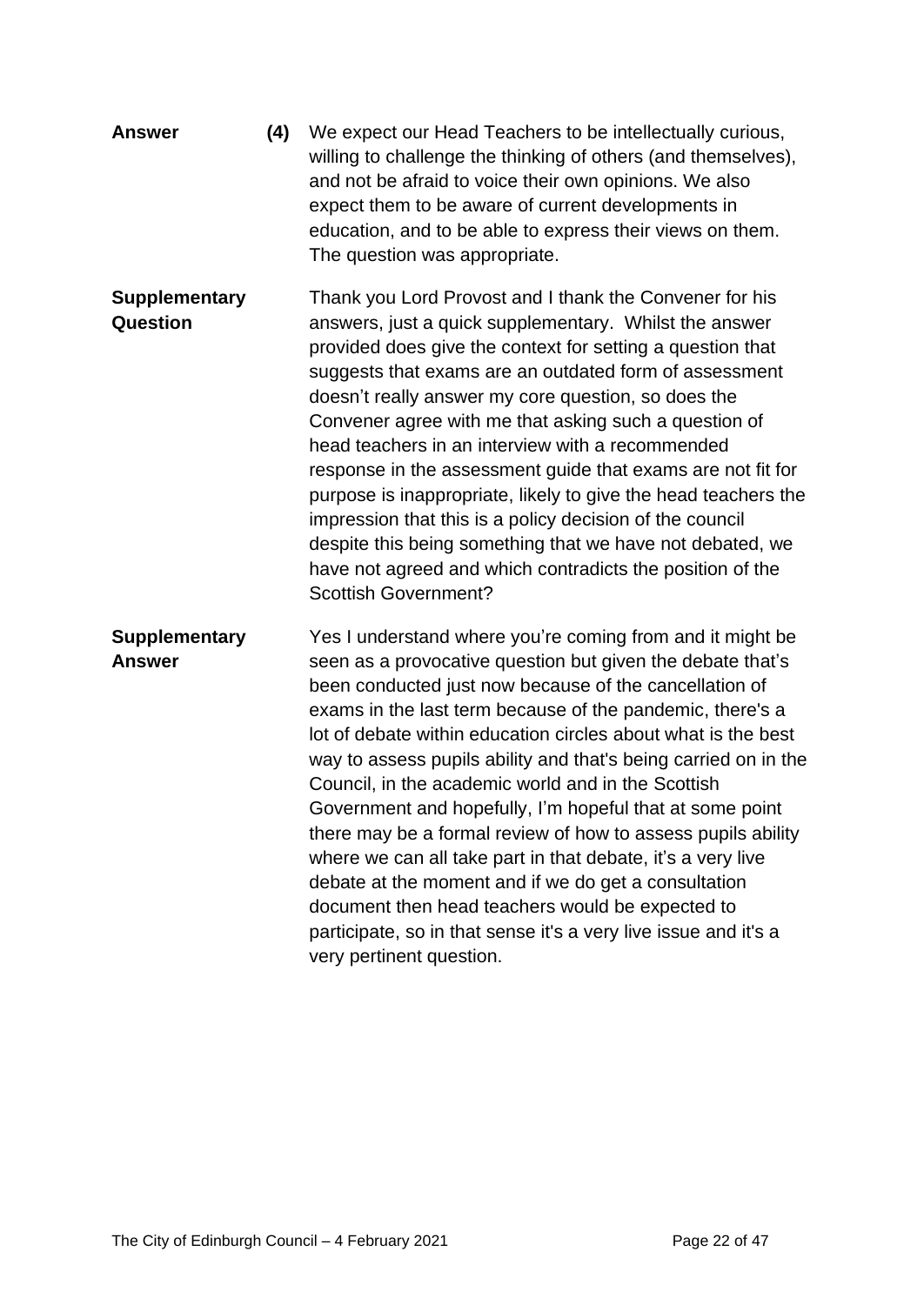**QUESTION NO 2 By Councillor Jim Campbell for answer by the Convener of the Transport and Environment Committee at a meeting of the Council on 4 February 2021**

| Question                                | What comfort can the Convener provide that the emptying of<br>communal waste bins between the hours of 06:00 and 22:00<br>seven days a week, as set out in policy approved by the<br>Transport and Environment Committee, is consistent with<br>Noise Pollution legislation and the Councils own policy on<br>Noise?                                                            |
|-----------------------------------------|---------------------------------------------------------------------------------------------------------------------------------------------------------------------------------------------------------------------------------------------------------------------------------------------------------------------------------------------------------------------------------|
| Answer                                  | The Environmental Protection Act 1990 does not include<br>specific time constraints on noise and any concern raised<br>needs to be considered based on the facts of the case.<br>The waste collection service generally operates between the<br>hours of 6am and 10pm (with a nightshift in the city centre)                                                                    |
|                                         | and, where collections commence before 7am or after 7pm<br>these may result in complaints from residents about short<br>term disturbance.                                                                                                                                                                                                                                       |
|                                         | However, due to the short duration and frequency of these<br>collections, experience has shown that they generally do not<br>constitute a noise nuisance and therefore are not a breach<br>of the legislation.                                                                                                                                                                  |
|                                         | However, where complaints or enquiries are received from<br>affected residents Environmental Health will, where<br>appropriate, work with Waste and Cleansing teams to<br>nevertheless explore whether steps can be taken to<br>minimise any disturbance.                                                                                                                       |
| <b>Supplementary</b><br><b>Question</b> | Thank you Lord Provost and I thank the Convener for her<br>answer, I'm sure the Convener will have spotted this is in<br>relation to a constituent in the Forth Ward who has been<br>quite vociferous on the issue. Can I just ask for some small<br>clarification, do we keep any records of the extent to which<br>this is raised by constituents as a problem, I do take the |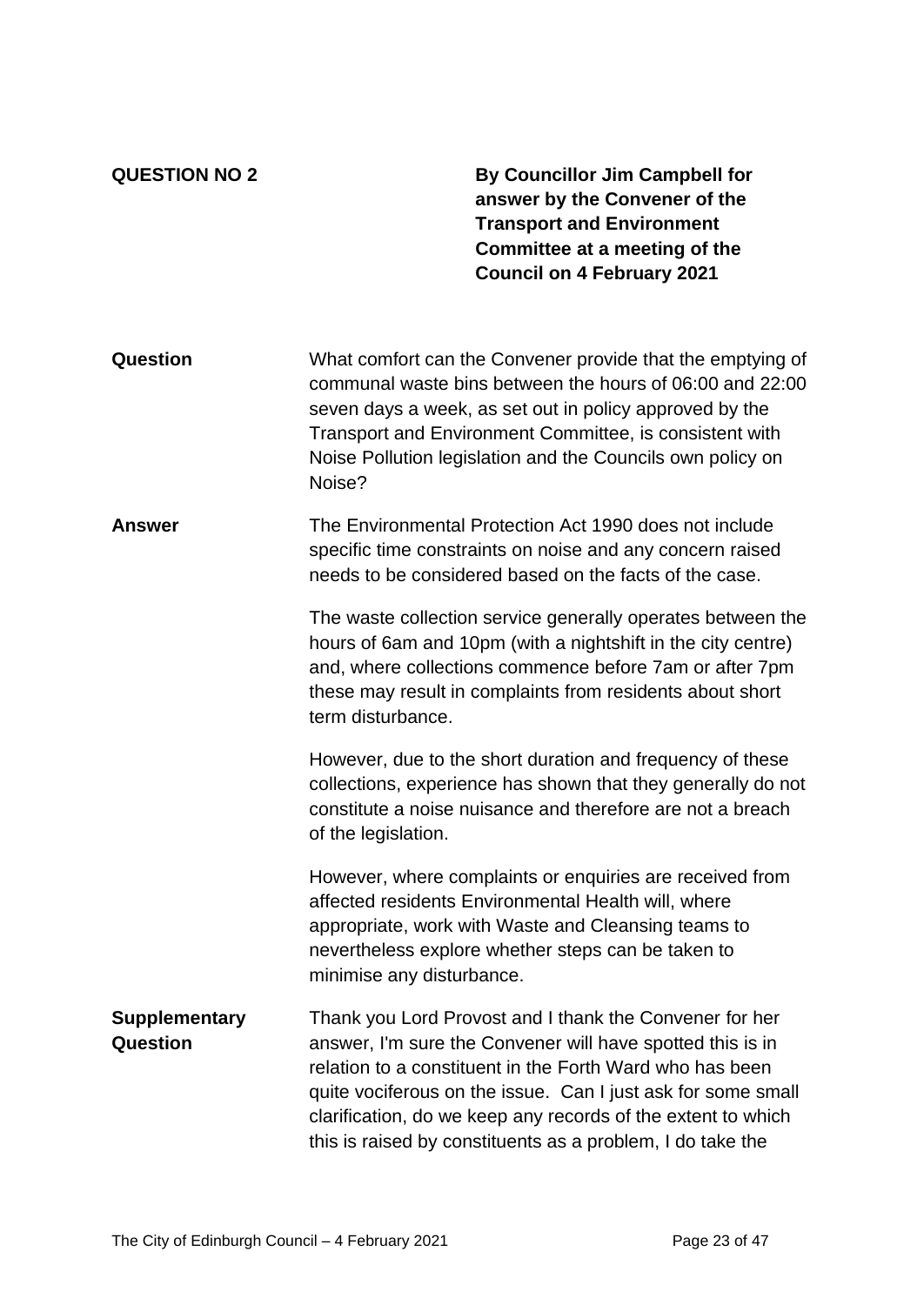|                                       | broad thrust of the Convener's answer but I'm just<br>wondering if we have any information and if this is a<br>common problem or not?                                                                                                                                                                                                                                                                                                                                                                                                                                                                                                                                                                                                                                                                                                                                                       |
|---------------------------------------|---------------------------------------------------------------------------------------------------------------------------------------------------------------------------------------------------------------------------------------------------------------------------------------------------------------------------------------------------------------------------------------------------------------------------------------------------------------------------------------------------------------------------------------------------------------------------------------------------------------------------------------------------------------------------------------------------------------------------------------------------------------------------------------------------------------------------------------------------------------------------------------------|
| <b>Supplementary</b><br><b>Answer</b> | Thank you Councillor Campbell I would have to revert back<br>to the service department to know exactly what records are<br>kept on this but I must say in my time as Convener in almost<br>4 years now, this is the first level of complaint of this nature.<br>I have enormous sympathy with residents who find noise<br>intrusion a problem, but it is one of the difficulties in trying to<br>manage the efficient running of a waste service that requires<br>us to go forward on the kind of actions that we take. It<br>should be noted in my written answer that because of the<br>short duration, the frequency of these kind of street<br>interventions that we've got around waste collections, the<br>general experience from previous investigations indicate<br>that they actually don't constitute a noise nuisance and<br>therefore don't breach the legislation, thank you. |
|                                       |                                                                                                                                                                                                                                                                                                                                                                                                                                                                                                                                                                                                                                                                                                                                                                                                                                                                                             |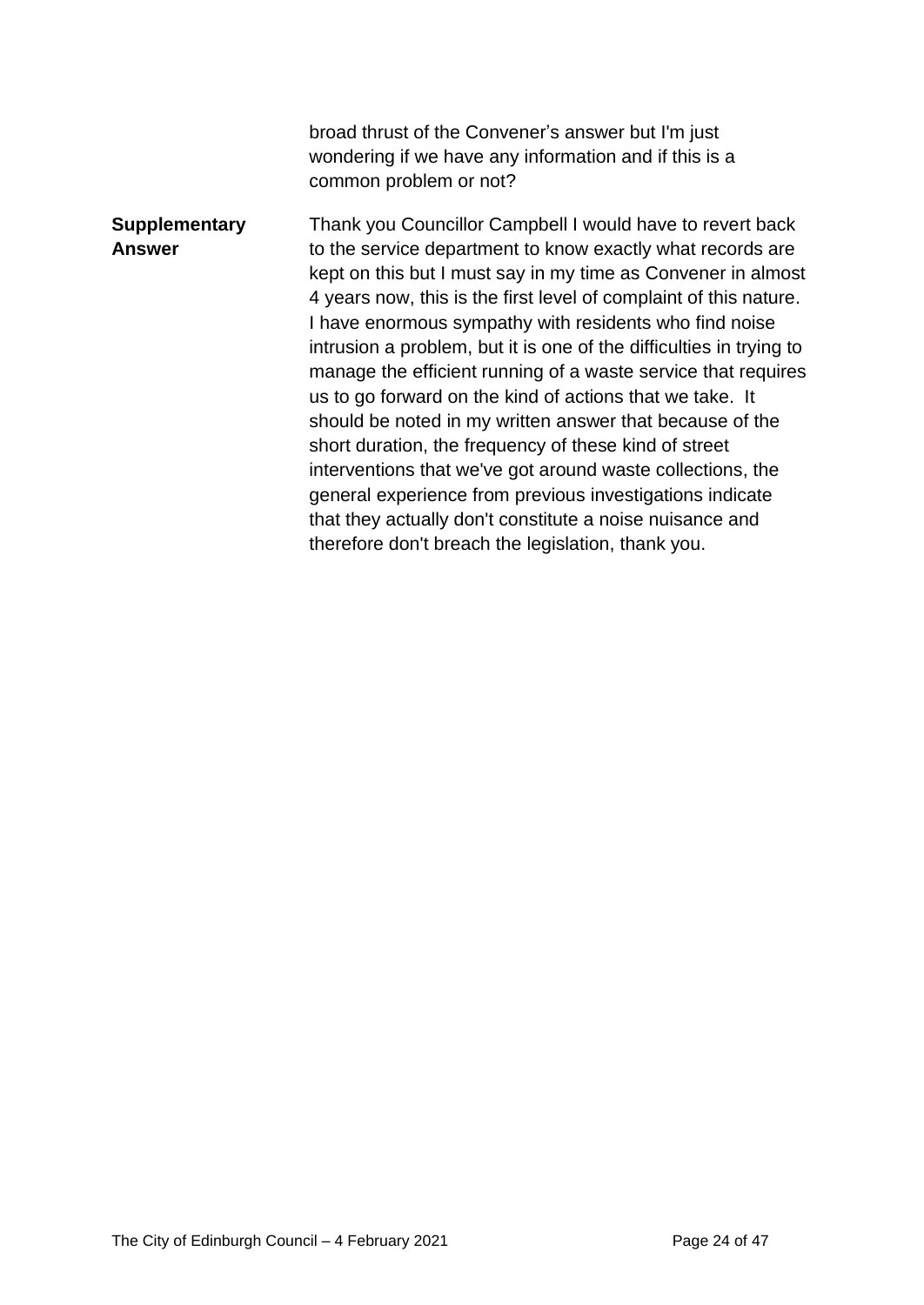### **QUESTION NO 3 By Councillor Webber for answer by the Convener of the Transport and Environment Committee at a meeting of the Council on 4 February 2021**

|                 |     | Given the recent Edinburgh Evening News Article of 13th<br>January 2021 reported that the Council had only received 2<br>official complaints about the scheme since it was originated<br>in May, 2020, can the Convener please clarify:                                                                                                                                                                           |
|-----------------|-----|-------------------------------------------------------------------------------------------------------------------------------------------------------------------------------------------------------------------------------------------------------------------------------------------------------------------------------------------------------------------------------------------------------------------|
| <b>Question</b> | (1) | What is the recognised complaints process for the public<br>and Councillors to follow?                                                                                                                                                                                                                                                                                                                            |
| Answer          | (1) | The Council's Complaints Procedure is described on the<br>website.                                                                                                                                                                                                                                                                                                                                                |
| Question        | (2) | What records are maintained to evidence the complaints<br>lodged, recorded and responded to?                                                                                                                                                                                                                                                                                                                      |
| <b>Answer</b>   | (2) | All correspondence received in the Spaces for People<br>mailbox has been categorised by theme and individual<br>project and treated as objections (in a similar way to<br>responses received for Traffic Regulation Orders).                                                                                                                                                                                      |
|                 |     | Recently there have been a number of formal complaints<br>received and these are being logged, acknowledged and<br>dealt with at the appropriate stage of the Council's<br>complaints process. However, due the number of<br>complaints received recently it has not been possible to<br>respond to all of the stage 1 complaints within the<br>appropriate timeframe. These will, however, all be dealt<br>with. |
| Question        | (3) | How were complaints raised with Councillors which were<br>forwarded to Spaces for People staff registered and<br>recorded?                                                                                                                                                                                                                                                                                        |
|                 |     | How were these complaints classified?<br>a)                                                                                                                                                                                                                                                                                                                                                                       |

b) How many items of correspondence by email and letter have been received by officers in relation to concerns, issues, areas of improvement needed since the introduction of Spaces for People schemes?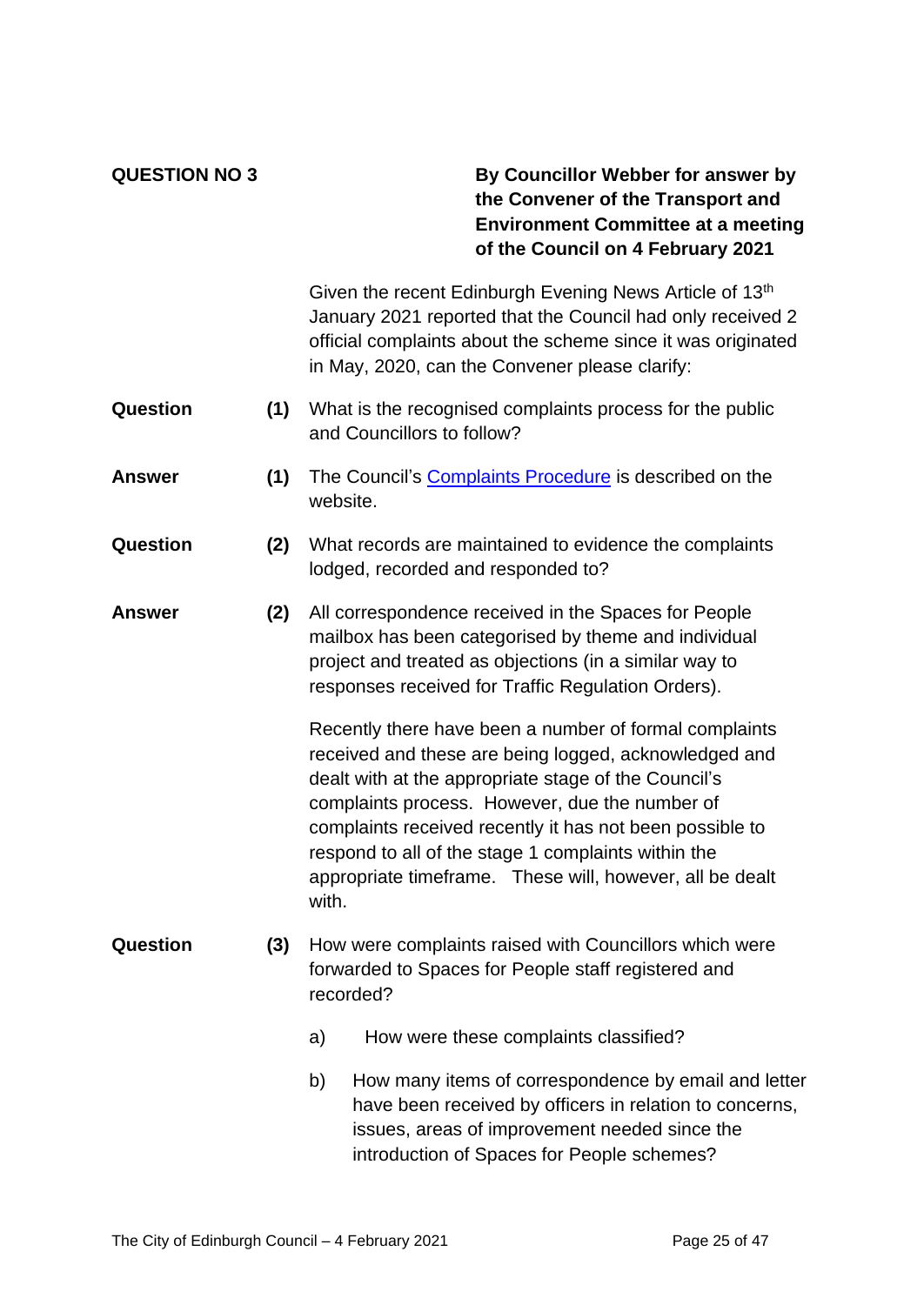| <b>Answer</b>                           | (3) | See Answer 2 above.<br>a)                                                                                                                                                                                                                                                                                                                                                                                                                                                                                                                                                                                                                                                                                                                                                                                                                                                                                                                                                                                                                                                                                                                                                                                                                                                       |
|-----------------------------------------|-----|---------------------------------------------------------------------------------------------------------------------------------------------------------------------------------------------------------------------------------------------------------------------------------------------------------------------------------------------------------------------------------------------------------------------------------------------------------------------------------------------------------------------------------------------------------------------------------------------------------------------------------------------------------------------------------------------------------------------------------------------------------------------------------------------------------------------------------------------------------------------------------------------------------------------------------------------------------------------------------------------------------------------------------------------------------------------------------------------------------------------------------------------------------------------------------------------------------------------------------------------------------------------------------|
|                                         |     | b)<br>There have been in excess of 5,000 items of<br>correspondence of various types received by officers in<br>respect of Spaces for People measures.                                                                                                                                                                                                                                                                                                                                                                                                                                                                                                                                                                                                                                                                                                                                                                                                                                                                                                                                                                                                                                                                                                                          |
| <b>Supplementary</b><br><b>Question</b> |     | Thank you Lord Provost. Yes there was much coverage in<br>the press obviously around the fact that there were only 2<br>formal complaints but there's also I would interpret some<br>recognition that perhaps the officers are indeed stretched<br>given that there are an excess of 5,000 items of<br>correspondence coming in to the team that are managing<br>this and given also that we have that try and modify<br>approach, I'm hoping that there might be some real nuggets<br>of information in those 5,000 items that might assist the<br>many complaints that are facing, so at what point do we<br>expect these 5,000 items of correspondence to be<br>addressed or should we be looking to get all the outstanding<br>issues registered as formal complaints given the answer to<br>number 1, thanks Convener?                                                                                                                                                                                                                                                                                                                                                                                                                                                     |
| <b>Supplementary</b><br><b>Answer</b>   |     | Thank you. Undoubtedly the Spaces for People projects<br>have elicited an enormous amount of correspondence in<br>from residents although I would note that on the notifications<br>that went out to stakeholders it was quite clear in those<br>statements there would be difficulty in the team addressing<br>every single piece of correspondence that would come in, so<br>that's been made clear right from the very start. There are<br>inevitably difficulties in dealing with this number of pieces of<br>correspondence, I would hasten to add though, that I'd like it<br>to be made absolutely clear that not all of these are<br>complaints, we've also had people who have come forward<br>with useful suggestions, indications of where we could go<br>further for example or simply, thanks for us taking action<br>around a particular hotspot that they have felt as a resident<br>needed to be actioned, so not all of those 5,000<br>correspondence pieces are in fact complaints and I want to<br>make that very very clear. In terms of how we go forward on<br>this, as you know the team is trying very hard to deliver a<br>massive amount across the city for all the reasons of the<br>original objectives of the project and we will be dealing with |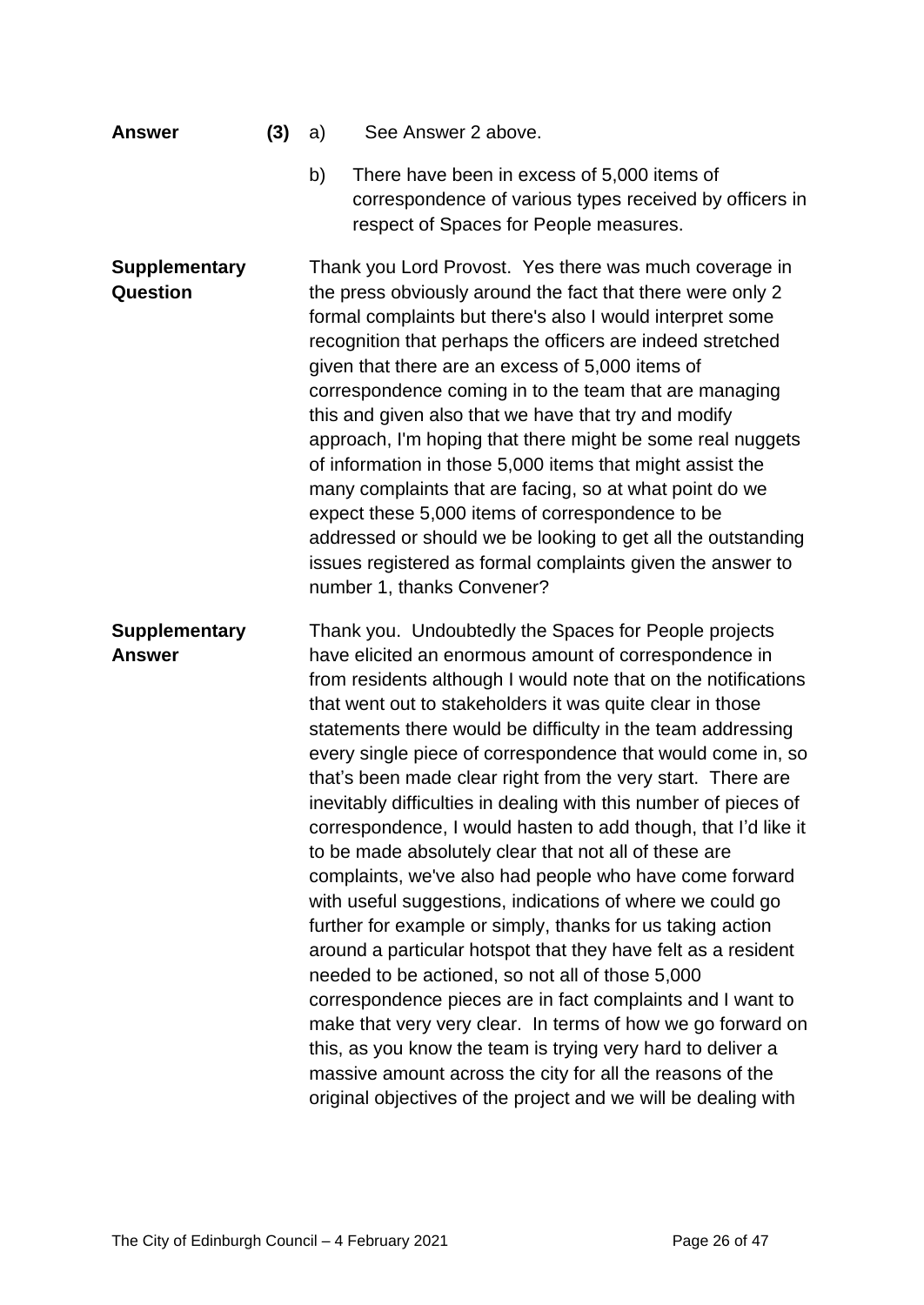those as quickly as we can, you'll note also from answer 2 that those who are being classified as complaints are going through the process of being categorised and try to be responded to according to the Council complaints procedure and that's what we'll be relying on in this particular situation as well, as one would expect, thank you.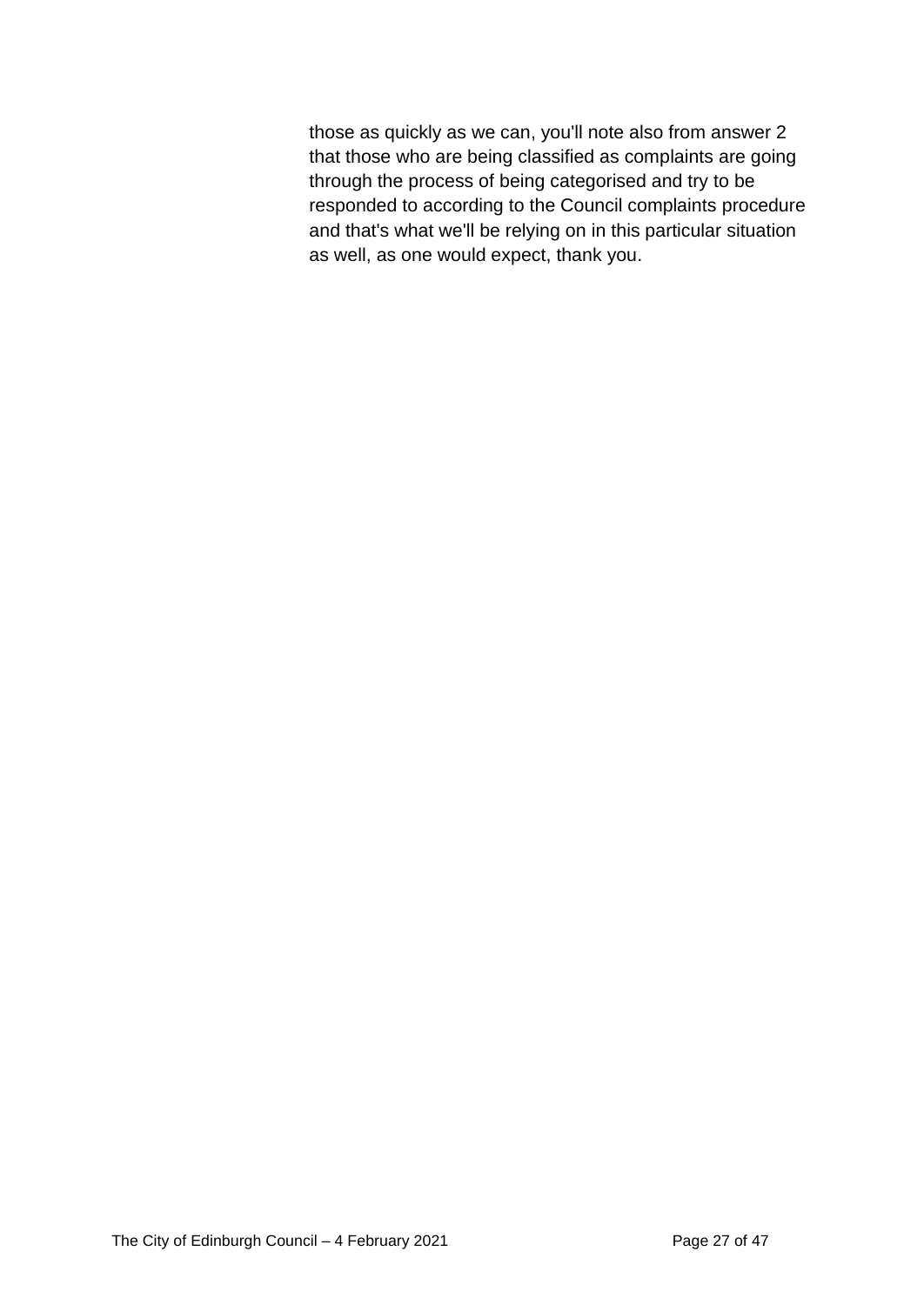### **QUESTION NO 4 By Councillor Webber for answer by the Convener of the Finance and Resources Committee at a meeting of the Council on 4 February 2021**

On 27th November 2020 the "Colleague Guide to Working from Home" was circulated and within this there was a link to "Display Screen Guidance", "Display Screen Equipment Assessment" and a "Workstation Assessment at home Flow Chart".

Given that most of our employees have been working from home, in often challenging situations since March 2020, can the convener confirm:

- **Question (1)** How many Workstation Assessments were carried out?
- **Answer (1)** See below.
- **Question (2)** How many Display Screen Equipment Assessments were carried out?
- **Answer (2) Q1 and Q2**

The Council's assessment methodology follows the Health and Safety Executive (HSE) model inasmuch as workplace assessment and Display Screen Equipment (DSE) are interchangeable terms. DSE assessment is a selfassessment process. This approach means that overall numbers of completed DSE assessments are not collated or recorded centrally.

- **Question (3)** What were high level recommendations from these assessments?
- **Answer (3)** The high-level findings from DSE self-assessments generally related to the provision of equipment to enable individuals to work more effectively from home.

In a small number of more complex assessment outcomes this resulted in specialist equipment being supplied to home addresses and with the involvement of Occupational Health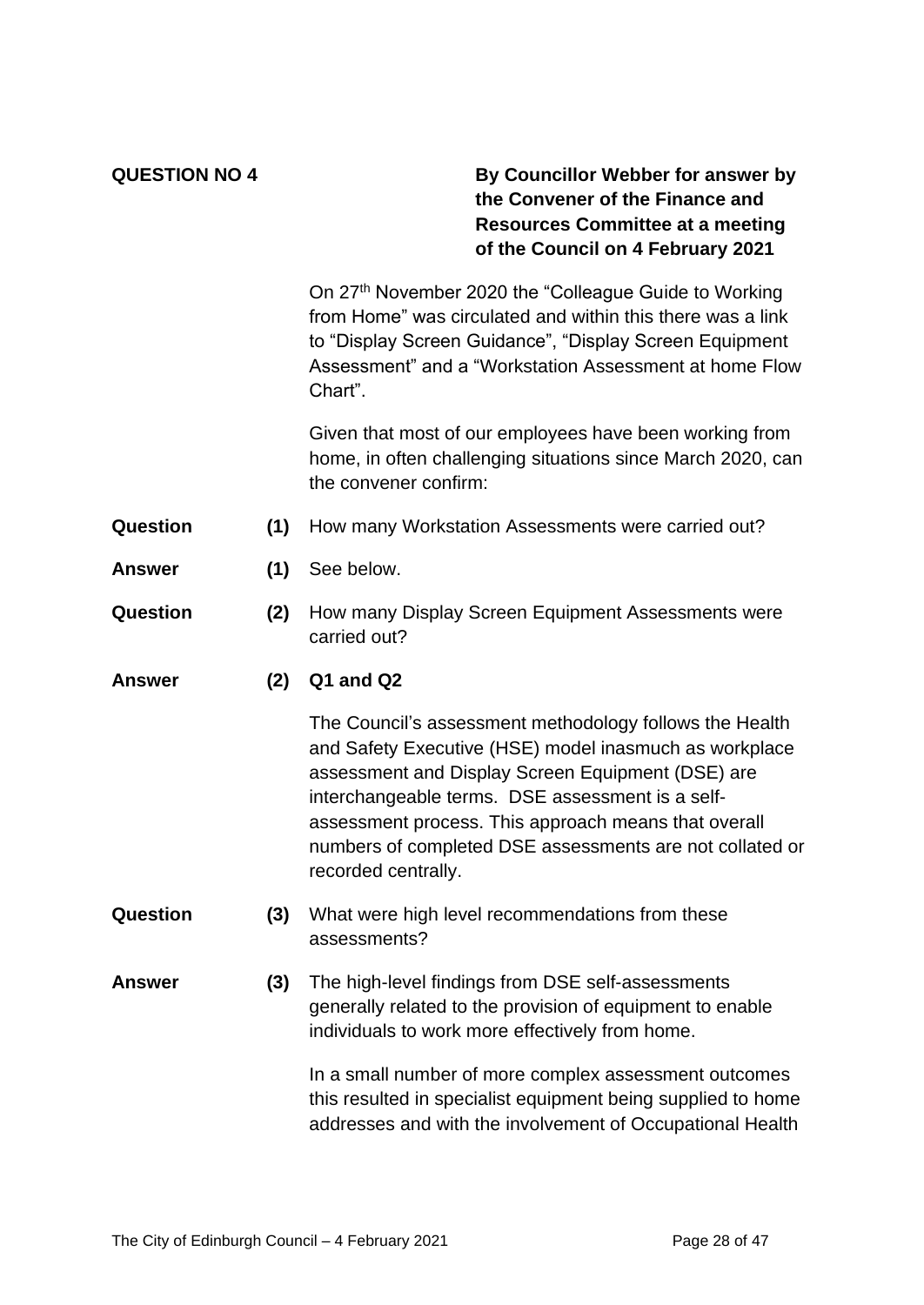professional advice. An additional safeguard was also put in place if adjustments could not be made in response to DSE self-assessments, or individual mental health and wellbeing issues, for line managers to seek to authorise a return to work. Such requests were carefully managed and have been very limited to date. Such access has also been reviewed regularly in light of changing public health guidance and associated restrictions.

- **Question (4)** What equipment/solutions were provided to employees to ensure their working conditions at home met the Display Screen Guidance?
- **Answer (4)** The individual needs of employees were met by the supply of equipment from the workplace to their home. The main items supplied included: chairs; desks; monitors; and, peripherals such as keyboards. The provision of such equipment has enabled employees to have adjustable seating, improved posture, correct desk height and distancing from monitors, etc.
- **Question (5)** How long did staff need to wait until they were provided with the suitable equipment?
- **Answer (5)** The timescale varied between individuals, given that this was wholly dependent upon the completion of the DSE selfassessment by employees, engagement with the line manager and the complexity of any identified requirements to be fulfilled. However, following identification of a need, a system was organised by Property and Facilities Management to enable rapid delivery or collection of equipment. A significant number of items were dispatched from Council premises in response to these assessments.
- **Question (6)** How may outstanding requests are there and what is the nature of these?
- **Answer (6)** There are no outstanding requests currently registered.
- **Question (7)** What has been the financial cost of the required modifications, equipment and health and wellbeing support to members of staff who have been working from home?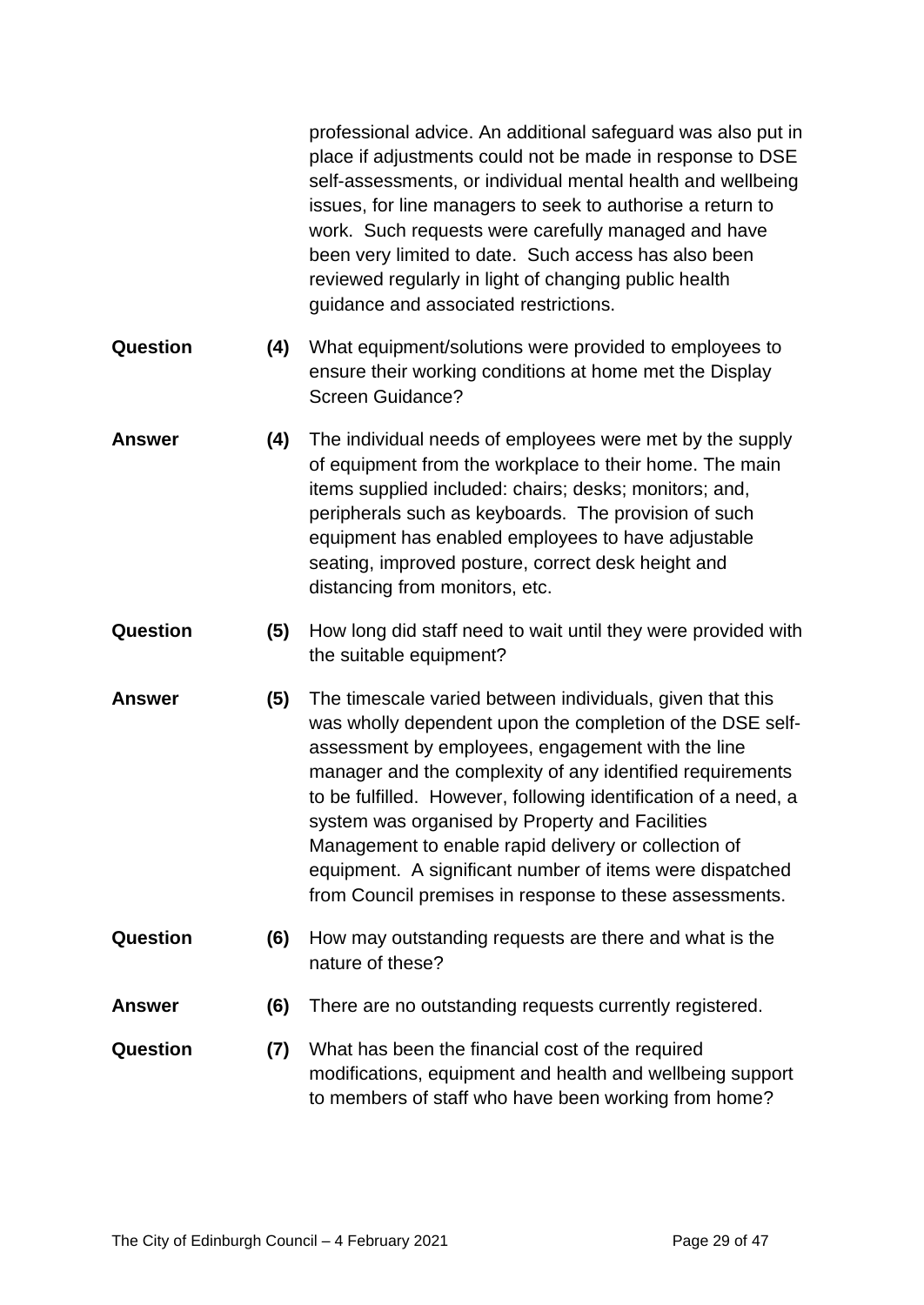| <b>Answer</b>                           | (7) | These costs are not managed corporately, with any<br>additional costs being contained within individual service<br>budgets. However, the majority of the equipment supplied<br>was existing office equipment and, consequently, additional<br>costs have been minimised significantly.                                                                                                                                                                                                                                                                                                                                                                                                                                                                                                                                                                                                                                                                                                                                                                                      |
|-----------------------------------------|-----|-----------------------------------------------------------------------------------------------------------------------------------------------------------------------------------------------------------------------------------------------------------------------------------------------------------------------------------------------------------------------------------------------------------------------------------------------------------------------------------------------------------------------------------------------------------------------------------------------------------------------------------------------------------------------------------------------------------------------------------------------------------------------------------------------------------------------------------------------------------------------------------------------------------------------------------------------------------------------------------------------------------------------------------------------------------------------------|
| <b>Supplementary</b><br><b>Question</b> |     | Thank you. I brought this question because I did one of<br>those self assessments myself and some key things were<br>found lacking in my kit so I suppose, and I was also very<br>aware of how long it took for them to be resolved, in fact I'm<br>actually fortunate enough to be in a position where I can<br>supplement and buy product to make my little home office<br>environment effective. So that answer to point 2 where<br>you're saying you're not keeping a track of this, we have a<br>duty of care to our employees and as we move forward and<br>for all intents and purposes we may well be looking at home<br>working for some of our members of staff for quite some<br>time, I really think we need to be getting a bit cannier with<br>this, and we need to know what's going on and the<br>limitations, I've got an officer myself where I see that they're<br>working in their bedroom, so can we have some<br>commitment to really demonstrate our duty of care for our<br>employees and staff that are now forced or having to work<br>from home? |
| <b>Supplementary</b><br><b>Answer</b>   |     | I thank Councillor Webber for her question and it's<br>something that I think all members will be aware of given<br>their own personal working from home situation. It's<br>something I've been in dialogue with the Director with, not<br>least since you submitted your question, and it's something<br>that I followed up, trying to anticipate if there would be a<br>supplementary because I expected one, and it is something<br>that I would want all staff who are working from home to<br>make sure that they have carried out the self-assessment,<br>that they perhaps retake the self-assessment and I know<br>that reminders go out from managers regularly, there's<br>information via Newsbeat and through the intranet, there's<br>also guidance on the Orb that staff can look at, but it's<br>something that does concern me, like Councillor Webber,<br>I've made my own home office here, I was lucky enough to<br>have an old desk and I've acquired a decent chair but I<br>know before that it was quite uncomfortable at times trying               |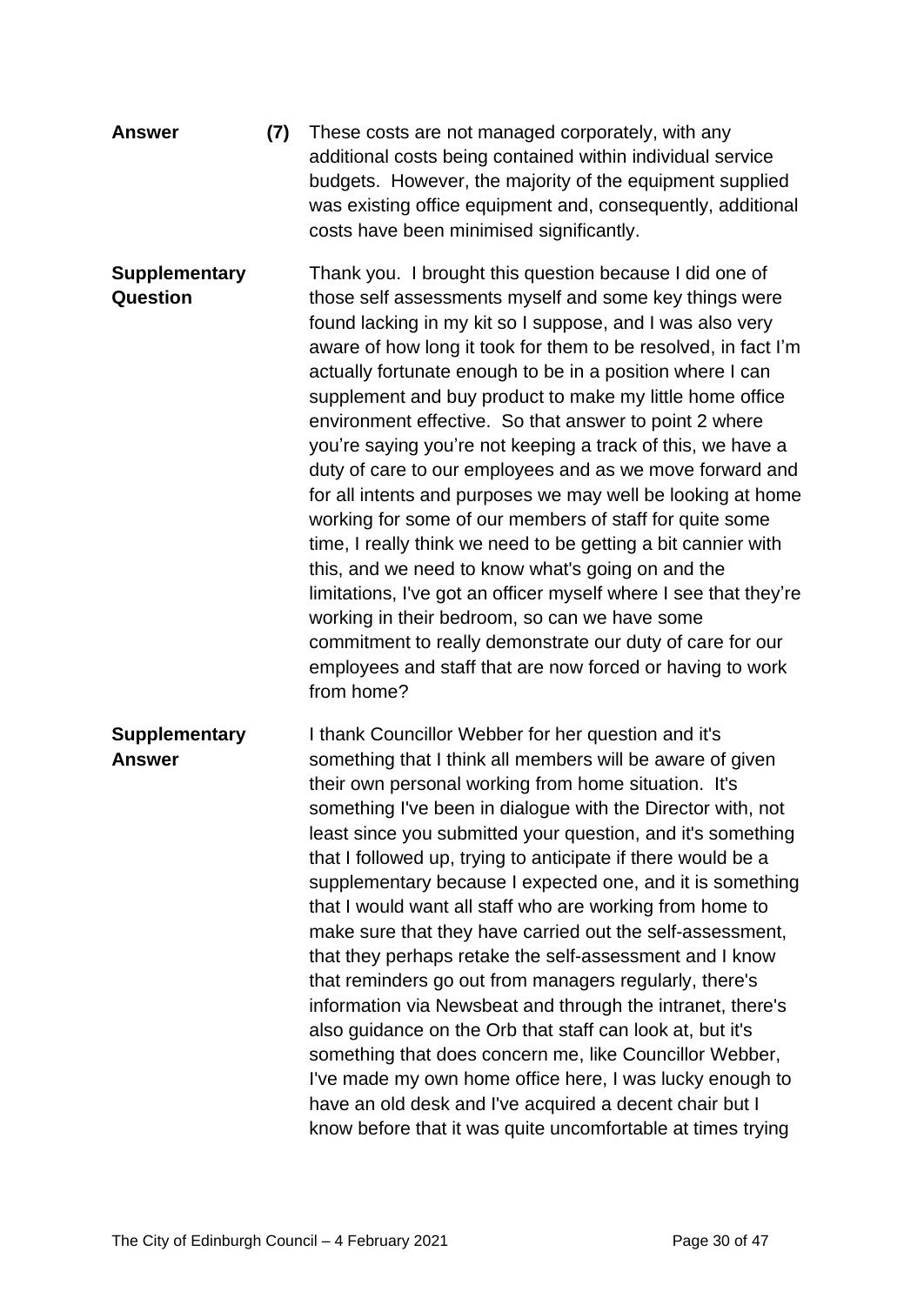to do work in that home situation. So my appeal to staff is make sure you've done the assessment and my appeal to officers is we should redouble our efforts to make sure that staff are assisted in any way that's necessary to allow them to carry out their work at home safely.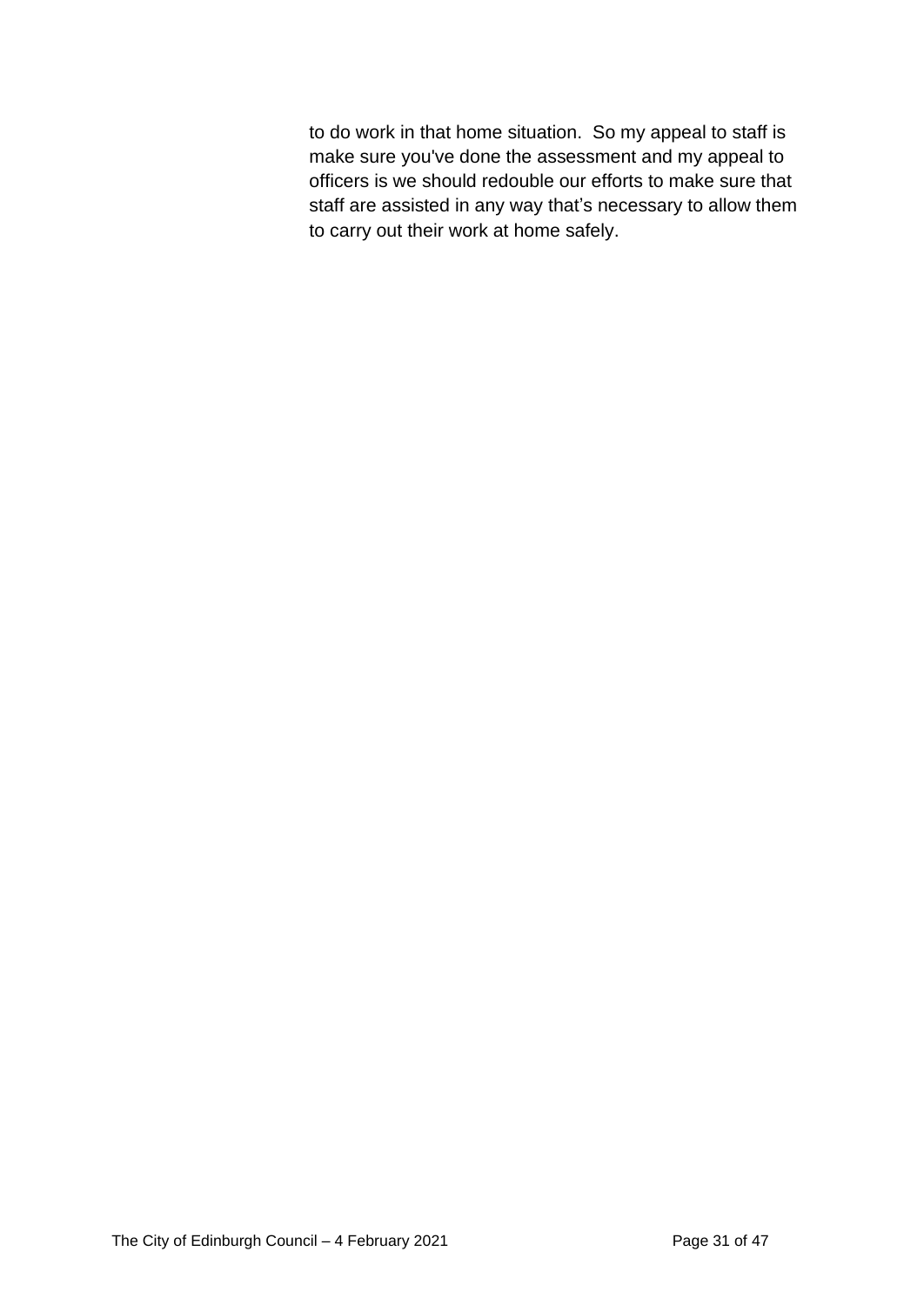### **QUESTION NO 5 By Councillor Webber for answer by the Convener of the Housing, Homelessness and Fair Work Committee at a meeting of the Council on 4 February 2021**

Following the announcement of the lockdown on 4<sup>th</sup> January and the previous suspension of repairs on 26<sup>th</sup> December how many tenants have outstanding non–essential repairs to their council homes? And can they be broken down by:

- **Question (1)** How many requests for repairs have been made since March 2020?
- **Answer (1)** Since March 2020 there have been 51,947 repair requests were made. Of these, 38,004 were classed as essential repairs, 4,002 were requests for non-essential repairs between March and October when these could not be carried out, and 9,941 were for non-essential repairs raised between October and December 2020 when non-essential repairs could be carried out.
- **Question (2)** How many of these requests were deemed urgent?
- **Answer (2)** As set out above, 38,004 requests were considered essential.
- **Question (3)** How many of these requests have resulted in works on site?
- **Answer (3)** All of the 38,004 requests for essential repair have resulted in works on site. Not all of the 9,941 non-essential repairs booked will have resulted in works being carried out on site.
- **Question (4)** Can you confirm the procedure for tenants to follow for repairs that are not deemed urgent?
- **Answer (4)** For those tenants who had non-essential repairs cancelled as a result of the introduction of the level 4 restrictions from 26 December 2020, the Council will contact them when these repairs can be safely carried out. The tenant will be asked to contact Repairs Direct to book a new appointment.

When the Council is again able to carry out non-essential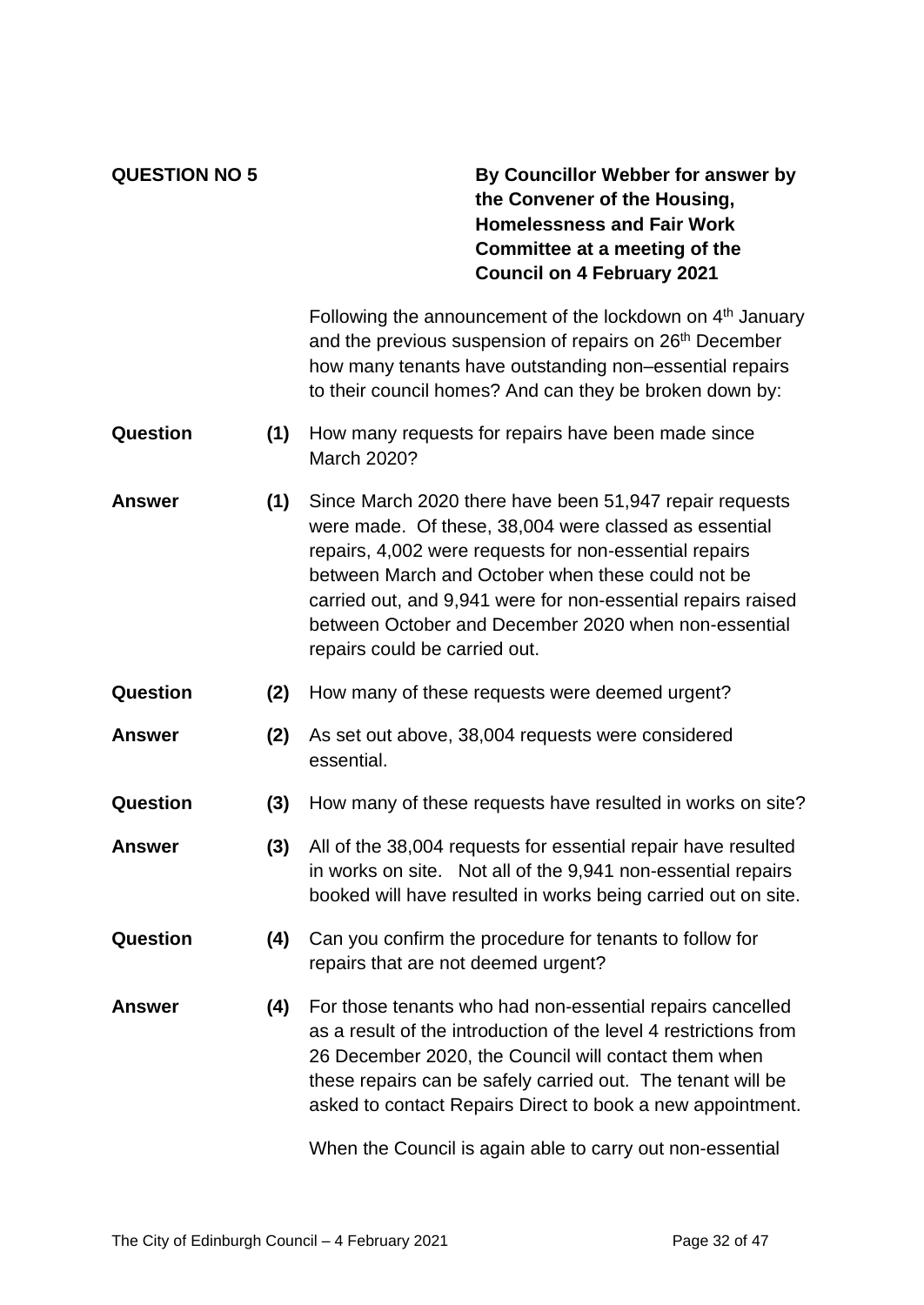|               |     | repairs, this will be communicated to all tenants through our<br>normal communication channels, providing details on how to<br>contact Repairs Direct to request repairs                                                                                                                                        |
|---------------|-----|-----------------------------------------------------------------------------------------------------------------------------------------------------------------------------------------------------------------------------------------------------------------------------------------------------------------|
| Question      | (5) | Based on historic information, or other sources, what<br>backlog of repair work do you anticipate has built up as a<br>result of the pandemic?                                                                                                                                                                  |
| <b>Answer</b> | (5) | We anticipate that around 80% of the 1,600 non-essential<br>repairs which had to be cancelled will be requested over the<br>initial four week period when work can begin again on non-<br>essential repairs.                                                                                                    |
|               |     | Following the reintroduction of non-essential repairs in<br>October 2020 analysis showed that requests for repair<br>appointments were lower than the same period the previous<br>year with just under 2,600 compared to around 3,400 the<br>previous year over a five week period from October to<br>November. |
|               |     | Feedback points to a number of reasons for this lower<br>demand including tenants, particularly those shielding, not<br>requesting repairs unless absolutely essential.                                                                                                                                         |
| Question      | (6) | What plans can you share for completing any outstanding<br>work, and over what timescale?                                                                                                                                                                                                                       |
| <b>Answer</b> | (6) | The service plans to reinstate non-essential repairs on a<br>safe and phased basis when Scottish Government<br>Guidance allows, and it is safe to do so.                                                                                                                                                        |
|               |     | In addition to continuing to prioritise essential repairs, those<br>tenants that had non-essential repairs cancelled in January<br>2021 will be given priority for appointments.                                                                                                                                |
|               |     | All other non-essential repair appointments will be<br>scheduled as soon as possible, while ensuring that the<br>service is not overwhelmed.                                                                                                                                                                    |
|               |     | However, based on experience from October 2020, it is<br>anticipated that all appointments will be completed within<br>four weeks of being reported.                                                                                                                                                            |
|               |     | There is some risk that demand could be higher than it was<br>when non-essential repairs were reintroduced previously. To                                                                                                                                                                                       |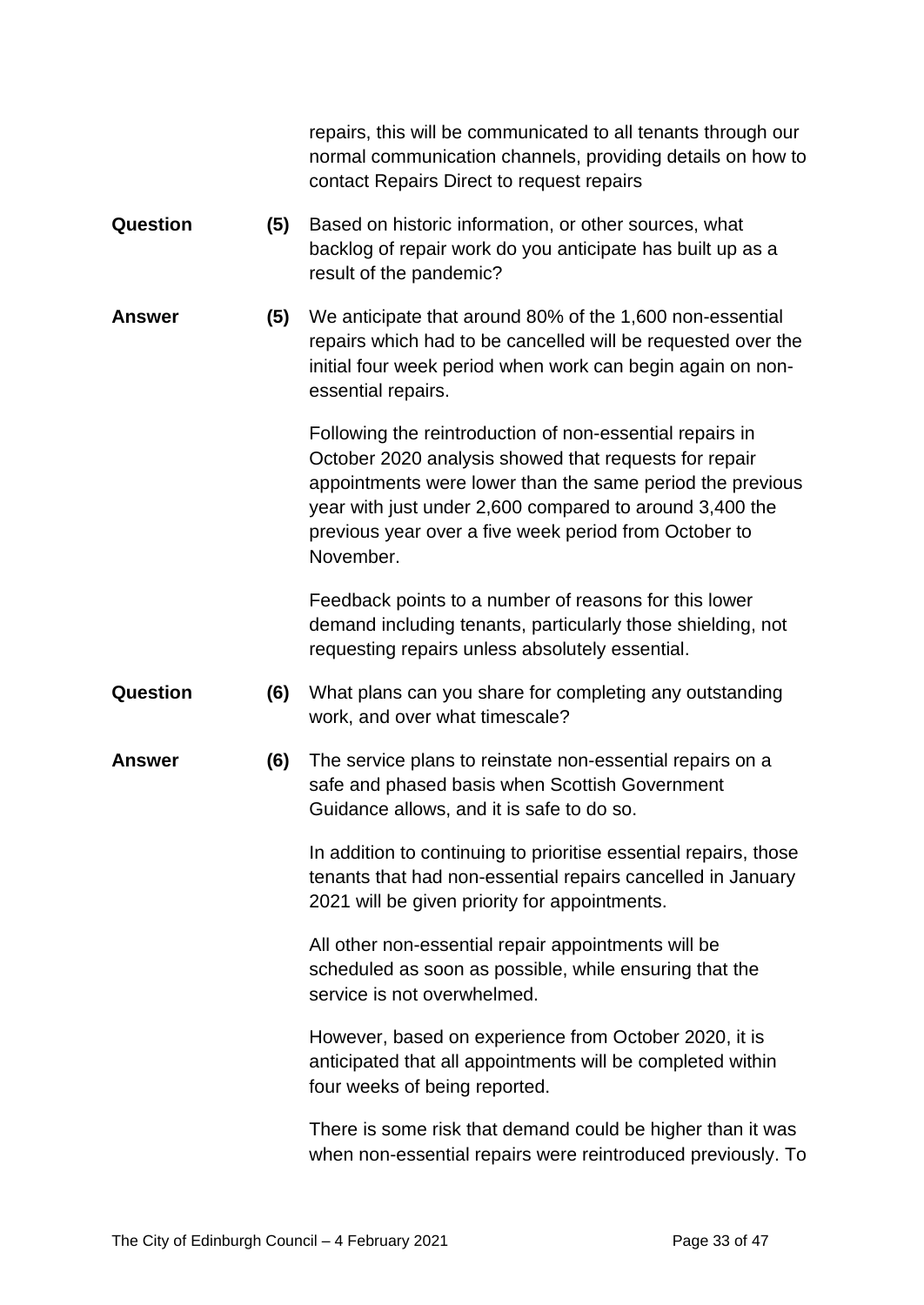mitigate this the service has a framework of contractors who can provide additional temporary capacity if required. In addition, the HRA Business Plan includes a number of contingencies to fund additional revenue expenditure and loss of income which could be utilised if required to support this approach.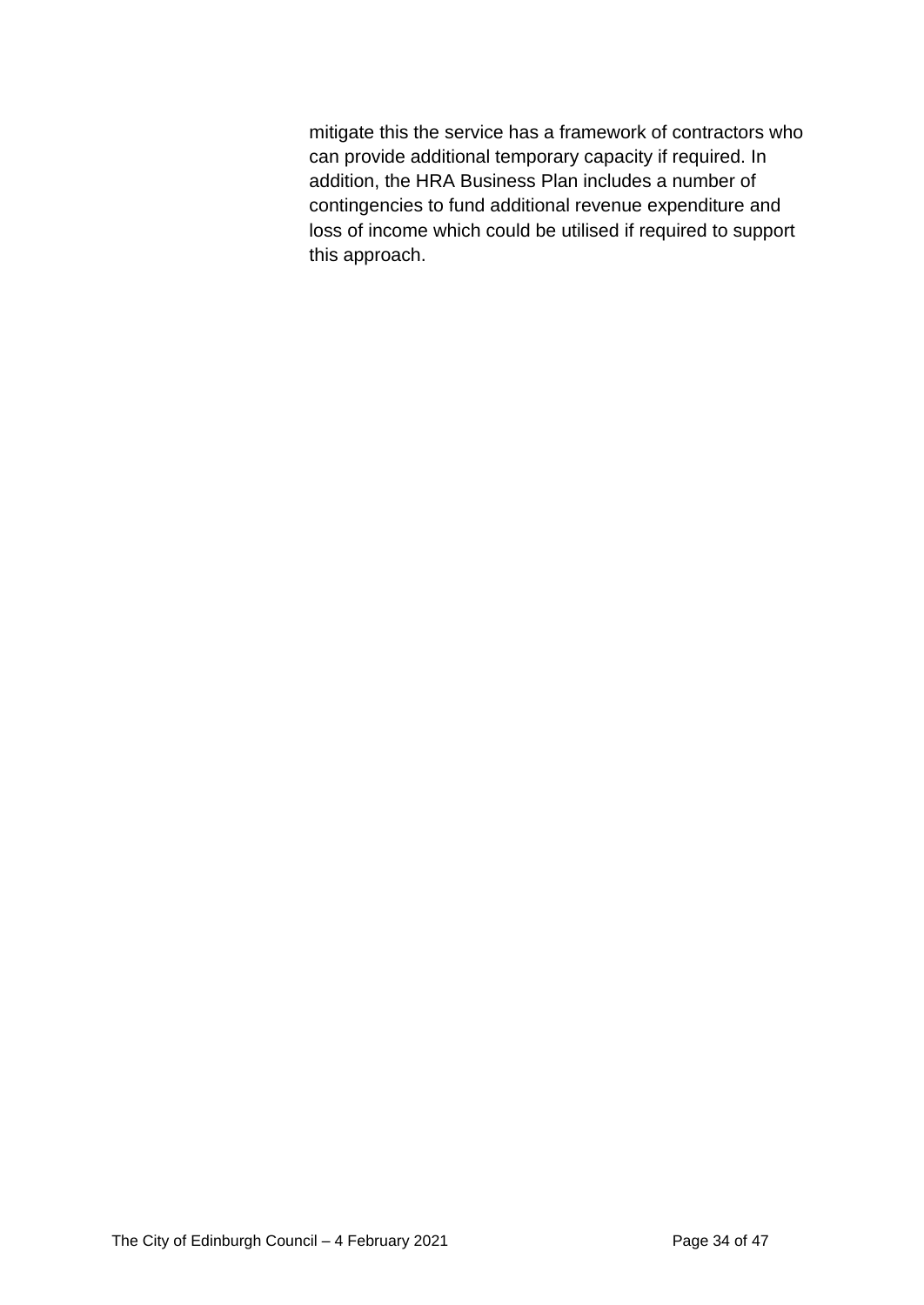$Answer$ 

### **QUESTION NO 6 By Councillor Lang for answer by the Convener of the Transport and Environment Committee at a meeting of the Council on 4 February 2021**

#### **Question (1)** How many grit bin refill requests were made between 1 December 2020-15 January 2021, broken down by ward?

| (1) | <b>WARD</b>                       | <b>NO. OF REFILL</b><br><b>REQUESTS</b> |
|-----|-----------------------------------|-----------------------------------------|
|     | 01-ALMOND                         | 291                                     |
|     | 02 - PENTLAND HILLS               | 306                                     |
|     | 03 - DRUM BRAE/GYLE               | 174                                     |
|     | 04 - FORTH                        | 18                                      |
|     | 05 - INVERLEITH                   | 84                                      |
|     | 06 - CORSTORPHINE/MURRAYFIELD     | 87                                      |
|     | 07 - SIGHTHILL/GORGIE             | 63                                      |
|     | 08 - COLINTON/FAIRMILEHEAD        | 337                                     |
|     | 09 - FOUNTAINBRIDGE/CRAIGLOCKHART | 117                                     |
|     | 10 - MEADOWS MORNINGSIDE          | 88                                      |
|     | <b>11 - CITY CENTRE</b>           | 13                                      |
|     | 12 - LEITH WALK                   | 20                                      |
|     | $13 - LEITH$                      | 3                                       |
|     | 14 - CRAIGENTINNY/DUDDINGSTON     | 20                                      |
|     | <b>15 - SOUTHSIDE/NEWINGTON</b>   | 57                                      |
|     | <b>16 - LIBERTON/GILMERTON</b>    | 136                                     |
|     | 17 - PORTOBELLO/CRAIGMILLAR       | 35                                      |
|     | NO CODE ALLOCATED                 | 3                                       |
|     |                                   | 1,852                                   |

Please note that, of the 1,852 requests received, only 896 were identified with a specific grit bin reference to allow the request to be formally recorded and tracked.

As well as the Council's Road Operations team, additional support to refill grit bins has been provided by other Council services (e.g. Street Cleansing and Parks, Greenspace and Cemeteries) since January 2021. Work completed by other services is recorded manually and therefore may not yet be included in the information provided below.

There are 3,000 grit bins around Edinburgh for which the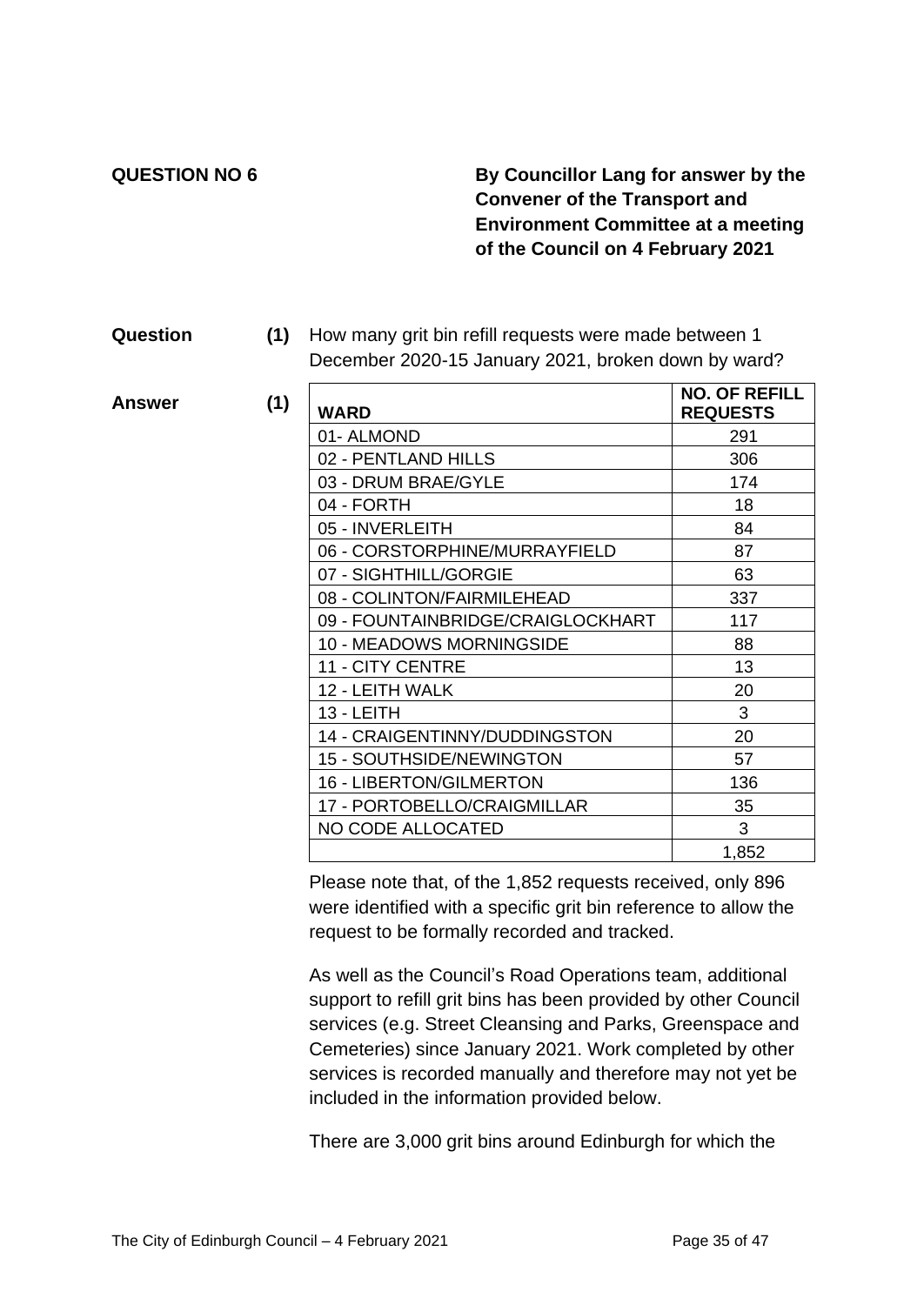|                 |     | Council is responsible. Complaints or requests may also be<br>received about grit bins that are the responsibility of others,<br>including developers of newer housing developments.          |
|-----------------|-----|-----------------------------------------------------------------------------------------------------------------------------------------------------------------------------------------------|
| Question        | (2) | What was the average time taken to fulfil grit bin refill<br>requests made between 1 December 2020-15 January<br>2021?                                                                        |
| <b>Answer</b>   | (2) | The average time taken to refill the 896 grit bins was eight<br>days.                                                                                                                         |
| Question        | (3) | How many of the grit bin refill requests made between 1<br>December 2020-15 January 2021 were                                                                                                 |
|                 |     | a)<br>fulfilled within 7 days?                                                                                                                                                                |
|                 |     | b)<br>fulfilled within 14 days?                                                                                                                                                               |
|                 |     | fulfilled within 21 days?<br>$\mathsf{C}$                                                                                                                                                     |
|                 |     | still outstanding after 21 days?<br>d)                                                                                                                                                        |
| <b>Answer</b>   | (3) | For the 896 requests:                                                                                                                                                                         |
|                 |     | 460 (51%) were fulfilled within 7 days;<br>a)                                                                                                                                                 |
|                 |     | b)<br>297 (757 cumulative or 84%) were fulfilled within 14<br>days;                                                                                                                           |
|                 |     | 121 (878 cumulative or 98%) were fulfilled within 21<br>C)<br>days;                                                                                                                           |
|                 |     | 18 (896 cumulative) are still outstanding.<br>d)                                                                                                                                              |
| <b>Question</b> | (4) | What performance target exists for responding to grit bin<br>refill requests?                                                                                                                 |
| <b>Answer</b>   | (4) | There are no performance targets for responding to grit bin<br>refill requests.                                                                                                               |
|                 |     | It is worth noting that in times of snow fall, ice or prolonged<br>cold replenished grit bins can be emptied very quickly. In<br>these instances it is far more efficient to undertake a full |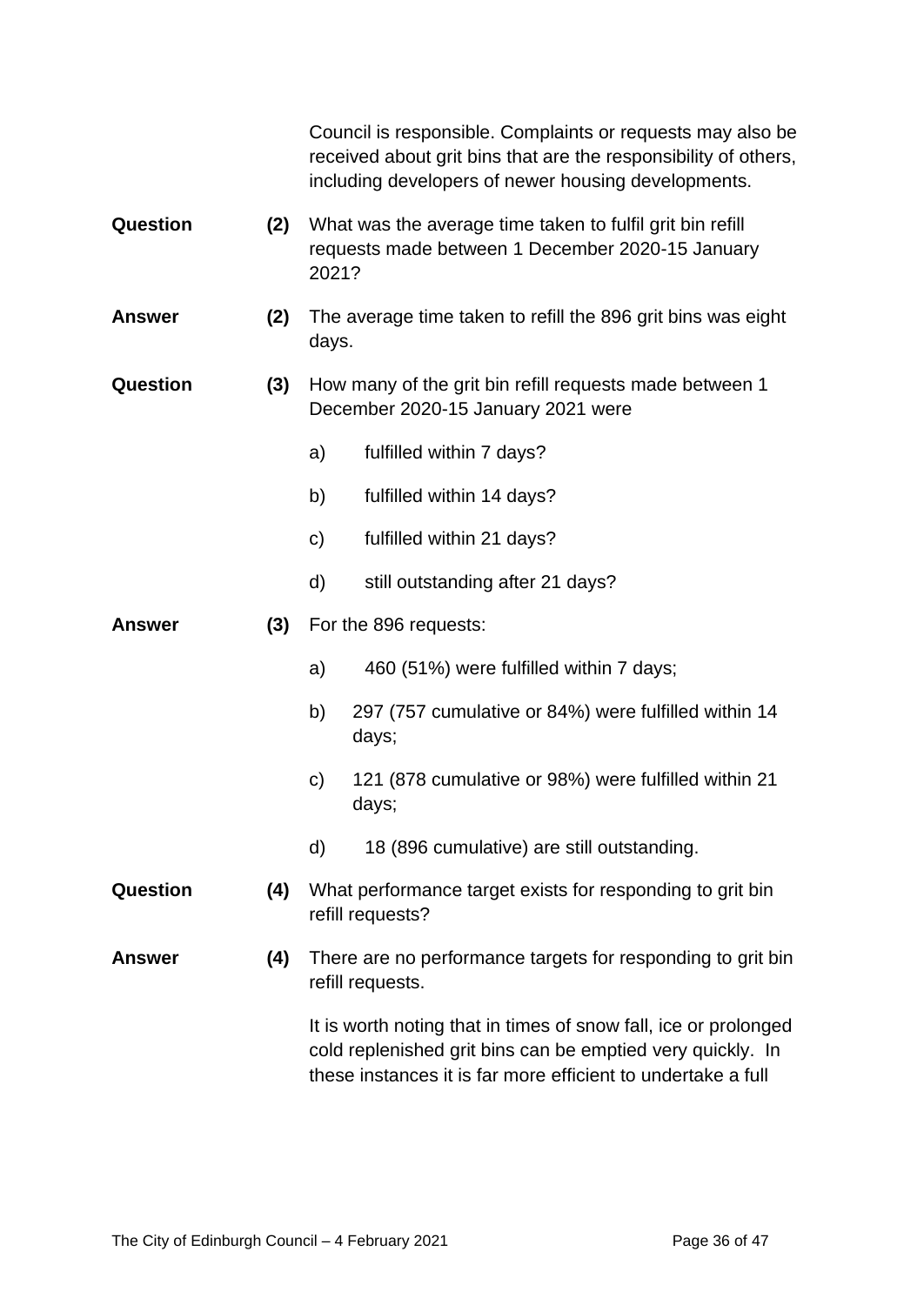|                                       | replenishment of all bins rather than try to attend only the<br>ones that have been reported, which could lead to residents<br>feeding back that only one bin (that has been reported)<br>being refilled when there are others that are empty in the<br>same or neighbouring street.                                                                                                                                                                                                                                                                                                                                                                                                                                                                                                                                                                                                                                                                                                                                                                                                                                                                                                                                                                                                                                                                                                                                                                                                                                                                                                                                                                                              |
|---------------------------------------|-----------------------------------------------------------------------------------------------------------------------------------------------------------------------------------------------------------------------------------------------------------------------------------------------------------------------------------------------------------------------------------------------------------------------------------------------------------------------------------------------------------------------------------------------------------------------------------------------------------------------------------------------------------------------------------------------------------------------------------------------------------------------------------------------------------------------------------------------------------------------------------------------------------------------------------------------------------------------------------------------------------------------------------------------------------------------------------------------------------------------------------------------------------------------------------------------------------------------------------------------------------------------------------------------------------------------------------------------------------------------------------------------------------------------------------------------------------------------------------------------------------------------------------------------------------------------------------------------------------------------------------------------------------------------------------|
| <b>Supplementary</b><br>Question      | Can I thank the Convener for the answers that she's<br>provided. The last answer confirms that there are no<br>performance targets in place, so can I ask her to clarify,<br>what does she think is the maximum reasonable time for<br>someone to wait to have their grit bin refilled?                                                                                                                                                                                                                                                                                                                                                                                                                                                                                                                                                                                                                                                                                                                                                                                                                                                                                                                                                                                                                                                                                                                                                                                                                                                                                                                                                                                           |
| <b>Supplementary</b><br><b>Answer</b> | Thank you for the supplementary Councillor Lang. I think<br>this is almost an impossible question to answer, if I had my<br>way then the minute we got a request in from any resident in<br>any part of the city, within the hour we'd be out with a filled<br>grit bin but given the fact we've got 3,000 grit bins across<br>the city, we also sometimes get requests in for grit bins that<br>are not ours to replenish because they sit either in<br>developments or they sit in private land. it would be almost<br>impossible for us to achieve that. So in terms of the length<br>of time, in order to refill all of our grit bins if we were going<br>out on a replenish it would take 10 squads of the teams that<br>go out seven days in order to get round all of them. These<br>are the kind of things that were dealing with alongside very<br>uncertain weather conditions, so it's a rolling programme<br>that we've got of trying to replenish those, trying to respond<br>to individual requests with making sure that every grit bin<br>that is complained about, that it's neighbouring ones are<br>also done in order to improve levels of efficiency around<br>delivering grit bins, so it is an almost impossible question for<br>us to answer. We could find a performance measurement, it<br>might be a possibility, but it would take a lot more work than<br>just a straightforward answer from me on that to find<br>something that is truly useful and can benefit the city. In the<br>meantime our winter teams are working very hard to fulfil<br>those individual requests and the general requirements of<br>gritting across the city, thank you. |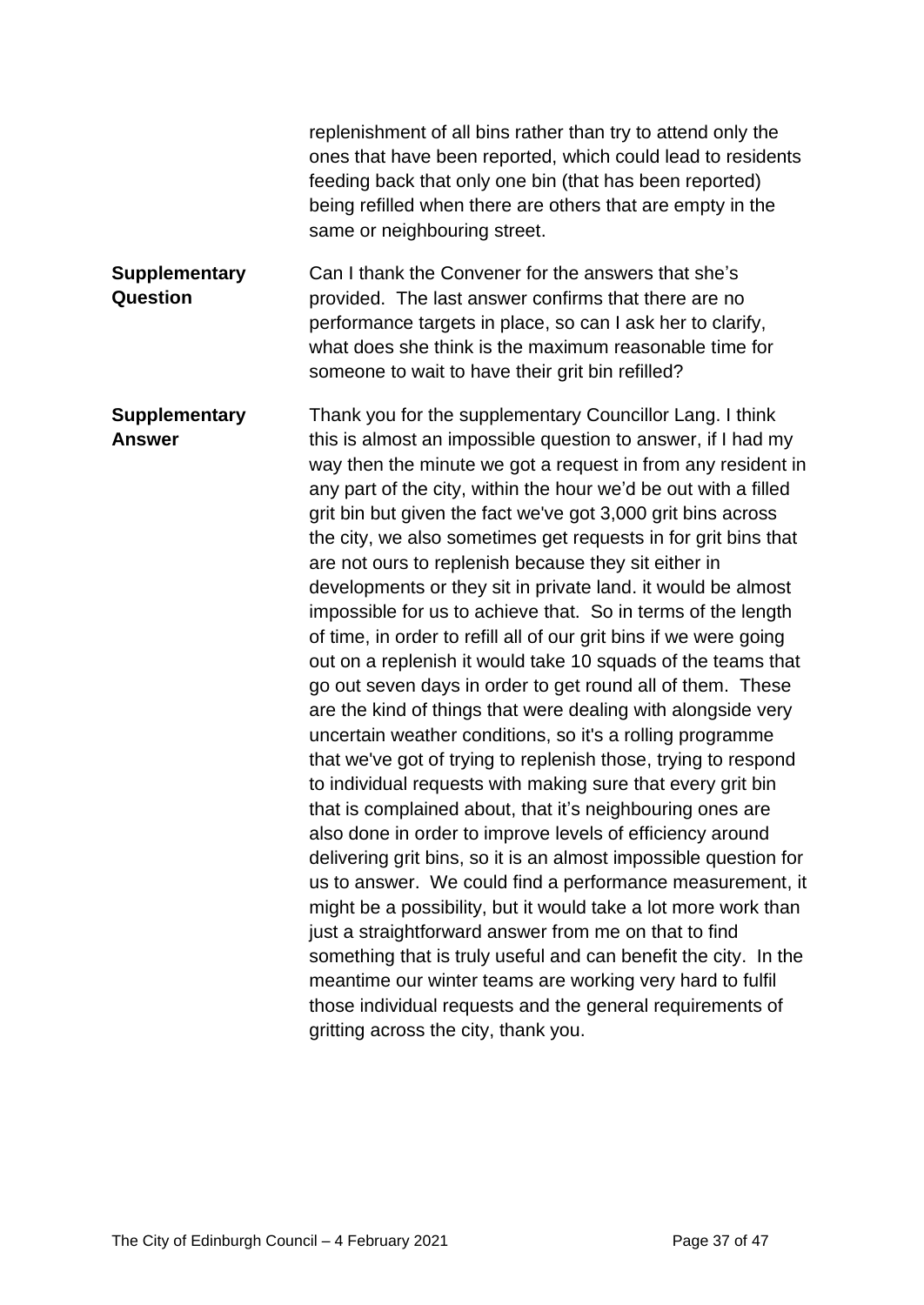**QUESTION NO 7 By Councillor Lang for answer by the Convener of the Transport and Environment Committee at a meeting of the Council on 4 February 2021**

| Question | What is the current timetable for implementing new parking<br>restrictions on Almondhill Road following the Council's<br>consultation on TRO/19/88 in December 2019?                                                                                                                                                                                      |
|----------|-----------------------------------------------------------------------------------------------------------------------------------------------------------------------------------------------------------------------------------------------------------------------------------------------------------------------------------------------------------|
| Answer   | TRO/19/88 related to the introduction of proposed double<br>yellow lines on Kilmorey Place, Kirkliston.                                                                                                                                                                                                                                                   |
|          | Following issue of the first consultation letters comments<br>were received from local elected members relating to the<br>introduction of additional restrictions in Almondhill Road.<br>After discussion with elected members it was agreed to<br>withdraw the original TRO and to consult on a new plan for<br>both Kilmorey Place and Almondhill Road. |
|          | This will be submitted in February 2021 and a new TRO<br>process will commence as soon as possible after that.                                                                                                                                                                                                                                            |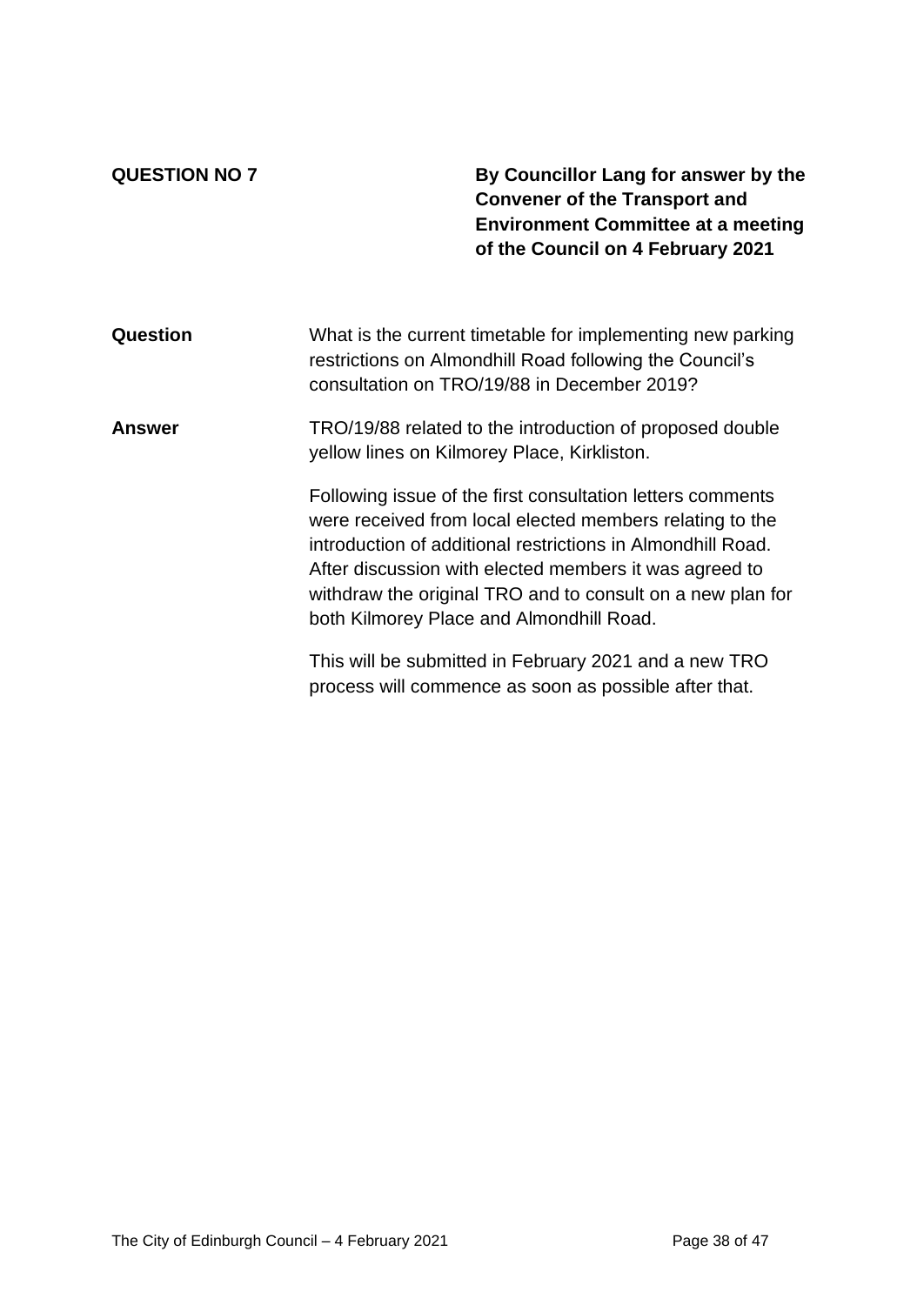**QUESTION NO 8 By Councillor Staniforth for answer by the Convener of the Housing, Homelessness and Fair Work Committee at a meeting of the Council on 4 February 2021**

| <b>Question</b> | What is the estimated impact of Brexit on the economy of<br>the city of Edinburgh?                                                                                                                                                                                                                                                                                                                                                                                                             |
|-----------------|------------------------------------------------------------------------------------------------------------------------------------------------------------------------------------------------------------------------------------------------------------------------------------------------------------------------------------------------------------------------------------------------------------------------------------------------------------------------------------------------|
| <b>Answer</b>   | There aren't any up to date forecasts of the economic<br>impact of Brexit at a local authority level that take full<br>account of the EU-UK Trade and Co-operation Agreement<br>(TCA) approved and then ratified by the UK parliament on<br>December 30 that I am aware of.                                                                                                                                                                                                                    |
|                 | However, in November 2020, the Office for Budget<br>Responsibility (OBR) published a range of forecasts<br>outlining the potential impacts of Brexit on the UK economy<br>under different scenarios. Under the assumption of a<br>'typical' free-trade agreement (FTA) with the EU and a<br>smooth transition to these new trading arrangements, OBR<br>estimates the economic impact of the UK leaving the EU as<br>a 4% loss of GDP over the long term compared with<br>remaining in the EU. |
|                 | This estimate is in line with the average of projections                                                                                                                                                                                                                                                                                                                                                                                                                                       |

This estimate is in line with the average of projections published by other institutions, with drivers of long-term output loss associated and driven by changes to trading arrangements, to supply chains, to tourism and investment flows, to cost and availability of labour, and consequent productivity changes.

In this context, it is reasonable to assume that, along with Covid-19 and the associated economic recession, Brexit represents a significant change in the economic environment within which the city operates, though the precise changes in activity and jobs directly associated with Brexit in the city remain challenging to estimate with confidence.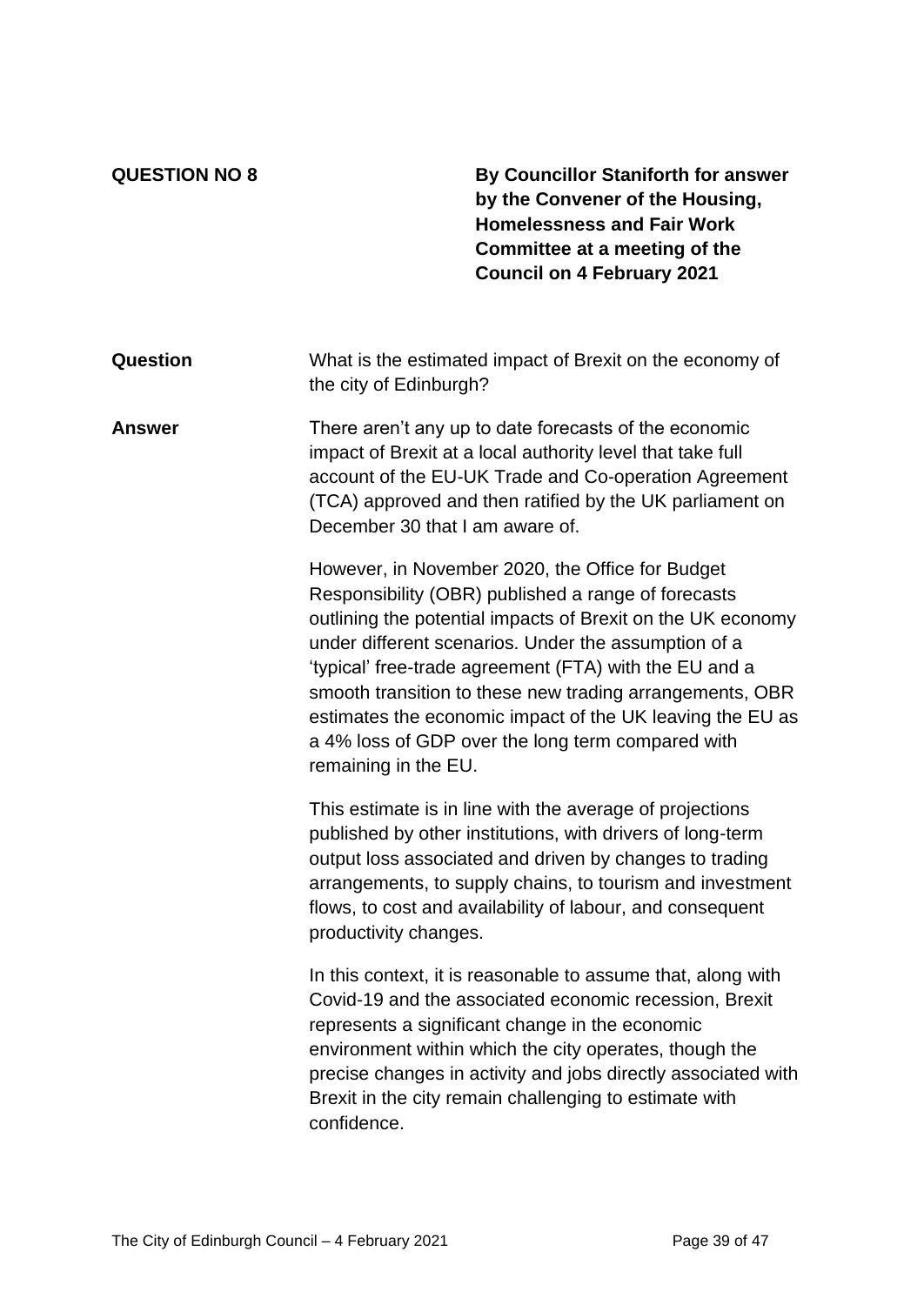Although Edinburgh has strength and resilience through its diverse economy, that also means that there are many aspects of Brexit that could impact on different areas of the economy. Key risks are:

#### **Exports**

Recent analysis from the Fraser of Allander Institute does note that cities such as Edinburgh may be less likely than other parts of the UK to be severely affected by export and trading related disruptions. However, sectors in Edinburgh with the highest proportion of output supported by EU exports include:

- some forms of manufacturing such as those related to computer/electronic,
- food and beverage,
- services for transport and storage

These collectively accounted for around 50,000 Edinburgh jobs in 2019.

Scottish Enterprise's *Fortnightly Insights* report noted that:

28% of Scottish exporters trading were exporting less than normal this week.

Trade with Northern Ireland (NI) has become much more difficult with challenges concentrated in food and drink businesses.

Many businesses fear rising costs – e.g. freight container use costs have quadrupled in recent months due to COVID-19 and Brexit.

Some of these costs are making certain business models unviable:

• businesses whose model involves goods crossing two borders (e.g. importing from China before selling to Europe) may have insufficient profit margins to absorb the double payment of import duty now required.

• businesses exporting directly to EU consumers report losing as much as a third of their customer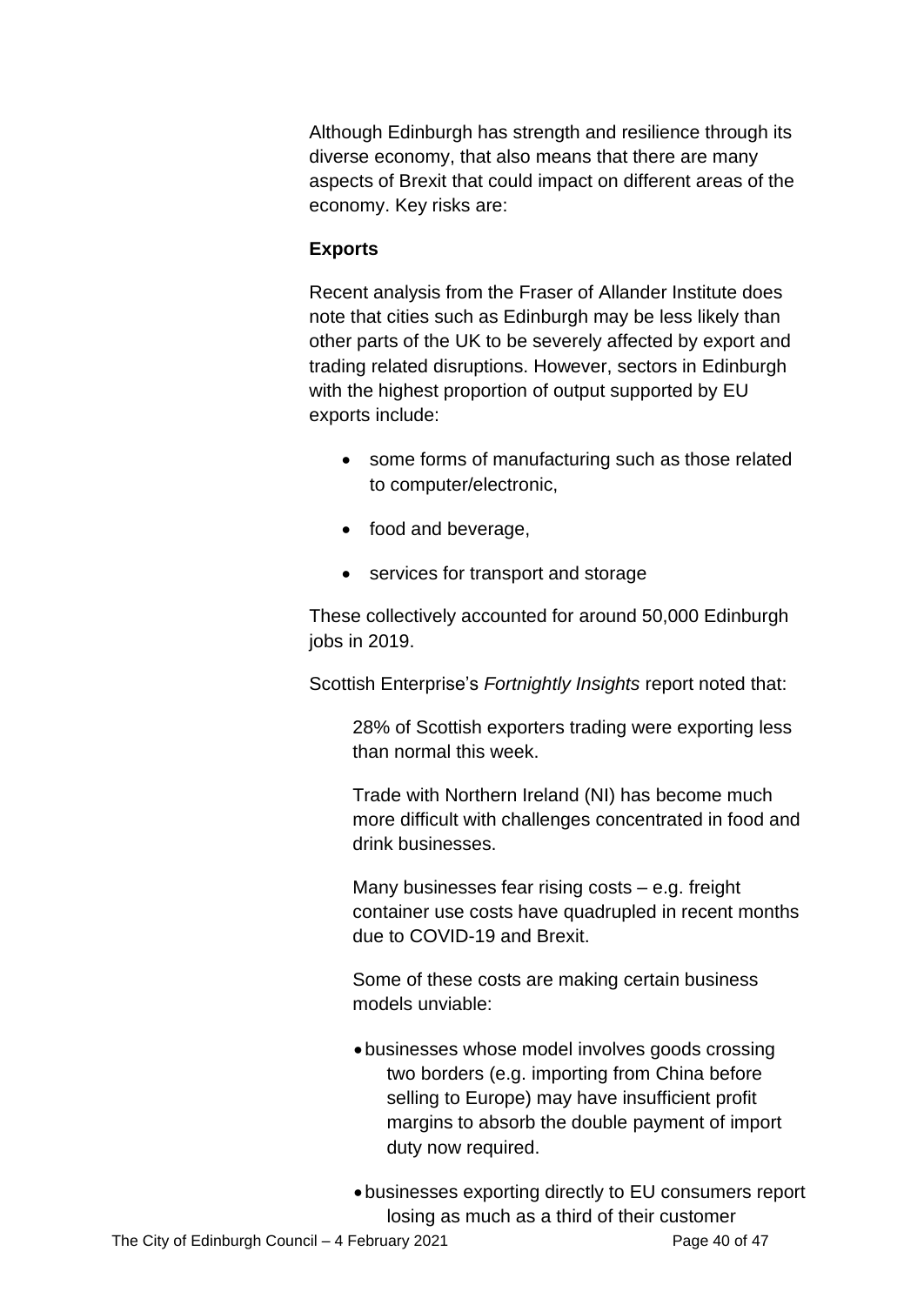base overnight as new regulations (e.g. imposition of VAT, import tariffs) makes their products/services uncompetitive.

Market access issues are being reported in the new trading environment:

- •A few businesses are currently unable to deliver to the EU as some couriers are not shipping because of the additional bureaucracy. Some EU-based hauliers have also stopped carrying goods to and from the UK.
- •Some sales agents in Europe have indicated they are unwilling to take on additional UK work as they are not paid any additional fees to cover the extra bureaucracy and only get paid once orders have been delivered and paid for. This is particularly a problem for smaller businesses.

#### **Construction**

The Construction Leadership Council estimates that around 22% of all materials, products and components are sourced from abroad by UK construction businesses. Provided that rules of origin are satisfied in relation to the goods there will be no tariffs under the TCA. However, customs declarations need to be made when importing or exporting goods which could result in supply chain delays.

In addition the TCA does not provide for mutual recognition of products or standards in the same way as existed while the UK was in the EU. From 2022 businesses must make sure that any products or components they use, imported from the EU, have a third party conformity assessment by an approved body.

The end of free movement also creates an increased likelihood of a skills shortage which could have an impact on delivery timescales for construction projects, increase costs and could make some projects unaffordable.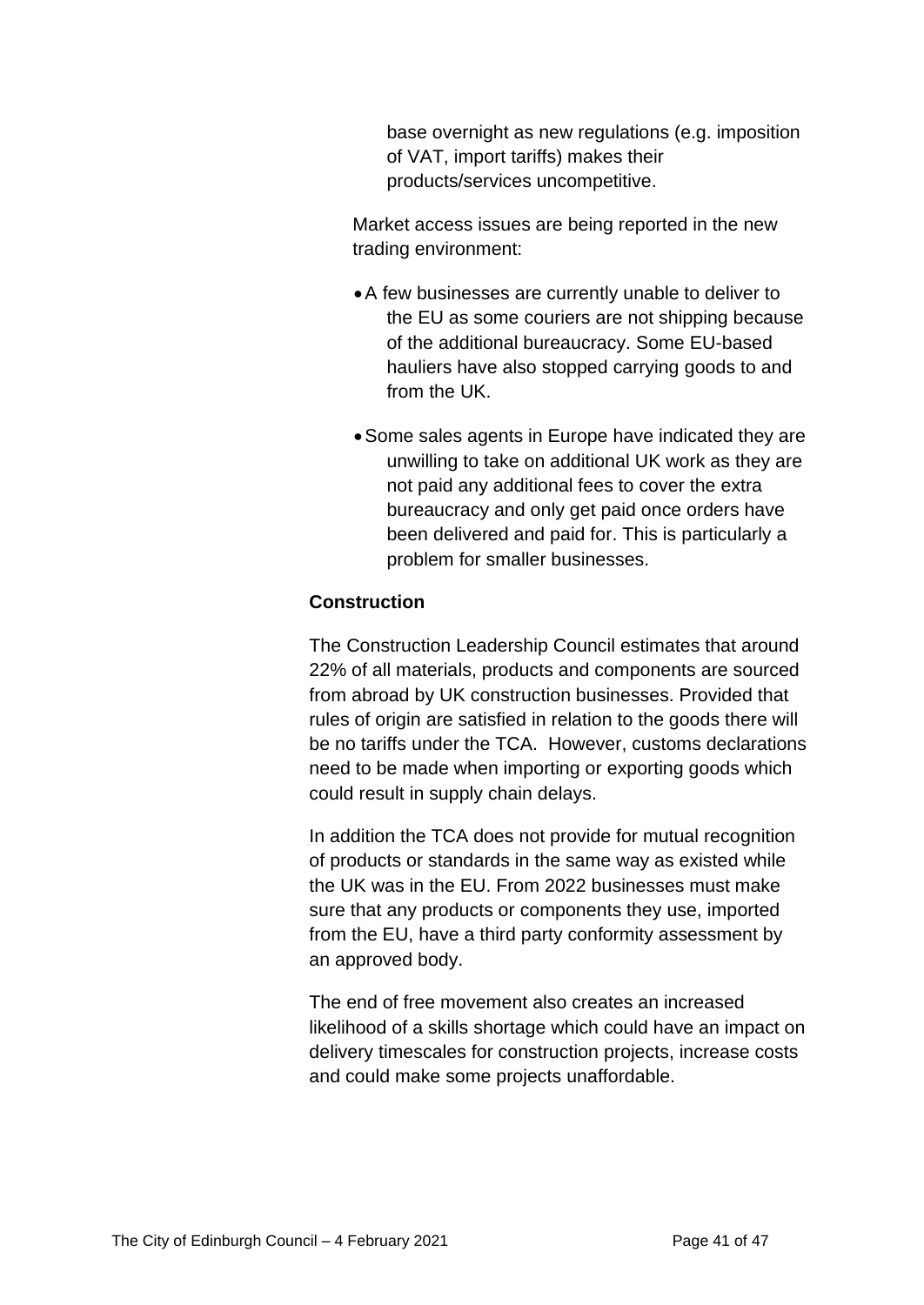#### **Inward Investment**

Also noted in Scottish Enterprise's *Fortnightly Insights* report:

> •Evidence is also emerging that inward investors have a less positive outlook on the Scottish economy than indigenous businesses as they had greater, and growing, concern over the end of the transition period with the EU.

#### **Financial Services**

In 2019 Financial Services and Insurance accounted for 10.5% of jobs in Edinburgh. Many firms anticipated the end of passporting and have adjusted to mitigate the impact. However, the TCA has very limited provision for financial services, instead a joint declaration sets out that a Memorandum of Understanding (MOU) will be agreed by March 2021 alongside a commitment to further dialogue. While it is hoped that this will give a greater degree of certainty over the future agreements that will be in place, there is currently no clarity on how this dialogue will proceed, and what impact it may have on the EU's current equivalence framework.

The EU is also expected to, but not guaranteed to, grant the UK data adequacy. Until this is has been granted there is a risk to businesses that transfer personal data from the EU.

The exact nature and scale of the impact of Brexit on Edinburgh's economy will be difficult to estimate because of the ongoing impact of the pandemic. Analysis from the Fraser of Allander Institute identified the top three sectors where Scottish output fell the most due to the COVID-19 pandemic.

The change in sector GDP between February and September 2020 was -31% for the accommodation and food industry, -20% for other services (e.g. repair services, hairdressing and other beauty treatments) and -14% for transport and storage. Edinburgh has a higher share of jobs in these sectors with 14.9% jobs in Edinburgh versus 14.1% jobs in Scotland as recorded in 2019.

The City of Edinburgh Councive Chebestim allet the sectors that are likely to began 2st 47 While we do not have precise data on the scale of the impact of Brexit on Edinburgh, from the data that is available impacted, and the nature of the challenges that will arise.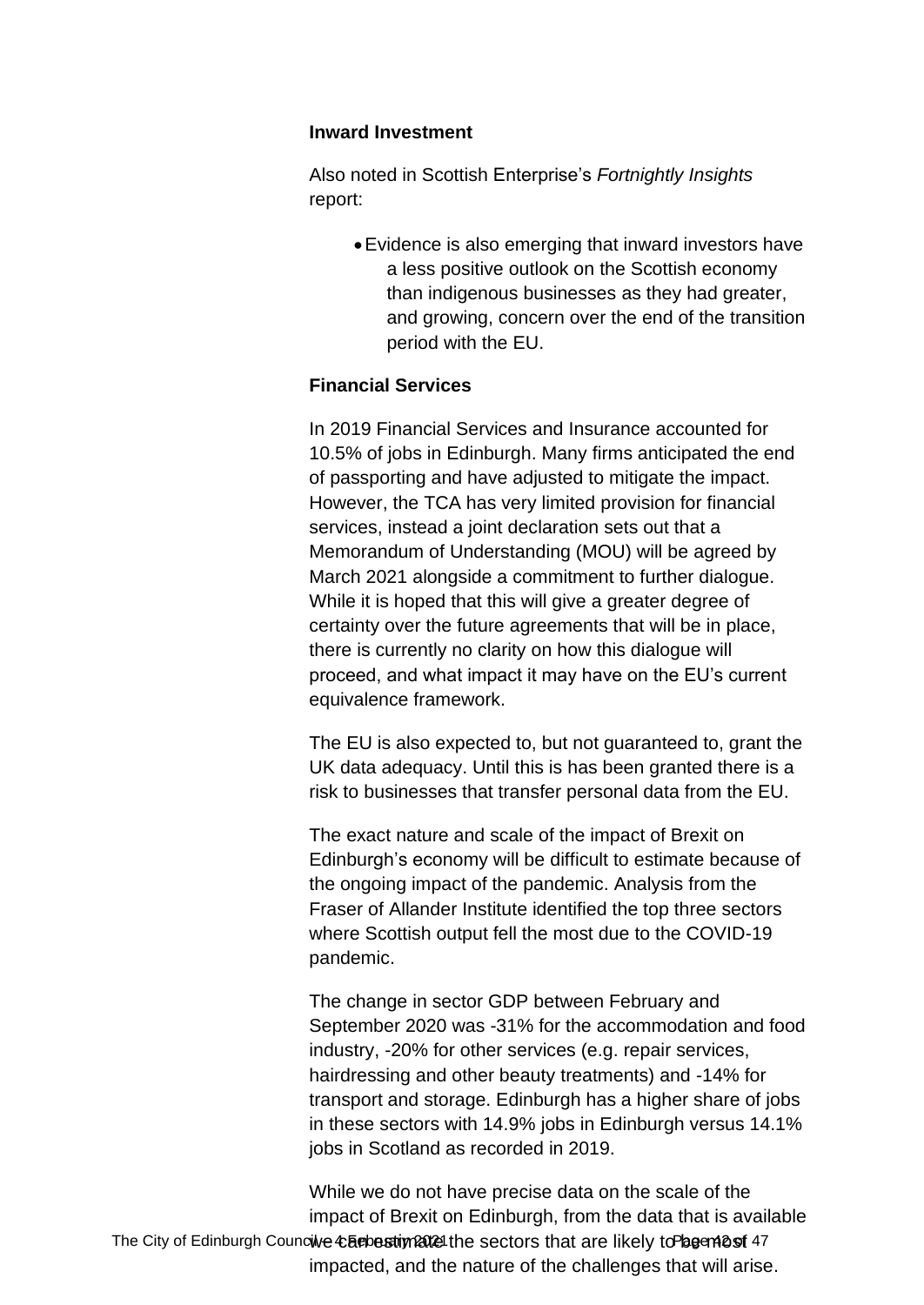|                                         | An assessment of these issues and appropriate responses<br>will be considered during development of the refreshed<br>Edinburgh Economy Strategy planned for publication this<br>year, with reports due for consideration by the Policy and<br>Sustainability Committee in April and June 2021.                                                                                                                                                                                                                                                                                        |
|-----------------------------------------|---------------------------------------------------------------------------------------------------------------------------------------------------------------------------------------------------------------------------------------------------------------------------------------------------------------------------------------------------------------------------------------------------------------------------------------------------------------------------------------------------------------------------------------------------------------------------------------|
| <b>Supplementary</b><br><b>Question</b> | Thank you Lord Provost. The answer to this question shows<br>that although Council officers have worked very hard to<br>make sure the direct effects of Brexit on the council are<br>minimised, the direct effects on the city look pretty appalling<br>and universally negative, not to mention that this question<br>doesn't go into the effect some personal people, such as<br>musicians who are going to find it prohibitively expensive to<br>tour in the EU now. So with all this negativity does the<br>Convener feel there is anything that could be done to<br>mitigate it? |
| <b>Supplementary</b><br><b>Answer</b>   | Just to thank Councillor Staniforth for his question. I think<br>although we don't have any Edinburgh specific data yet, I<br>think from the data we are getting across Scotland, we can<br>see that there is some likely impacts on our economy, things                                                                                                                                                                                                                                                                                                                              |

like market access, impacts on export and advanced manufacturing, the loss of freedom of movement, the impact on workforce and skills, the subsequent impact of that on many industries not least construction. I think some of these have been masked by the pandemic so far but it's clear that there will be long term structural damage to our economy and the best estimates are around 4% of GDP and this underlines the need for us to continue long-term monitoring and get an understanding of where the issues are arising across our economy. I think the key things that we can do immediately are let our EU nationals know that they are welcome, that they're valued contributors to our city, our economy and our civic life, that we can invest in skills and I think through our economy strategy and working with partners such as the Chamber of Commerce and the FSB and many others to really understand those impacts as they happen and to look at the levers we have and make sure that we are using them and that will be key to part of our economy strategy alongside obviously building back from the pandemic. We also have to be clear about the levers that we don't have, and frankly if we can have a down to the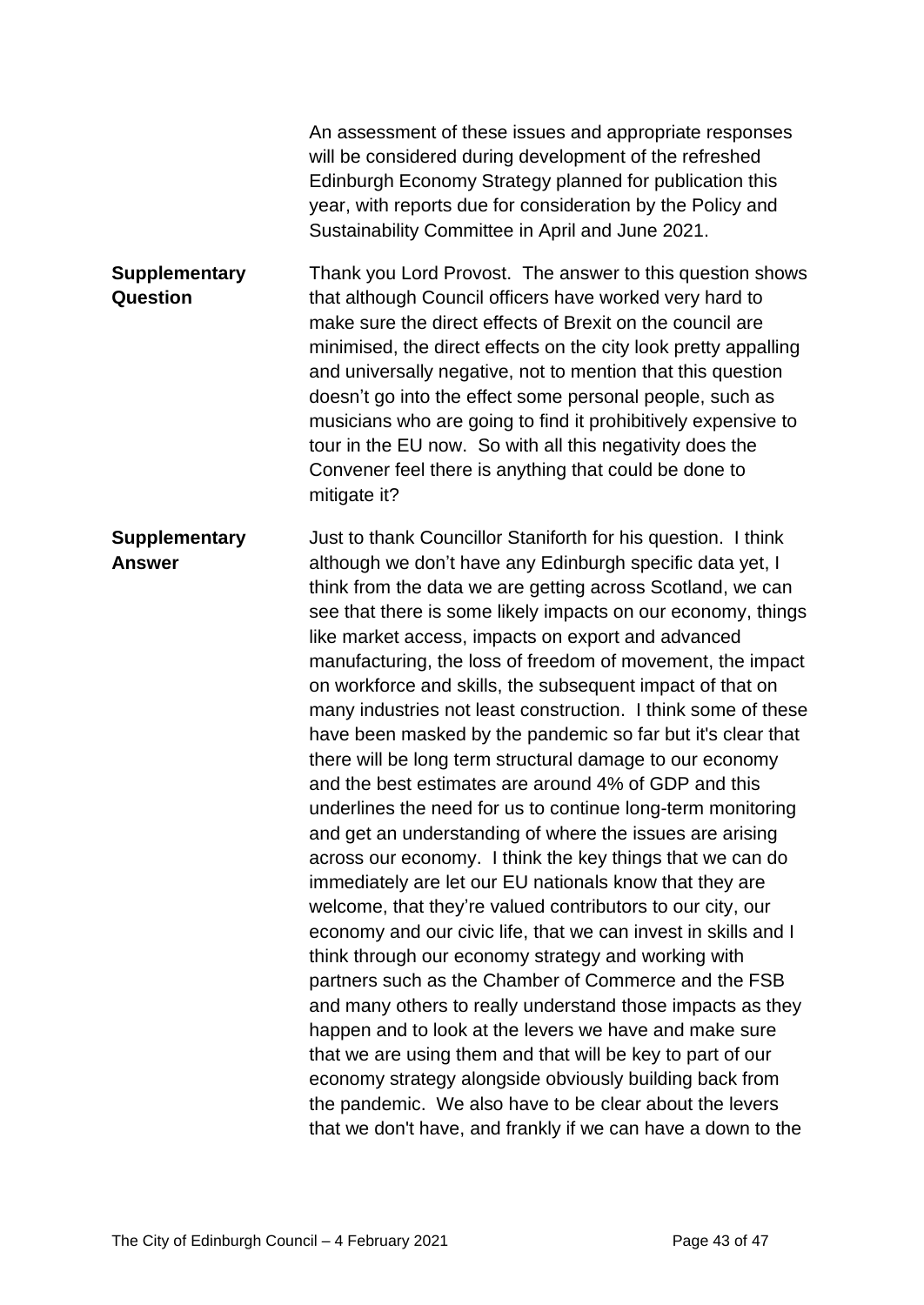wire Brexit during the pandemic at the start of a second wave then I cannot see any rational reason why we shouldn't be, as part of this, making the case vociferously for granting the people of Edinburgh three quarters of whom voted to remain in the EU, that they should have their democratic right to choose independence for Scotland and return to the heart of Europe.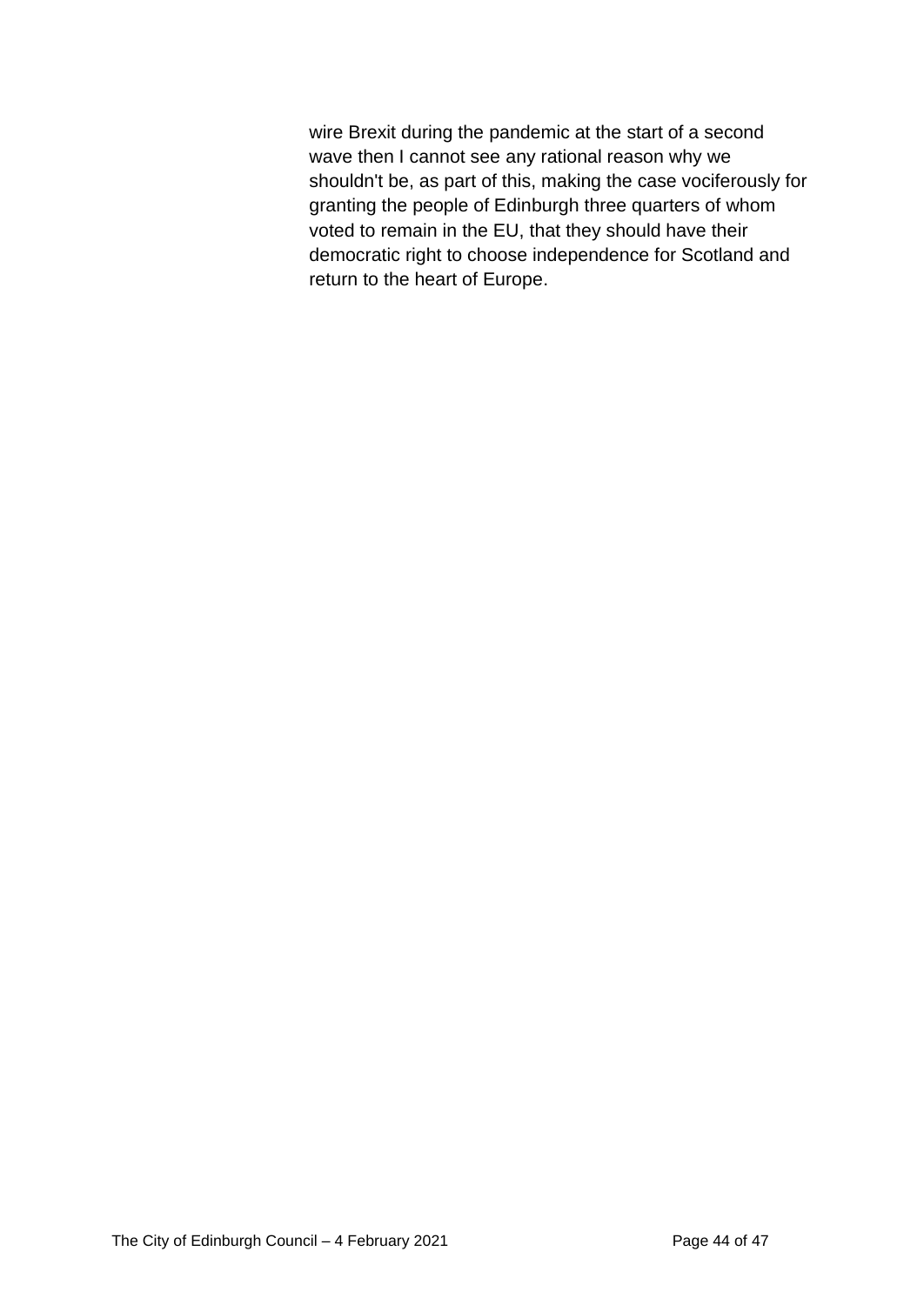**QUESTION NO 9 By Councillor Main for answer by the Vice Chair of the Edinburgh Integration Joint Board at a meeting of the Council on 4 February 2021**

> The Scottish Government recently announced additional funding over a five year period to tackle Scotland's disgraceful record on drug deaths.

- **Question (1)** How many drug deaths and drug related deaths have there been in Edinburgh and what is the known about the profile of those deaths over the last 10 years?
- **Answer (1)** The graph below provides the figures for drug related deaths since 2009. Local analysis indicates several trends which may be contributing to the increase: Increasing proportions of those who died had taken cocaine or other stimulants, either alongside other drug types or on their own. This is a particular risk factor for older drug users or those who have had long periods of substance use. Similarly, benzodiazepines were involved in a greater proportion of the deaths. There are some other changes in age range and gender profile.



**Question (2)** Over the last 5 years what has been the total funding offered by the Scottish Government and what has been the actual spend by Edinburgh Council on support services on drug services?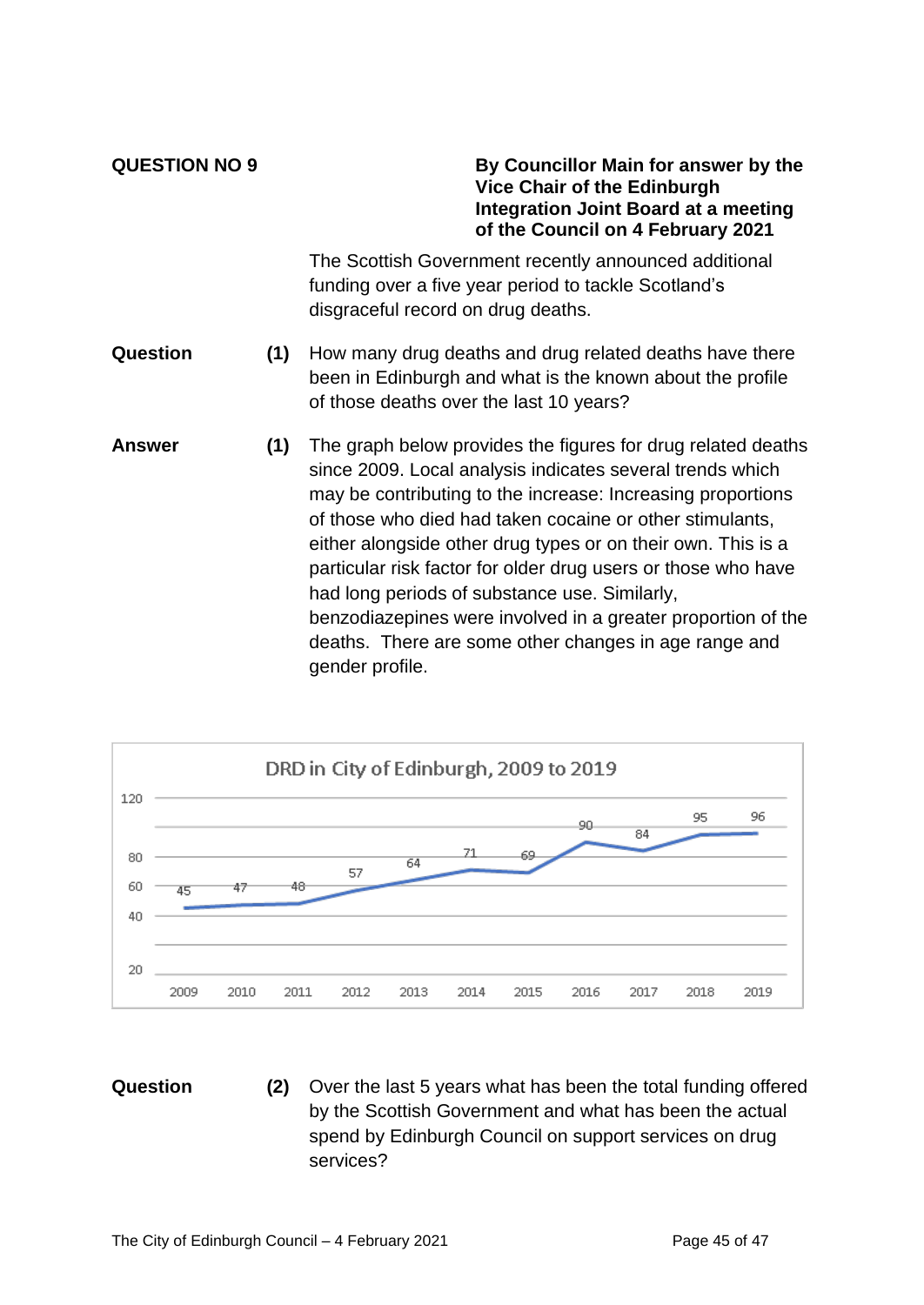| <b>Answer</b>                                        | (2) | The funding provided for drug and alcohol services by the<br>Scottish Government is allocated in the first instance to NHS<br>Lothian. This money, in turn, forms part of the budget<br>delegated to the Edinburgh Integration Joint Board who<br>prioritise its application. As such it combines with other<br>funding streams to give an overall budget for drug and<br>alcohol services. Because of how the Council's element of<br>this information is held in the financial ledger, further<br>analysis is required to extract the overall spend on drug and<br>alcohol services over the 5 year period requested                                       |
|------------------------------------------------------|-----|--------------------------------------------------------------------------------------------------------------------------------------------------------------------------------------------------------------------------------------------------------------------------------------------------------------------------------------------------------------------------------------------------------------------------------------------------------------------------------------------------------------------------------------------------------------------------------------------------------------------------------------------------------------|
| Question                                             | (3) | What funding comparisons are available for those countries<br>with lower drug deaths that Scotland?                                                                                                                                                                                                                                                                                                                                                                                                                                                                                                                                                          |
| <b>Answer</b>                                        | (3) | The Partnership do not hold this information. Scottish<br>Government have indicated they might be able to provide<br>some information in relation to rehabilitation investment and<br>further information is being sought.                                                                                                                                                                                                                                                                                                                                                                                                                                   |
| <b>Supplementary</b><br><b>Question</b>              |     | Thank you Lord Provost. Firstly Lord Provost, I note that the<br>answers to the second and third question actually say that<br>the information is not available and they're unable to answer<br>those questions right now but it's being worked on, so I<br>wonder Lord Provost how you would wish to take that<br>forward and when the full answers are available how they<br>will be put into the public domain?                                                                                                                                                                                                                                           |
| <b>Comments by</b><br>the Lord<br><b>Provost</b>     |     | Is that your supplementary for the Vice-Chair because it<br>sounds like it Councillor Main - it's not a question that I can<br>answer but if you wish to ask that supplementary to the<br>Vice-Chair I think it would be more appropriate                                                                                                                                                                                                                                                                                                                                                                                                                    |
| <b>Supplementary</b><br><b>Question</b><br>continued |     | I would prefer to ask a supplementary on the first question<br>which is in fact answered, thank you Lord Provost.<br>Unlike some other parts of Scotland where the drug deaths<br>have risen steeply, the table shows that in Edinburgh<br>they've remained fairly stable, but I'm sure we'd all agree<br>that one death is one death too many and in Edinburgh's<br>case 97 deaths. For clarity Lord Provost, can I ask is it right<br>that this trend is likely to be temporary, not least because of<br>the covid effect on our health and wellbeing, reduction in the<br>rehab capacity during covid and resulting significant rise in<br>waiting lists? |